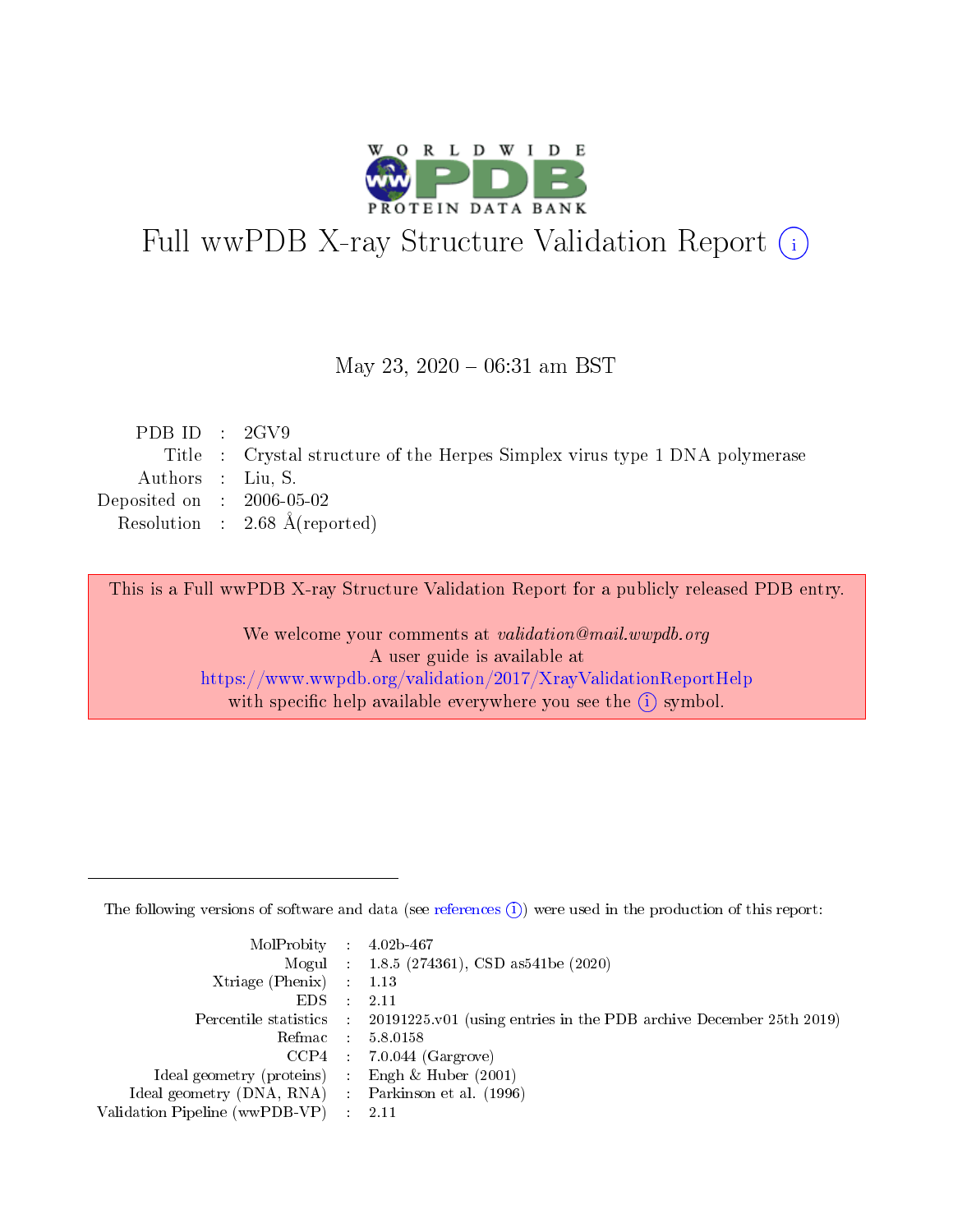# 1 [O](https://www.wwpdb.org/validation/2017/XrayValidationReportHelp#overall_quality)verall quality at a glance  $(i)$

The following experimental techniques were used to determine the structure: X-RAY DIFFRACTION

The reported resolution of this entry is 2.68 Å.

Percentile scores (ranging between 0-100) for global validation metrics of the entry are shown in the following graphic. The table shows the number of entries on which the scores are based.



| Metric                | Whole archive        | Similar resolution                                                     |
|-----------------------|----------------------|------------------------------------------------------------------------|
|                       | $(\#\text{Entries})$ | $(\#\text{Entries},\,\text{resolution}\,\,\text{range}(\textup{\AA}))$ |
| $R_{free}$            | 130704               | 3863 (2.70-2.66)                                                       |
| Clashscore            | 141614               | $4210(2.70-2.66)$                                                      |
| Ramachandran outliers | 138981               | $4141(2.70-2.66)$                                                      |
| Sidechain outliers    | 138945               | $4141 (2.70 - 2.66)$                                                   |
| RSRZ outliers         | 127900               | 3780 (2.70-2.66)                                                       |

The table below summarises the geometric issues observed across the polymeric chains and their fit to the electron density. The red, orange, yellow and green segments on the lower bar indicate the fraction of residues that contain outliers for  $>=3, 2, 1$  and 0 types of geometric quality criteria respectively. A grey segment represents the fraction of residues that are not modelled. The numeric value for each fraction is indicated below the corresponding segment, with a dot representing fractions  $\epsilon=5\%$  The upper red bar (where present) indicates the fraction of residues that have poor fit to the electron density. The numeric value is given above the bar.

| Mol | Chain | Length | Quality of chain |     |         |     |
|-----|-------|--------|------------------|-----|---------|-----|
|     |       | 1193   | 7%<br>52%        | 25% | $5\%$ . | 18% |
|     |       | 193    | 3%<br>61%        | 21% | 5%      | 13% |

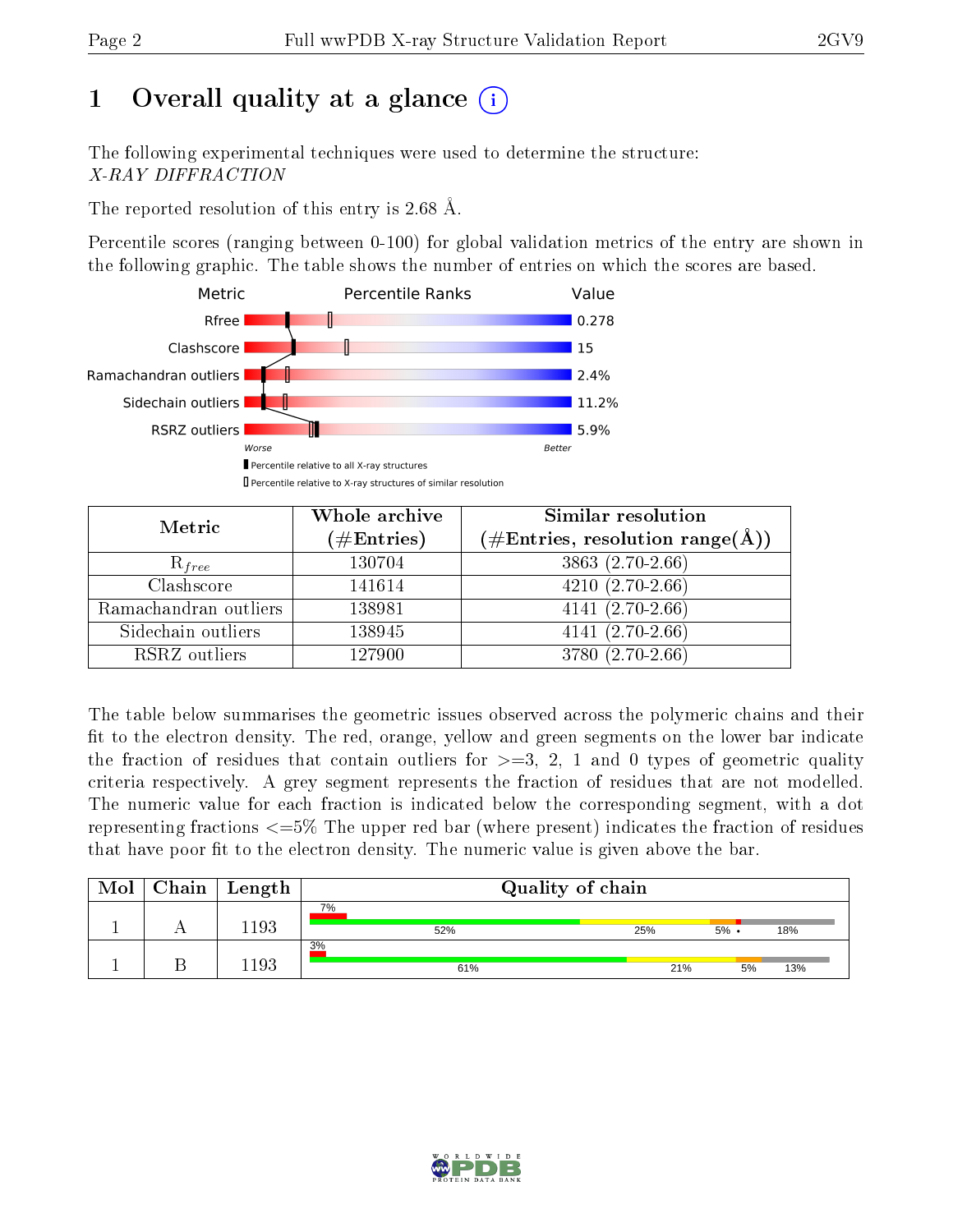# 2 Entry composition (i)

There are 5 unique types of molecules in this entry. The entry contains 16007 atoms, of which 0 are hydrogens and 0 are deuteriums.

In the tables below, the ZeroOcc column contains the number of atoms modelled with zero occupancy, the AltConf column contains the number of residues with at least one atom in alternate conformation and the Trace column contains the number of residues modelled with at most 2 atoms.

Molecule 1 is a protein called DNA polymerase.

| Mol | Chain   Residues | Atoms                                                            |  |                |      | $\text{ZeroOcc}$   AltConf   Trace |  |  |
|-----|------------------|------------------------------------------------------------------|--|----------------|------|------------------------------------|--|--|
|     | 981              | $\rm Total$<br>7725                                              |  | 4965 1329      | 1392 | - 39                               |  |  |
|     | 1035             | $\begin{array}{ccc} \text{Total} & \text{C} \end{array}$<br>8180 |  | 5247 1422 1471 |      | 40                                 |  |  |

• Molecule 2 is SULFATE ION (three-letter code: SO4) (formula:  $O_4S$ ).



|  | Mol   Chain   Residues | Atoms     | ZeroOcc   AltConf |
|--|------------------------|-----------|-------------------|
|  |                        | Total O S |                   |
|  |                        | Total O S |                   |

• Molecule 3 is MERCURY (II) ION (three-letter code: HG) (formula: Hg).

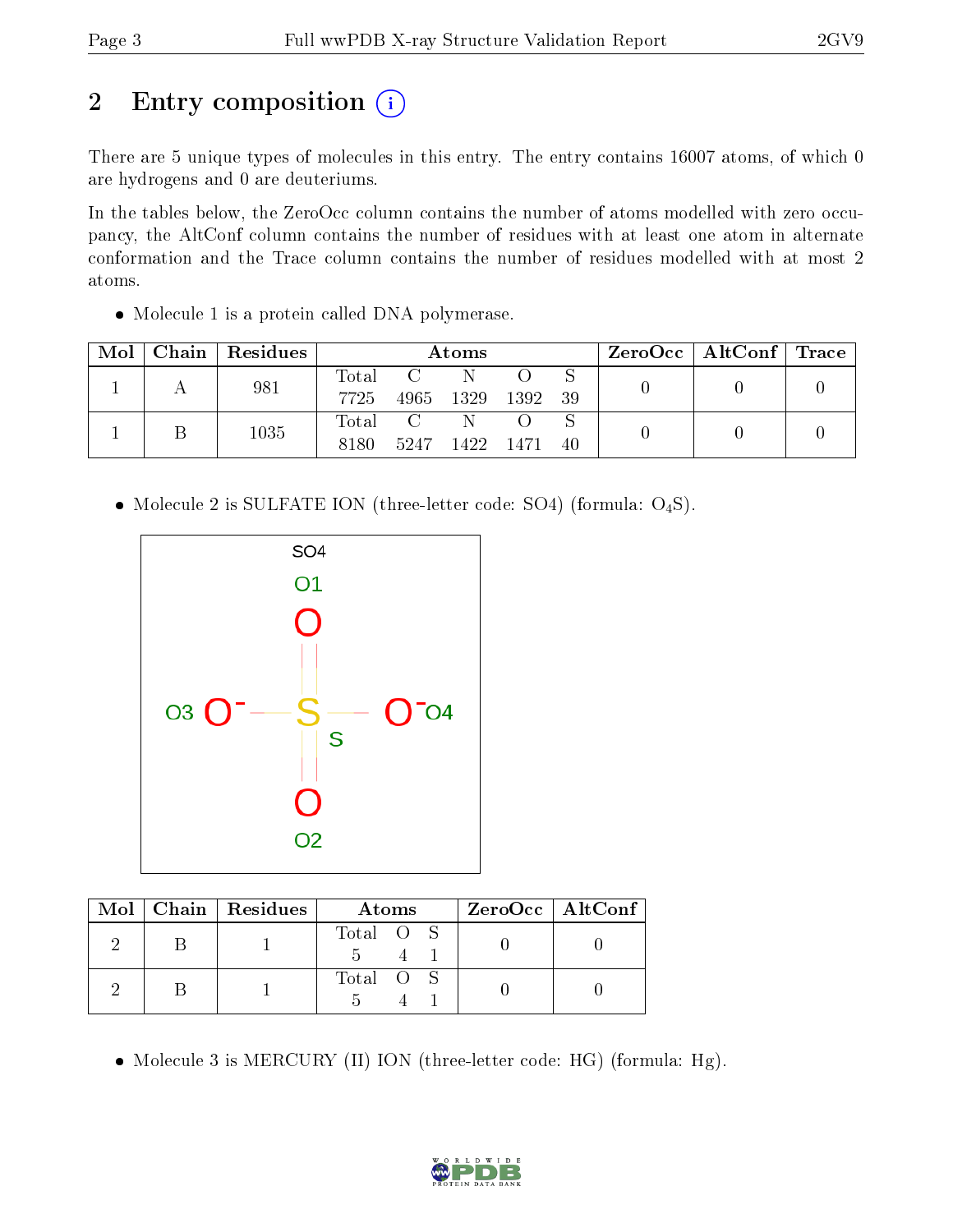|  | $\text{Mol}$   Chain   Residues | Atoms | $^\mathrm{+}$ ZeroOcc $\mathrm{~\vert}$ AltConf $\mathrm{~\vert}$ |  |
|--|---------------------------------|-------|-------------------------------------------------------------------|--|
|  |                                 | Total |                                                                   |  |

• Molecule 4 is GUANIDINE (three-letter code: GAI) (formula:  $\text{CH}_5\text{N}_3$ ).



|  | $Mol$   Chain   Residues | Atoms   |  |  | $ZeroOcc$   AltConf |  |
|--|--------------------------|---------|--|--|---------------------|--|
|  |                          | Total C |  |  |                     |  |

 $\bullet\,$  Molecule 5 is water.

|   | $Mol$   Chain   Residues<br>Atoms |                     | ZeroOcc   AltConf |
|---|-----------------------------------|---------------------|-------------------|
| h | 33                                | Total O<br>33<br>33 |                   |
|   |                                   | Total<br>54<br>54   |                   |

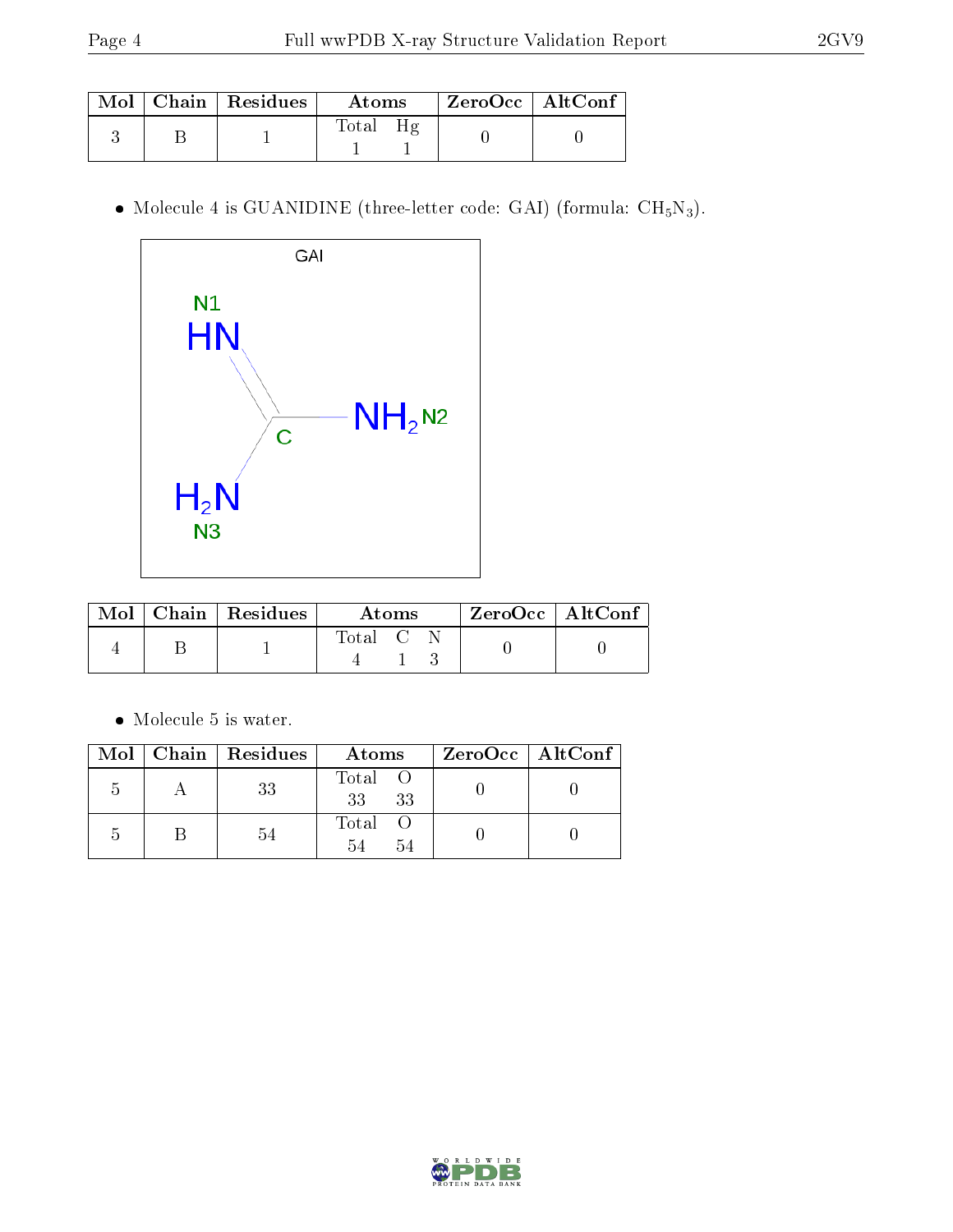# 3 Residue-property plots  $(i)$

These plots are drawn for all protein, RNA and DNA chains in the entry. The first graphic for a chain summarises the proportions of the various outlier classes displayed in the second graphic. The second graphic shows the sequence view annotated by issues in geometry and electron density. Residues are color-coded according to the number of geometric quality criteria for which they contain at least one outlier: green  $= 0$ , yellow  $= 1$ , orange  $= 2$  and red  $= 3$  or more. A red dot above a residue indicates a poor fit to the electron density (RSRZ  $> 2$ ). Stretches of 2 or more consecutive residues without any outlier are shown as a green connector. Residues present in the sample, but not in the model, are shown in grey.



• Molecule 1: DNA polymerase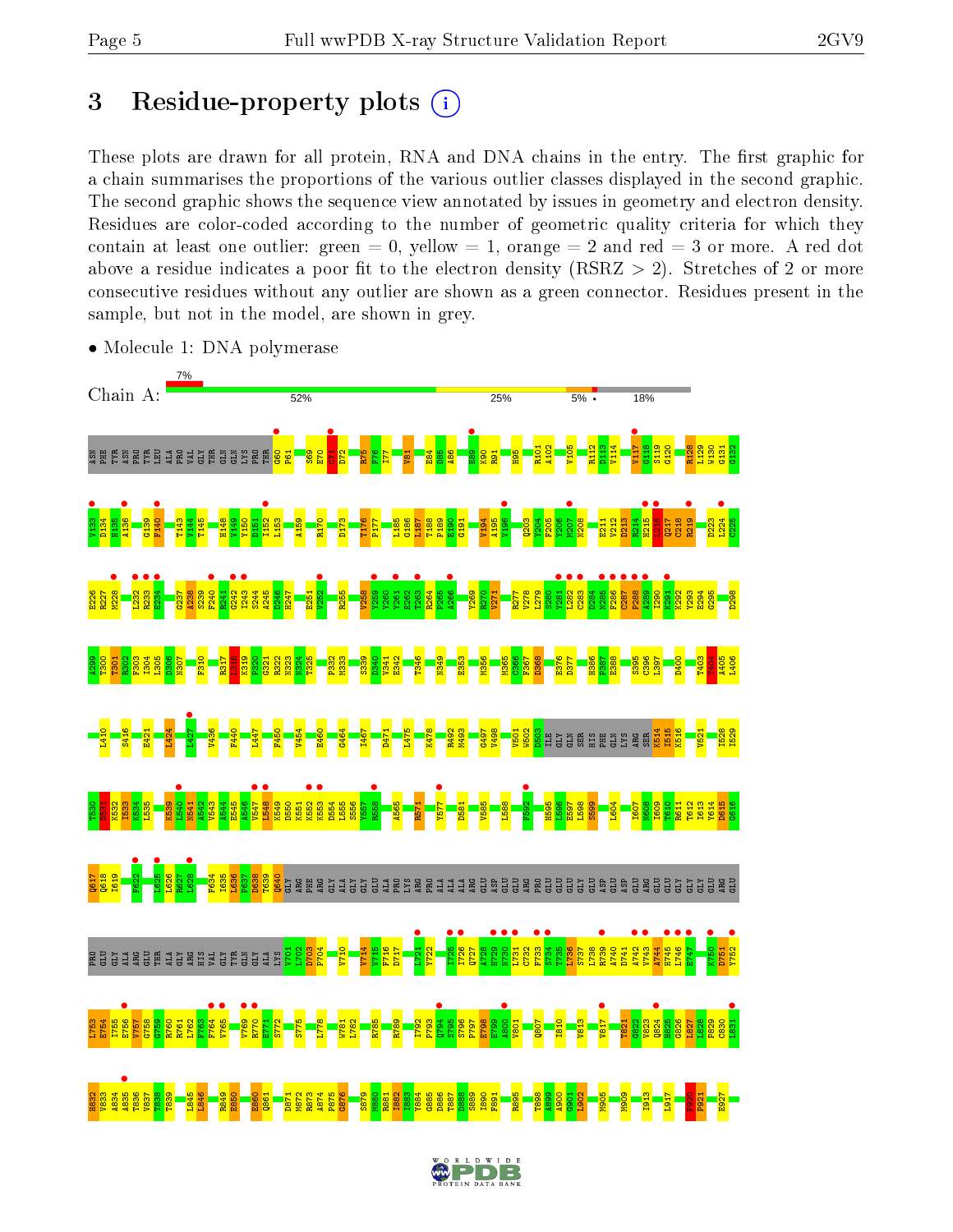

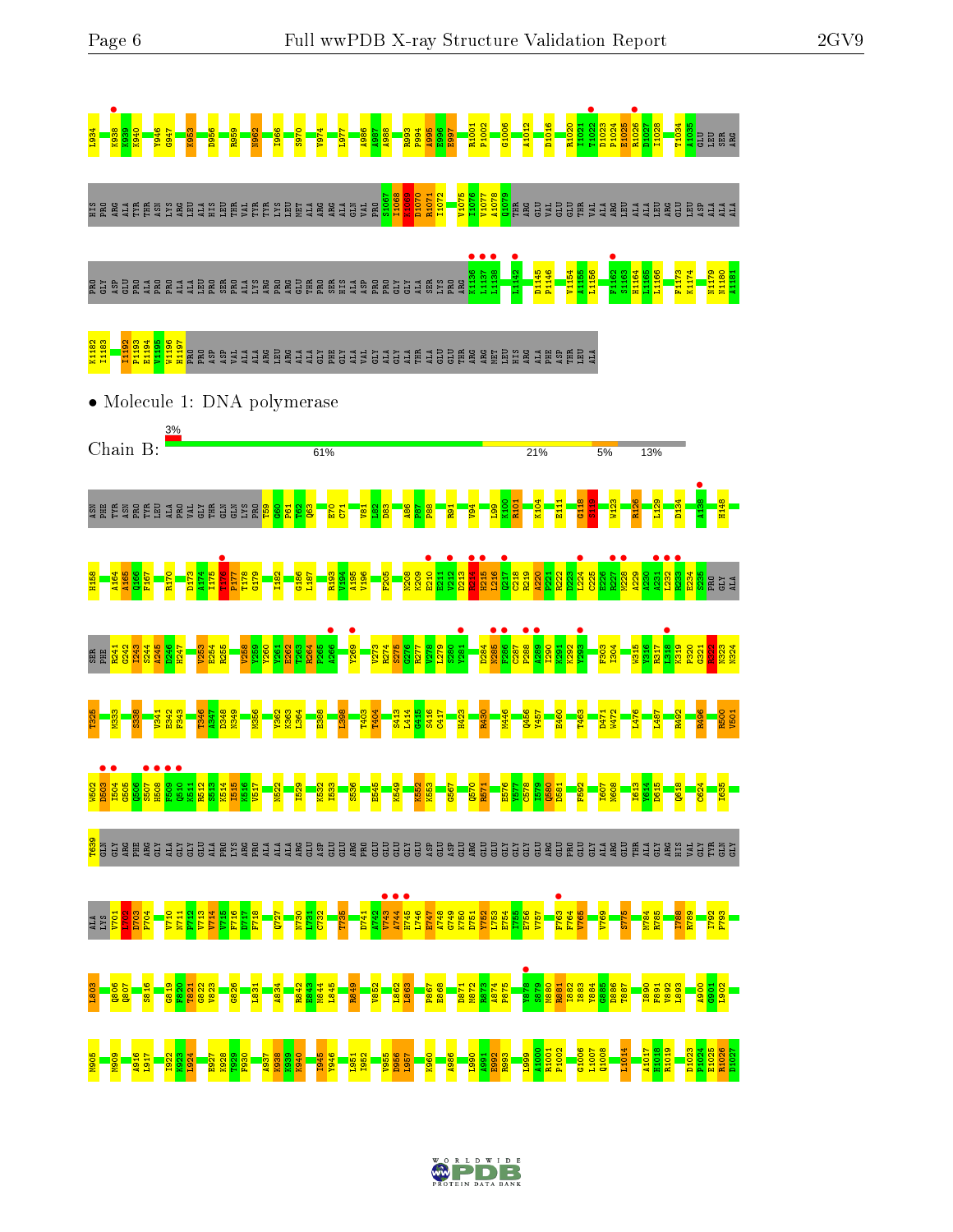

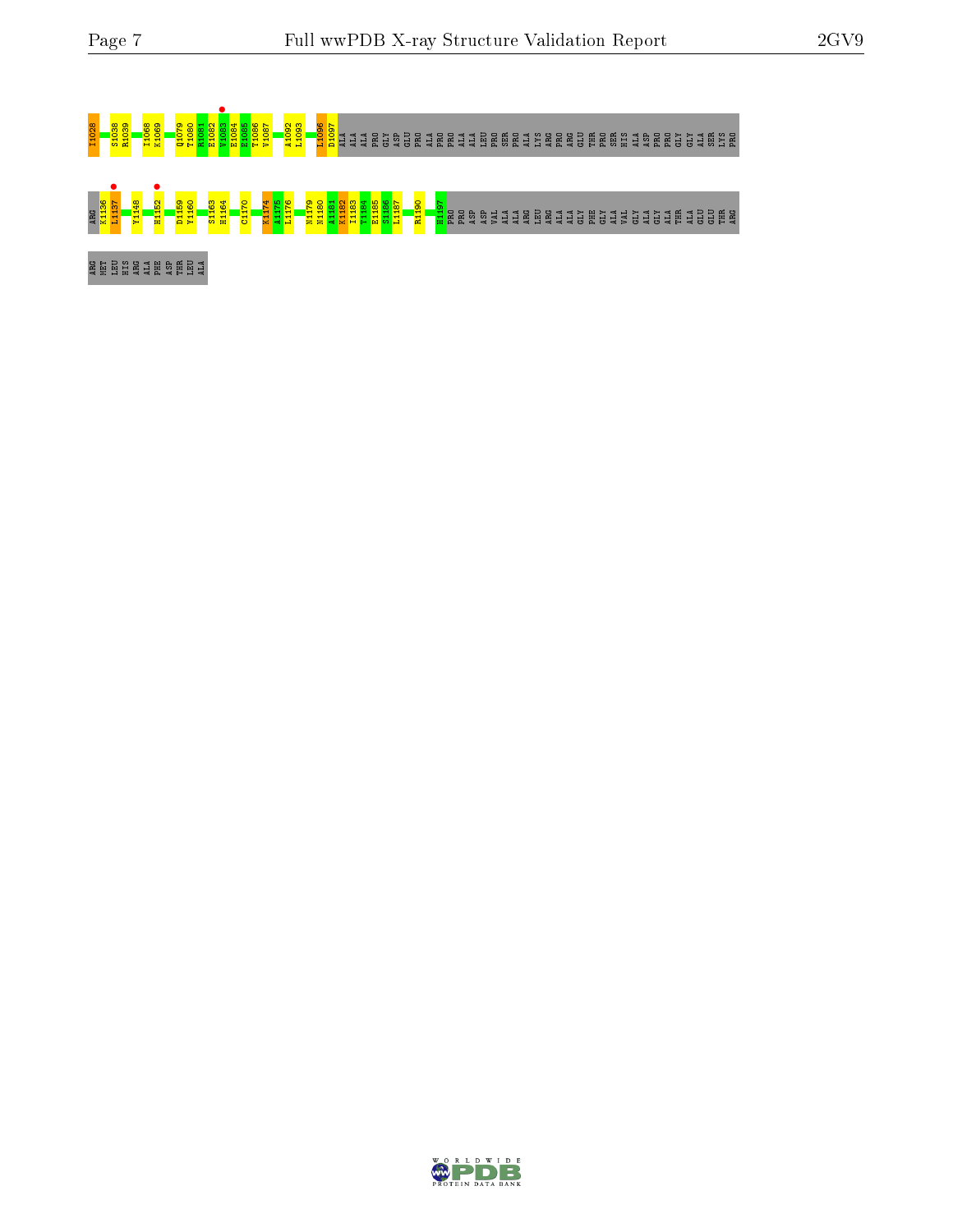# 4 Data and refinement statistics  $(i)$

| Property                                                                | Value                                               | Source     |
|-------------------------------------------------------------------------|-----------------------------------------------------|------------|
| Space group                                                             | P 21 21 21                                          | Depositor  |
| Cell constants                                                          | $125.55\text{\AA}$<br>$103.92\text{\AA}$<br>220.58Å |            |
| a, b, c, $\alpha$ , $\beta$ , $\gamma$                                  | $90.00^\circ$<br>$90.00^\circ$<br>$90.00^\circ$     | Depositor  |
| Resolution $(A)$                                                        | $48.30 - 2.68$                                      | Depositor  |
|                                                                         | 48.71<br>$-2.68$                                    | <b>EDS</b> |
| % Data completeness                                                     | 98.9 (48.30-2.68)                                   | Depositor  |
| (in resolution range)                                                   | 98.9 (48.71-2.68)                                   | <b>EDS</b> |
| $R_{merge}$                                                             | 0.07                                                | Depositor  |
| $\mathrm{R}_{sym}$                                                      | (Not available)                                     | Depositor  |
| $\langle I/\sigma(I) \rangle^{-1}$                                      | $(2.49 \text{ (at } 2.69 \text{Å}))$                | Xtriage    |
| Refinement program                                                      | <b>REFMAC 5.2.0003</b>                              | Depositor  |
|                                                                         | 0.222,<br>0.281                                     | Depositor  |
| $R, R_{free}$                                                           | 0.221,<br>0.278                                     | DCC        |
| $\mathcal{R}_{free}$ test set                                           | $\overline{4070}$ reflections $(5.01\%)$            | wwPDB-VP   |
| Wilson B-factor $(A^2)$                                                 | 67.5                                                | Xtriage    |
| Anisotropy                                                              | 0.200                                               | Xtriage    |
| Bulk solvent $k_{sol}(\mathrm{e}/\mathrm{A}^3),\,B_{sol}(\mathrm{A}^2)$ | 0.32, 63.6                                          | <b>EDS</b> |
| L-test for twinning <sup>2</sup>                                        | $< L >$ = 0.49, $< L2$ > = 0.32                     | Xtriage    |
| Estimated twinning fraction                                             | No twinning to report.                              | Xtriage    |
| $F_o, F_c$ correlation                                                  | 0.93                                                | <b>EDS</b> |
| Total number of atoms                                                   | 16007                                               | wwPDB-VP   |
| Average B, all atoms $(A^2)$                                            | 61.0                                                | wwPDB-VP   |

Xtriage's analysis on translational NCS is as follows: The largest off-origin peak in the Patterson function is 2.59% of the height of the origin peak. No significant pseudotranslation is detected.

<sup>&</sup>lt;sup>2</sup>Theoretical values of  $\langle |L| \rangle$ ,  $\langle L^2 \rangle$  for acentric reflections are 0.5, 0.333 respectively for untwinned datasets, and 0.375, 0.2 for perfectly twinned datasets.



<span id="page-7-1"></span><span id="page-7-0"></span><sup>1</sup> Intensities estimated from amplitudes.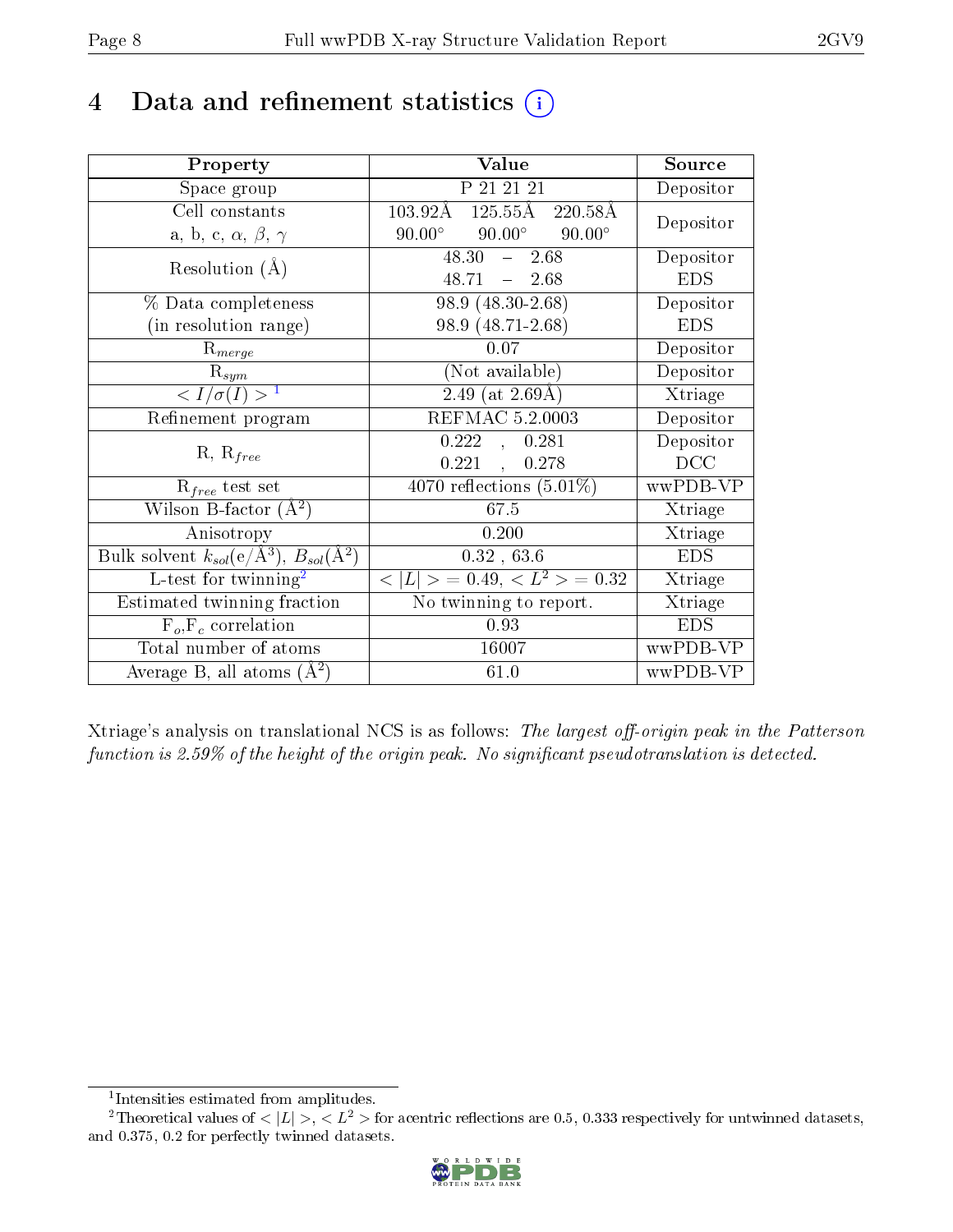# 5 Model quality  $(i)$

## 5.1 Standard geometry  $(i)$

Bond lengths and bond angles in the following residue types are not validated in this section: SO4, GAI, HG

The Z score for a bond length (or angle) is the number of standard deviations the observed value is removed from the expected value. A bond length (or angle) with  $|Z| > 5$  is considered an outlier worth inspection. RMSZ is the root-mean-square of all Z scores of the bond lengths (or angles).

| Mol | Chain |      | Bond lengths         | Bond angles |                   |  |
|-----|-------|------|----------------------|-------------|-------------------|--|
|     |       | RMSZ | # $ Z  > 5$          | RMSZ        | # $ Z  > 5$       |  |
|     |       | 0.81 | $4/7908$ $(0.1\%)$   | 0.89        | $16/10727(0.1\%)$ |  |
|     |       | 0.90 | $8/8371(0.1\%)$      | 0.91        | $13/11352(0.1\%)$ |  |
| All | All   | 0.86 | $12/16279$ $(0.1\%)$ | 0.90        | $29/22079(0.1\%)$ |  |

Chiral center outliers are detected by calculating the chiral volume of a chiral center and verifying if the center is modelled as a planar moiety or with the opposite hand.A planarity outlier is detected by checking planarity of atoms in a peptide group, atoms in a mainchain group or atoms of a sidechain that are expected to be planar.

|  | Mol   Chain   $\#\text{Chirality outliers}$   $\#\text{Planarity outliers}$ |
|--|-----------------------------------------------------------------------------|
|  |                                                                             |
|  |                                                                             |
|  |                                                                             |

|  |  | All (12) bond length outliers are listed below: |  |  |
|--|--|-------------------------------------------------|--|--|
|  |  |                                                 |  |  |

| Mol | Chain | Res  | <b>Type</b>          | Atoms       | Z       | Observed $(A)$ | Ideal(A) |
|-----|-------|------|----------------------|-------------|---------|----------------|----------|
| 1   | А     | 71   | <b>CYS</b>           | $CB-SG$     | 15.93   | 2.09           | 1.82     |
| 1   | В     | 262  | GLU                  | CD-OE2      | 8.40    | 1.34           | 1.25     |
| 1   | А     | 850  | GLU                  | $CG$ - $CD$ | 6.78    | 1.62           | 1.51     |
|     | В     | 1170 | <b>CYS</b>           | $CB-SG$     | $-6.35$ | 1.71           | 1.82     |
| 1   | Β     | 578  | <b>CYS</b>           | $CB-SG$     | $-5.58$ | 1.72           | 1.81     |
| 1   | B     | 417  | <b>CYS</b>           | $CB-SG$     | $-5.38$ | 1.73           | 1.81     |
| 1   | В     | 624  | <b>CYS</b>           | $CB-SG$     | $-5.33$ | 1.73           | 1.81     |
| 1   | В     | 992  | GLU                  | $CG$ - $CD$ | 5.31    | 1.59           | 1.51     |
| 1   | A     | 368  | <b>ASP</b>           | $CB-CG$     | 5.28    | 1.62           | 1.51     |
|     | В     | 71   | <b>CYS</b>           | $CB-SG$     | $-5.18$ | 1.73           | 1.81     |
|     | В     | 262  | $\operatorname{GLU}$ | CD-OE1      | 5.12    | 1.31           | 1.25     |
| 1   | А     | 860  | GLU                  | $CG-CD$     | 5.05    | 1.59           | 1.51     |

All (29) bond angle outliers are listed below:

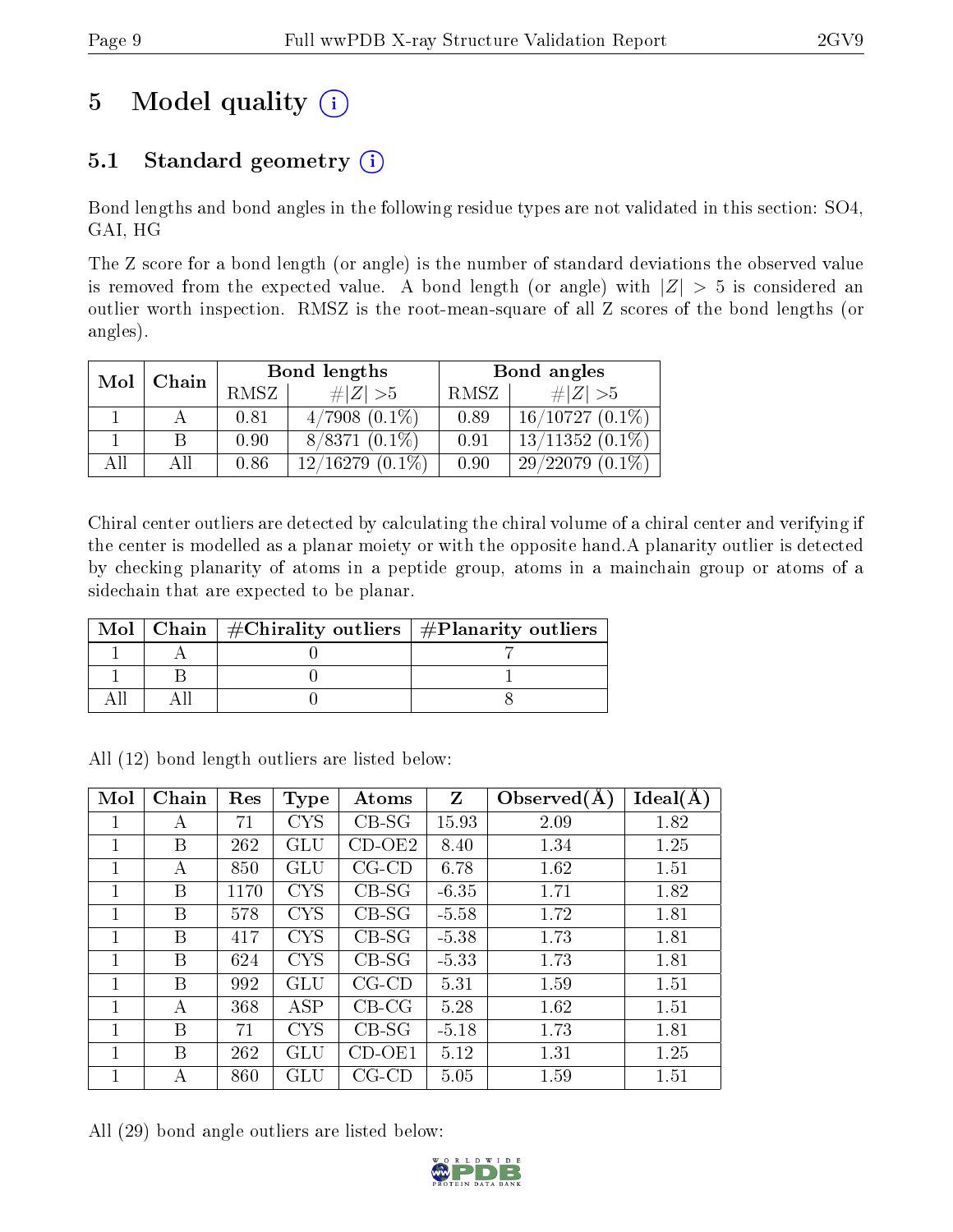| Mol            | Chain                   | Res  | <b>Type</b>             | Atoms                          | Z        | Observed $(°)$ | Ideal $(°)$ |
|----------------|-------------------------|------|-------------------------|--------------------------------|----------|----------------|-------------|
| $\mathbf{1}$   | $\bf{A}$                | 920  | PRO                     | $C-N-CD$                       | $-16.53$ | 84.23          | 120.60      |
| $\mathbf{1}$   | $\bf{A}$                | 920  | PRO                     | $C-N-CA$                       | 9.82     | 163.25         | 122.00      |
| $\mathbf{1}$   | $\bf{A}$                | 75   | $\rm{ARG}$              | $NE- CZ-NH1$                   | 8.84     | 124.72         | 120.30      |
| $\mathbf{1}$   | $\overline{B}$          | 126  | $\rm{ARG}$              | $\overline{\text{NE-CZ-NH}}2$  | $-7.52$  | 116.54         | 120.30      |
| $\mathbf{1}$   | $\boldsymbol{A}$        | 187  | <b>LEU</b>              | CA-CB-CG                       | 7.23     | 131.93         | 115.30      |
| $\mathbf{1}$   | $\overline{\mathrm{B}}$ | 322  | ARG                     | $NE$ -CZ-NH1                   | 6.86     | 123.73         | 120.30      |
| $\mathbf{1}$   | А                       | 176  | <b>THR</b>              | $C-N$ - $CD$                   | 6.78     | 142.63         | 128.40      |
| $\mathbf{1}$   | $\boldsymbol{A}$        | 318  | <b>LEU</b>              | $CA$ -CB-CG                    | 6.72     | 130.77         | 115.30      |
| $\mathbf{1}$   | $\boldsymbol{B}$        | 176  | <b>THR</b>              | $C-N$ - $CD$                   | 6.62     | 142.30         | 128.40      |
| $\mathbf{1}$   | $\bf{A}$                | 75   | ARG                     | $\overline{\text{NE- CZ-NH2}}$ | $-6.51$  | 117.05         | 120.30      |
| $\overline{1}$ | $\overline{\mathbf{B}}$ | 496  | $\overline{\text{ARG}}$ | $NE$ - $CZ$ - $NH1$            | 6.47     | 123.54         | 120.30      |
| $\mathbf{1}$   | $\bf{A}$                | 921  | PRO                     | $CA-N-CD$                      | $-6.44$  | 102.48         | 111.50      |
| $\mathbf{1}$   | $\boldsymbol{B}$        | 492  | $\rm{ARG}$              | $\overline{\text{NE- CZ-NH2}}$ | $-6.37$  | 117.11         | 120.30      |
| $\overline{1}$ | $\overline{B}$          | 126  | $\rm{ARG}$              | $\overline{\text{NE- CZ-NH1}}$ | 6.23     | 123.41         | 120.30      |
| $\mathbf{1}$   | $\boldsymbol{B}$        | 571  | $\rm{ARG}$              | NE-CZ-NH1                      | 6.19     | 123.40         | 120.30      |
| $\overline{1}$ | $\overline{\rm A}$      | 277  | $\overline{\text{ARG}}$ | $\overline{\text{NE- CZ-NH1}}$ | 6.08     | 123.34         | 120.30      |
| $\mathbf{1}$   | $\, {\bf B}$            | 187  | <b>LEU</b>              | $CA$ -CB-CG                    | 5.99     | 129.07         | 115.30      |
| $\overline{1}$ | $\boldsymbol{A}$        | 1068 | ILE                     | $CB-CA-C$                      | $-5.78$  | 100.03         | 111.60      |
| $\mathbf{1}$   | $\bf{A}$                | 571  | $\rm{ARG}$              | NE-CZ-NH1                      | 5.69     | 123.14         | 120.30      |
| $\mathbf{1}$   | $\overline{B}$          | 118  | <b>GLY</b>              | $N$ -CA-C                      | $-5.62$  | 99.05          | 113.10      |
| $\mathbf{1}$   | $\bf{A}$                | 571  | $\rm{ARG}$              | $NE$ -CZ-NH <sub>2</sub>       | $-5.47$  | 117.56         | 120.30      |
| $\mathbf{1}$   | $\mathbf B$             | 218  | <b>CYS</b>              | $\overline{\text{N}}$ -CA-C    | 5.29     | 125.28         | 111.00      |
| $\mathbf{1}$   | $\bf{A}$                | 845  | LEU                     | $CA$ -CB-CG                    | 5.27     | 127.43         | 115.30      |
| $\mathbf 1$    | $\boldsymbol{B}$        | 258  | <b>VAL</b>              | $CB-CA-C$                      | $-5.18$  | 101.57         | 111.40      |
| $\mathbf{1}$   | $\boldsymbol{A}$        | 638  | <b>ASP</b>              | $CB-CG-OD2$                    | 5.16     | 122.95         | 118.30      |
| $\mathbf{1}$   | А                       | 173  | ASP                     | $\overline{\text{CB-CG-OD2}}$  | $-5.15$  | 113.66         | 118.30      |
| $\mathbf{1}$   | $\bf{A}$                | 71   | <b>CYS</b>              | $N$ -CA-CB                     | 5.14     | 119.85         | 110.60      |
| $\mathbf{1}$   | $\, {\bf B}$            | 1190 | $\rm{ARG}$              | $NE- CZ-NH2$                   | $-5.03$  | 117.79         | 120.30      |
| $\mathbf{1}$   | $\boldsymbol{B}$        | 388  | <b>GLU</b>              | $CB-CA-C$                      | $-5.01$  | 100.38         | 110.40      |

There are no chirality outliers.

All (8) planarity outliers are listed below:

| Mol | Chain        | Res  | Type                 | Group   |
|-----|--------------|------|----------------------|---------|
| 1   | А            | 1026 | $\overline{\rm ARG}$ | Peptide |
| 1   | A            | 216  | LEU                  | Peptide |
| 1   | A            | 514  | <b>LYS</b>           | Peptide |
| 1   | A            | 703  | ASP                  | Peptide |
| 1   | A            | 744  | ALA                  | Peptide |
| 1   | $\mathbf{A}$ | 920  | PRO                  | Peptide |
| 1   | А            | 927  | GLU                  | Peptide |
| 1   | R            | 214  | ARG                  | Peptide |

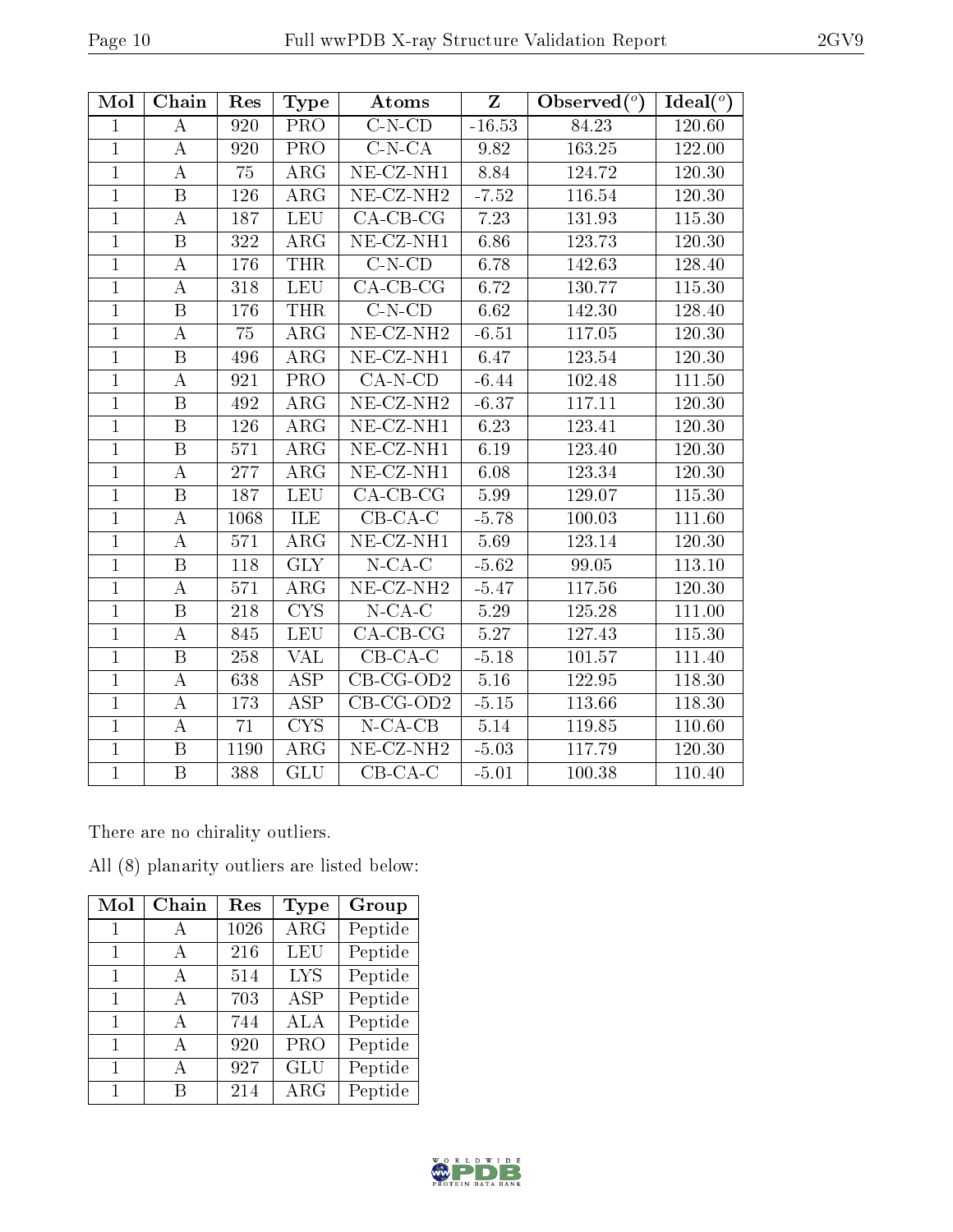### $5.2$  Too-close contacts  $(i)$

In the following table, the Non-H and H(model) columns list the number of non-hydrogen atoms and hydrogen atoms in the chain respectively. The H(added) column lists the number of hydrogen atoms added and optimized by MolProbity. The Clashes column lists the number of clashes within the asymmetric unit, whereas Symm-Clashes lists symmetry related clashes.

| Mol |    |       | Chain   Non-H   $H (model)$ | H(added) |     | $Clashes$   Symm-Clashes |
|-----|----|-------|-----------------------------|----------|-----|--------------------------|
|     |    | 7725  |                             | 7706     | 262 |                          |
|     | В  | 8180  |                             | 8181     | 220 |                          |
|     | B  | 10    |                             |          |     |                          |
| 9   | B  |       |                             |          |     |                          |
|     | B  |       |                             |          |     |                          |
|     |    | 33    |                             |          |     |                          |
|     | R  | 54    |                             |          |     |                          |
| All | АH | 16007 |                             | 15891    | 479 |                          |

The all-atom clashscore is defined as the number of clashes found per 1000 atoms (including hydrogen atoms). The all-atom clashscore for this structure is 15.

All (479) close contacts within the same asymmetric unit are listed below, sorted by their clash magnitude.

| Atom-1                | Atom-2             | Interatomic      | Clash         |
|-----------------------|--------------------|------------------|---------------|
|                       |                    | distance $(\AA)$ | overlap $(A)$ |
| 1: A:71: CYS:SG       | 1:A:71:CYS:CB      | 2.09             | 1.41          |
| 1:A:501:VAL:HG13      | 1: A:515: ILE:HG22 | 1.24             | 1.16          |
| 1: A:898:THR:HG22     | 1: A:900:ALA:H     | 1.04             | 1.09          |
| 1:B:501:VAL:HG13      | 1:B:502:TRP:O      | 1.51             | 1.08          |
| 1:B:702:LEU:O         | 1:B:702:LEU:HD23   | 1.54             | 1.05          |
| 1: A:283: CYS:SG      | 1:A:292:LYS:NZ     | 2.29             | 1.05          |
| 1: B: 287: CYS: SG    | 1:B:290:ILE:HD13   | 1.98             | 1.03          |
| 1:A:882:ILE:HD13      | 1: A:882: ILE:C    | 1.83             | 0.99          |
| 1: B: 346: THR: HG23  | 1:B:348:ASP:OD1    | 1.64             | 0.97          |
| 1:B:730:ASN:O         | 1:B:735:THR:HG21   | 1.64             | 0.95          |
| 1: A:905: MET:HG2     | 1: A:909: MET:CE   | 1.98             | 0.93          |
| 1:A:741:ASP:O         | 1:A:743:VAL:HG23   | 1.69             | 0.92          |
| 1: A:403:THR:O        | 1:A:404:THR:HB     | 1.69             | 0.90          |
| 1:A:105:VAL:HG22      | 1:A:114:VAL:HG22   | 1.54             | 0.89          |
| 1: A:898:THR:HG22     | 1: A:900:ALA:N     | 1.88             | 0.89          |
| 1: A: 1034: THR: HG22 | 1:A:1070:ASP:C     | 1.95             | 0.87          |
| 1: A:714: VAL:HG22    | 1:A:902:LEU:HD13   | 1.57             | 0.87          |
| 1:A:194:VAL:HG13      | 1: A:341: VAL:HG23 | 1.57             | 0.86          |
| 1: A:529: ILE: HD11   | 1:A:588:LEU:HD13   | 1.58             | 0.85          |
| 1: A:403:THR:HG22     | 1:A:405:ALA:H      | 1.40             | 0.85          |

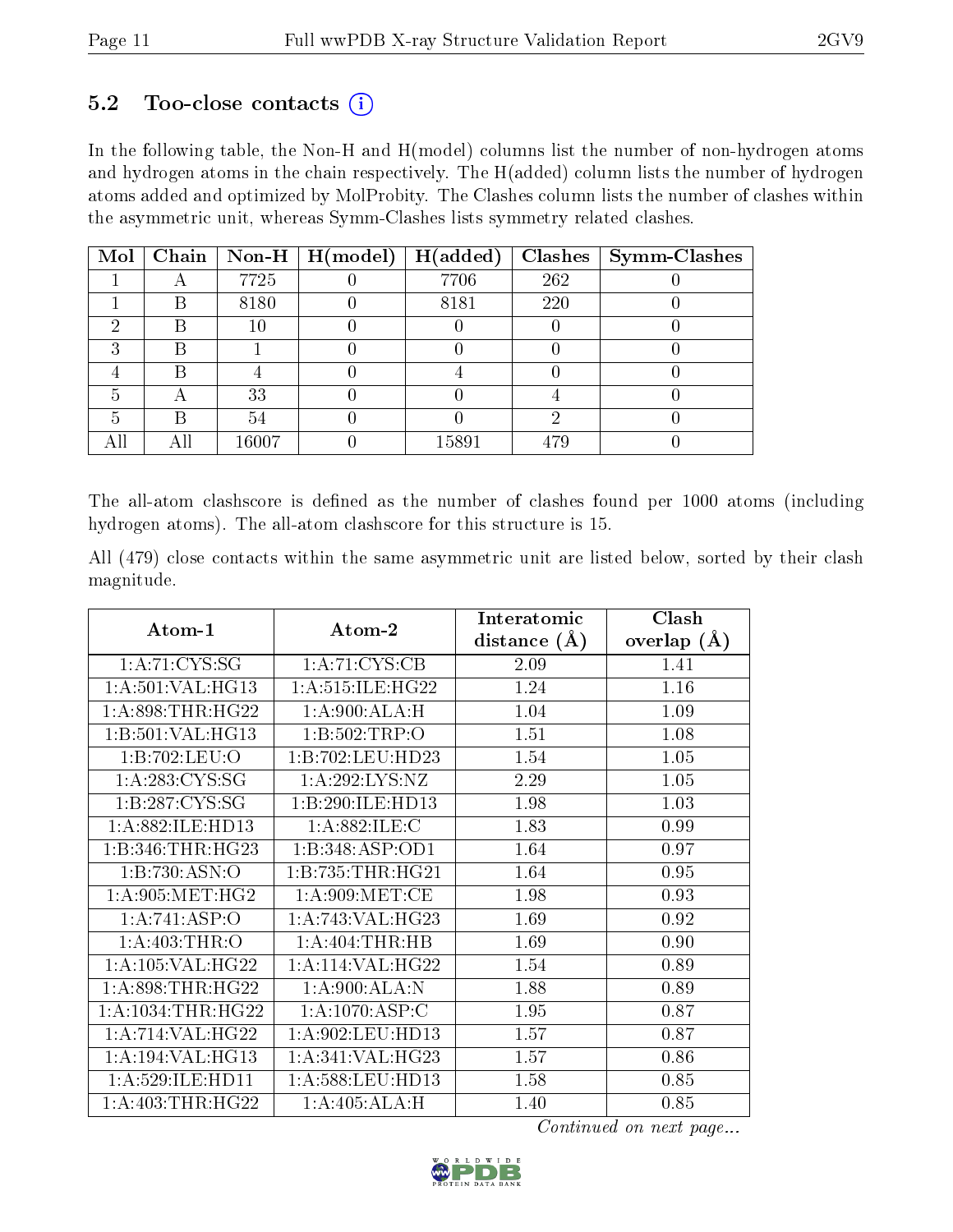| Contentaca prome providuo pago |                     | Interatomic      | Clash         |
|--------------------------------|---------------------|------------------|---------------|
| Atom-1                         | Atom-2              | distance $(\AA)$ | overlap $(A)$ |
| 1:A:765:VAL:HG13               | 1:A:769:VAL:HB      | 1.58             | 0.85          |
| 1:B:403:THR:O                  | 1:B:404:THR:HB      | 1.77             | 0.84          |
| 1:B:414:LEU:N                  | 1:B:446:MET:HE3     | 1.94             | 0.83          |
| 1:B:430:ARG:HH11               | 1:B:430:ARG:HG2     | 1.46             | 0.81          |
| 1:A:529:ILE:HD13               | 1:A:543:VAL:HG11    | 1.63             | 0.80          |
| 1: A:872:MET:SD                | 1: A:905: MET:HE2   | 2.21             | 0.79          |
| 1:B:346:THR:CG2                | 1:B:348:ASP:OD1     | 2.30             | 0.79          |
| 1:B:264:ARG:HD2                | 1:B:264:ARG:H       | 1.47             | 0.79          |
| 1:B:872:MET:SD                 | 1: B:905: MET:HE2   | 2.23             | 0.77          |
| 1:A:367:PHE:HA                 | 1: A:395: SER:O     | 1.85             | 0.77          |
| 1: A: 753: LEU: HD12           | 1:A:754:GLU:H       | 1.50             | 0.77          |
| 1: A:905:MET:HG2               | 1: A:909: MET:HE3   | 1.67             | 0.76          |
| 1:B:999:LEU:HD23               | 1:B:1187:LEU:HD21   | 1.66             | 0.76          |
| 1:B:845:LEU:HD22               | 1: B:890: ILE: CD1  | 2.16             | 0.76          |
| 1: A:882: ILE:O                | 1:A:882:ILE:HD13    | 1.85             | 0.75          |
| 1:A:1023:ASP:HB2               | 1:A:1025:GLU:HG2    | 1.69             | 0.75          |
| 1:A:541:ASN:HD22               | 1:A:541:ASN:H       | 1.34             | 0.74          |
| 1:A:293:TYR:HB3                | 1: A:635: ILE: CG2  | 2.17             | 0.74          |
| 1:A:170:ARG:HH22               | 1:A:349:ASN:HD21    | 1.35             | 0.74          |
| 1:B:99:LEU:HD21                | 1:B:101:ARG:NH1     | 2.04             | 0.73          |
| 1:B:472:TRP:HE1                | 1:B:522:ASN:HD21    | 1.36             | 0.73          |
| 1: A:947: GLY: HA2             | 1:B:868:GLU:HG3     | 1.70             | 0.73          |
| 1:B:413:SER:C                  | 1:B:446:MET:CE      | 2.57             | 0.73          |
| 1:A:727:GLN:HE22               | 1:A:782:LEU:HD12    | 1.53             | 0.73          |
| 1:B:472:TRP:HE1                | 1:B:522:ASN:ND2     | 1.85             | 0.73          |
| 1:B:872:MET:SD                 | 1: B:905:MET:CE     | 2.76             | 0.73          |
| 1: A:716:PHE:HB2               | 1: A:890: ILE: HG22 | 1.71             | 0.73          |
| 1:B:290:ILE:HD12               | 1:B:290:ILE:N       | 2.02             | 0.73          |
| 1: A: 187: LEU: HA             | 1:A:194:VAL:HG23    | 1.71             | 0.73          |
| 1:B:845:LEU:HD22               | 1:B:890:ILE:HD12    | 1.71             | 0.73          |
| 1: A: 1068: ILE: O             | 1:A:1072:ILE:HD13   | 1.89             | 0.72          |
| 1:A:714:VAL:HG22               | 1: A:902:LEU:CD1    | 2.19             | 0.72          |
| 1:B:225:CYS:HA                 | 1:B:228:MET:HE2     | 1.71             | 0.72          |
| 1:A:293:TYR:HB3                | 1:A:635:ILE:HG22    | 1.71             | 0.72          |
| 1:A:1023:ASP:O                 | 1:A:1025:GLU:N      | 2.23             | 0.72          |
| 1:A:501:VAL:HG13               | 1:A:515:ILE:CG2     | 2.13             | 0.71          |
| 1: A:821:THR:CG2               | 1:A:834:ALA:HB2     | 2.20             | 0.71          |
| 1:B:701:VAL:HG21               | 1:B:842:ARG:NH1     | 2.04             | 0.71          |
| 1: A:228: MET:CE               | 1:A:282:LEU:HD13    | 2.20             | 0.71          |
| 1:B:1084:GLU:O                 | 1:B:1087:VAL:HG23   | 1.91             | 0.71          |
| 1:A:212:VAL:HG23               | 1: A:290: ILE: HG21 | 1.74             | 0.70          |

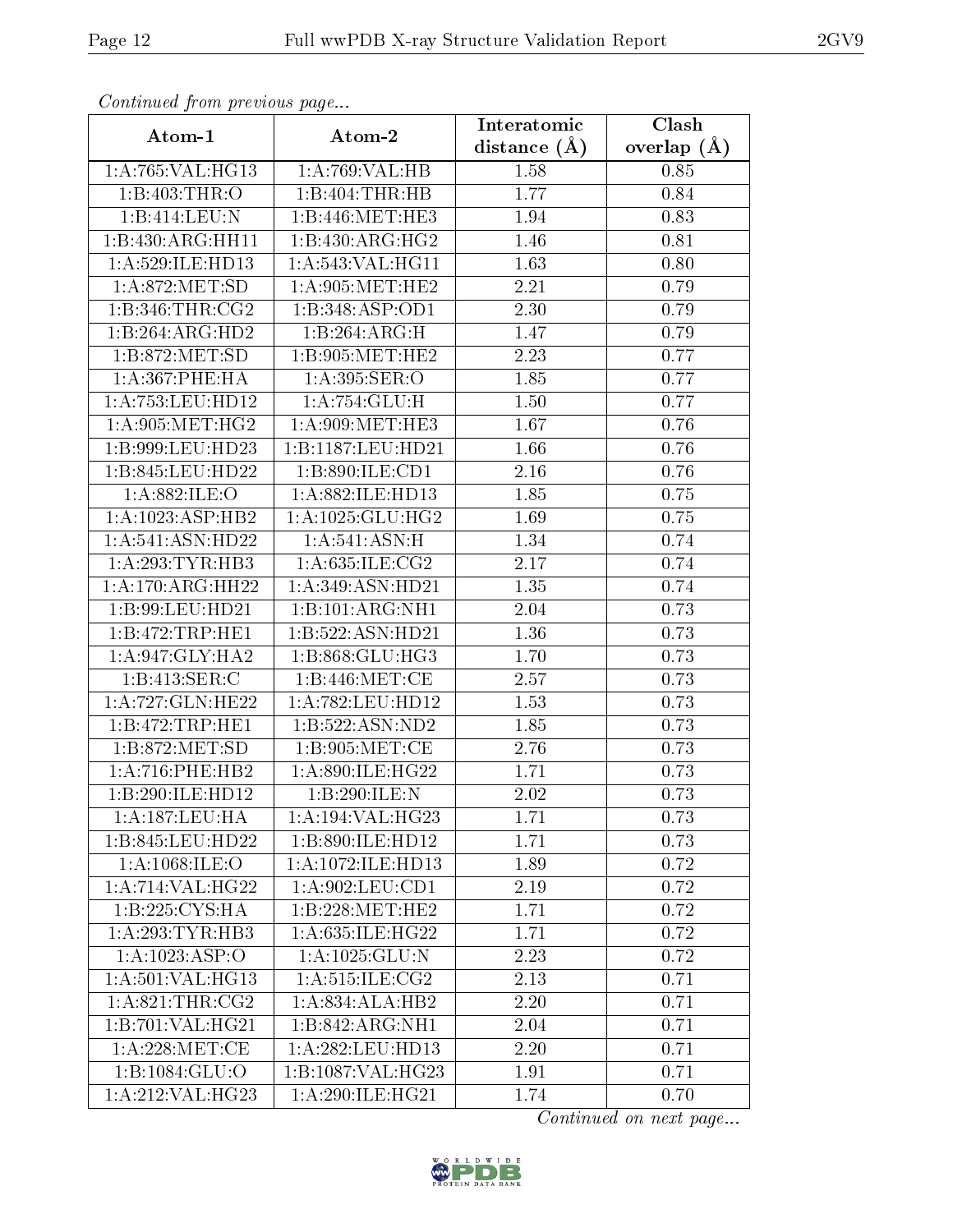| Continuata from previous page |                               | Interatomic       | Clash           |
|-------------------------------|-------------------------------|-------------------|-----------------|
| Atom-1                        | Atom-2                        | distance (Å)      | overlap $(\AA)$ |
| 1:B:702:LEU:HD13              | 1:B:849:ARG:NH1               | 2.07              | 0.70            |
| 1:A:287:CYS:O                 | 1:A:288:PRO:C                 | 2.29              | 0.70            |
| 1:B:414:LEU:N                 | 1:B:446:MET:CE                | 2.53              | 0.70            |
| 1: A: 778: LEU: HD11          | 1: A:817: VAL:HG21            | 1.73              | 0.69            |
| 1:A:962:ASN:ND2               | 5:A:1243:HOH:O                | 2.25              | 0.69            |
| 1:B:765:VAL:HG13              | 1:B:769:VAL:HB                | 1.74              | 0.69            |
| 1: A:1069:LYS:O               | 1:A:1070:ASP:C                | 2.31              | 0.69            |
| 1: B: 413: SER: C             | 1:B:446:MET:HE3               | 2.13              | 0.69            |
| 1: A:905: MET:HG2             | 1: A:909:MET:HE2              | 1.74              | 0.69            |
| 1:B:219:ARG:O                 | 1:B:220:ALA:CB                | 2.40              | 0.69            |
| 1:B:504:ILE:H                 | 1:B:504:ILE:HD12              | 1.56              | 0.69            |
| 1: A:216:LEU:HA               | 1:A:217:GLN:HB2               | 1.74              | 0.69            |
| 1:B:743:VAL:HG23              | 1:B:744:ALA:H                 | 1.58              | 0.69            |
| 1:B:743:VAL:O                 | 1:B:745:HIS:N                 | 2.27              | 0.68            |
| 1:A:400:ASP:HB3               | 1:A:403:THR:HB                | 1.74              | 0.68            |
| 1:A:995:ALA:HB1               | 1:A:1183:ILE:H <sub>D13</sub> | 1.74              | 0.68            |
| 1:A:128:ARG:HD2               | 1:A:134:ASP:OD1               | 1.93              | 0.68            |
| 1:B:123:TRP:HE1               | 1:B:456:GLN:NE2               | 1.92              | 0.67            |
| 1:B:88:PRO:HA                 | 1:B:91:ARG:HD2                | 1.77              | 0.67            |
| $1: A:286:$ PHE:O             | 1: A:288: PRO:HD2             | 1.94              | 0.67            |
| 1: A:821:THR:HG22             | 1:A:834:ALA:HB2               | 1.76              | 0.67            |
| 1: B:928: LYS:CD              | 1:B:945:ILE:HD11              | 2.25              | 0.67            |
| 1:A:298:ASP:OD1               | 1: A:301:THR:HG22             | 1.95              | 0.67            |
| 1: A:872:MET:CE               | 1: A:905: MET:HE2             | $\overline{2.25}$ | 0.66            |
| 1:A:765:VAL:CG1               | 1:A:769:VAL:HB                | 2.24              | 0.66            |
| 1: A:541: ASN:H               | 1:A:541:ASN:ND2               | 1.94              | 0.65            |
| 1: B: 118: GLY: O             | 1:B:119:SER:O                 | 2.14              | 0.65            |
| 1:A:757:VAL:HG21              | 1:A:762:LEU:HD12              | 1.78              | 0.65            |
| 1:A:835:ALA:O                 | 1:A:839:THR:HG23              | 1.97              | 0.65            |
| 1:B:788:ILE:CD1               | 1:B:803:LEU:O                 | 2.45              | 0.65            |
| 1: A:346:THR:H                | 1:A:349:ASN:HD22              | 1.45              | 0.65            |
| 1:B:753:LEU:HD13              | 1:B:763:PHE:HD2               | 1.60              | 0.64            |
| 1:A:195:ALA:HB3               | 1: A:342: GLU: HG2            | 1.80              | 0.64            |
| $1:B:164:\overline{ALA:C}$    | 1:B:165:ALA:O                 | 2.31              | 0.64            |
| 1:B:1080:THR:H <sub>G22</sub> | 1:B:1082:GLU:N                | 2.13              | 0.63            |
| 1: A: 410: LEU: HD23          | 1:A:436:VAL:HB                | 1.80              | 0.63            |
| 1: A: 317: ARG: HD3           | 5:A:1240:HOH:O                | 1.99              | 0.63            |
| 1:B:788:ILE:CD1               | 1:B:807:GLN:HB3               | 2.28              | 0.63            |
| 1:B:874:ALA:HB1               | 1:B:875:PRO:HD2               | 1.80              | 0.62            |
| 1: A:226: GLU:HG3             | 1:A:245:ALA:HB2               | 1.81              | 0.62            |
| 1: A:882: ILE: CD1            | 1: A:882: ILE:C               | 2.61              | 0.62            |

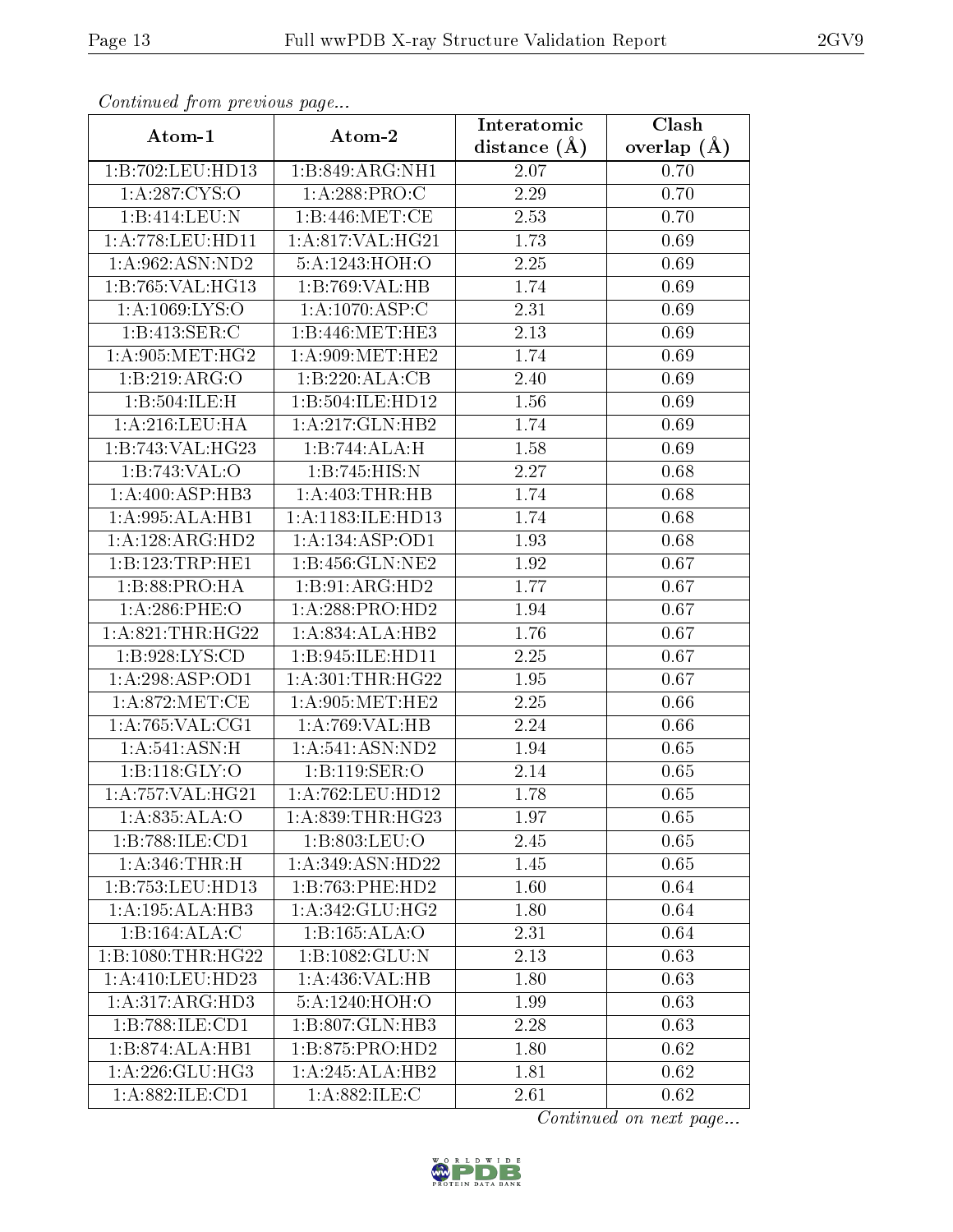| Contentaca prome providuo pago       |                                          | Interatomic      | Clash             |
|--------------------------------------|------------------------------------------|------------------|-------------------|
| Atom-1                               | Atom-2                                   | distance $(\AA)$ | overlap $(A)$     |
| 1:A:213:ASP:OD1                      | 1:A:219:ARG:HA                           | 2.00             | 0.62              |
| 1: B:61: PRO: N                      | 1:B:333:MET:HE3                          | 2.14             | 0.62              |
| 1:A:203:GLN:NE2                      | 1:A:279:LEU:HD22                         | 2.13             | 0.62              |
| 1: A:913: ILE: CG2                   | 1:A:917:LEU:HD12                         | 2.29             | 0.62              |
| 1:B:148:HIS:HD2                      | 1:B:362:TYR:OH                           | 1.83             | 0.62              |
| 1: A: 732: CYS: HB2                  | 1:A:772:SER:OG                           | 2.00             | 0.62              |
| 1:A:128:ARG:HD3                      | 1:A:136:ALA:HB2                          | 1.81             | $\overline{0.62}$ |
| 1:A:598:LEU:HD22                     | 1: A:612:THR:HG22                        | 1.81             | 0.62              |
| 1:B:322:ARG:HH11                     | 1:B:323:ASN:HD21                         | 1.46             | 0.61              |
| 1:A:1070:ASP:O                       | 1:A:1072:ILE:N                           | 2.34             | 0.61              |
| 1:B:748:ALA:HB3                      | 1:B:752:TYR:HDI                          | 1.64             | 0.61              |
| 1:B:363:LYS:HG3                      | 1:B:457:TYR:OH                           | 2.00             | 0.61              |
| 1:B:322:ARG:HB3                      | 1:B:323:ASN:HD22                         | 1.66             | 0.61              |
| 1: A: 753: LEU: CD1                  | 1:A:754:GLU:H                            | 2.12             | 0.61              |
| $1: A:287: \overline{\text{CYS:SG}}$ | 1:A:292:LYS:HB2                          | 2.41             | 0.60              |
| 1:B:928:LYS:HD2                      | 1:B:945:ILE:HD11                         | 1.83             | 0.60              |
| 1:A:757:VAL:HG21                     | 1: A:836:THR:HG22                        | 1.83             | 0.60              |
| 1:A:213:ASP:OD1                      | 1: A:219: ARG: N                         | 2.34             | 0.60              |
| 1:A:1077:VAL:HG11                    | 1: A:1154: VAL:HGI1                      | 1.82             | 0.60              |
| 1: A:170: ARG: HH22                  | 1: A:349: ASN:ND2                        | 2.00             | 0.60              |
| 1:B:242:GLY:O                        | 1:B:243:ILE:HB                           | 2.02             | 0.60              |
| 1:B:244:SER:O                        | 1:B:245:ALA:CB                           | 2.50             | 0.60              |
| 1:A:710:VAL:HG13                     | 1:A:988:ALA:HB2                          | 1.84             | 0.59              |
| 1:B:364:LEU:HD11                     | 1:B:463:THR:HG22                         | 1.84             | 0.59              |
| 1:A:159:ALA:HB2                      | 1: A:176:THR:HA                          | 1.84             | 0.59              |
| 1: A:757: VAL: CG2                   | 1:A:836:THR:HG22                         | 2.32             | 0.59              |
| 1: A:905: MET:CG                     | 1: A:909: MET:HE3                        | 2.32             | 0.59              |
| 1:B:398:LEU:HG                       | 1:B:457:TYR:CE2                          | 2.37             | 0.59              |
| 1:A:1023:ASP:CB                      | $1:$ A:1025:GLU: $\overline{\text{HG2}}$ | 2.32             | 0.59              |
| 1:B:735:THR:HG22                     | 1:B:764:PHE:HD2                          | 1.68             | 0.59              |
| 1:A:117:VAL:CG1                      | 1: A: 130: TRP: CD1                      | 2.86             | 0.58              |
| 1:A:761:ARG:O                        | 1:A:762:LEU:HD23                         | 2.03             | 0.58              |
| 1:A:986:ALA:HB2                      | 1:A:1006:GLY:HA3                         | 1.84             | 0.58              |
| 1:B:727:GLN:HA                       | 1:B:775:SER:OG                           | 2.04             | 0.58              |
| 1:A:208:ASN:HD22                     | 1:A:211:GLU:H                            | 1.52             | 0.58              |
| 1:B:244:SER:HA                       | 1:B:247:HIS:ND1                          | 2.18             | 0.58              |
| 1: A:321: GLY:O                      | 1:A:323:ASN:N                            | 2.36             | 0.58              |
| 1:B:158:HIS:ND1                      | 1:B:178:THR:HG22                         | 2.18             | 0.58              |
| 1: B: 501: VAL: CG1                  | 1:B:502:TRP:O                            | 2.39             | 0.57              |
| 1:B:253:VAL:HG13                     | 1:B:255:ARG:HG3                          | 1.85             | 0.57              |
| 1: A:832: HIS:O                      | 1: A:836:THR:HG23                        | 2.05             | 0.57              |

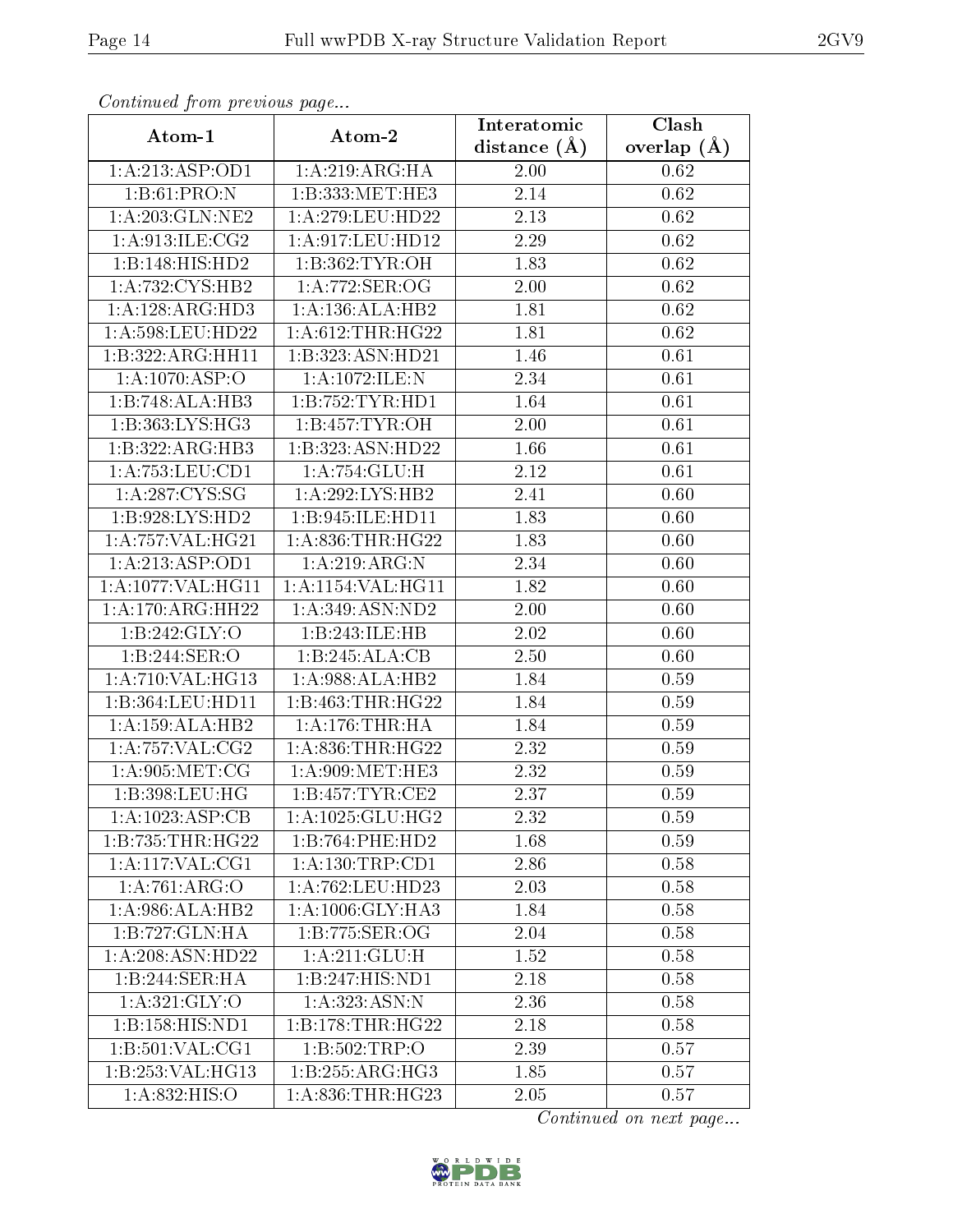| Continuation providus page   |                      | Interatomic      | Clash         |
|------------------------------|----------------------|------------------|---------------|
| Atom-1                       | Atom-2               | distance $(\AA)$ | overlap $(A)$ |
| 1:A:216:LEU:HA               | 1:A:217:GLN:CB       | 2.34             | 0.57          |
| 1:B:845:LEU:HD22             | 1:B:890:ILE:HD11     | 1.86             | 0.57          |
| 1:B:992:GLU:O                | 1:B:993:ARG:HG3      | 2.04             | 0.57          |
| $1:B:430:ARG:\overline{NH1}$ | 1:B:430:ARG:HG2      | 2.17             | 0.57          |
| 1:A:727:GLN:HE22             | 1:A:782:LEU:CD1      | 2.18             | 0.56          |
| 1:B:1023:ASP:O               | 1:B:1026:ARG:HG3     | 2.03             | 0.56          |
| 1:B:1080:THR:HG22            | 1:B:1082:GLU:H       | 1.70             | 0.56          |
| 1:B:788:ILE:HD11             | 1:B:807:GLN:HB3      | 1.86             | 0.56          |
| 1:A:1075:VAL:CG1             | 1:A:1156:LEU:CD2     | 2.84             | 0.56          |
| 1:A:213:ASP:OD1              | 1:A:219:ARG:CA       | 2.53             | 0.56          |
| 1:A:117:VAL:HG12             | 1:A:130:TRP:CD1      | 2.40             | 0.56          |
| 1:B:225:CYS:HA               | 1:B:228:MET:CE       | 2.35             | 0.56          |
| 1:B:413:SER:CA               | 1:B:446:MET:CE       | 2.83             | 0.56          |
| 1:B:702:LEU:O                | 1: B:702: LEU:CD2    | 2.42             | 0.56          |
| 1: A:539: LYS:O              | 1:A:543:VAL:HG23     | 2.05             | 0.56          |
| 1:B:702:LEU:HD13             | 1:B:849:ARG:HH12     | 1.70             | 0.56          |
| 1:A:1192:ILE:CD1             | 1: A: 1196: TRP: HB2 | 2.35             | 0.56          |
| 1:B:219:ARG:O                | 1:B:220:ALA:HB3      | 2.06             | 0.56          |
| 1: B: 515: ILE: O            | 1:B:515:ILE:CG2      | 2.53             | 0.56          |
| 1: A:467: ILE: HA            | 1: A:471: ASP:HB2    | 1.88             | 0.55          |
| 1:B:701:VAL:HG21             | 1:B:842:ARG:HH11     | 1.69             | 0.55          |
| 1:B:930:PHE:CE2              | 1:B:945:ILE:HD13     | 2.41             | 0.55          |
| 1: A: 129: LEU: HD21         | 1: A: 332: PRO: O    | 2.06             | 0.55          |
| 1: A:514:LYS:N               | 1: A:614:TYR:CD2     | 2.75             | 0.55          |
| 1:A:785:ARG:O                | 1:A:789:ARG:HG3      | 2.07             | 0.55          |
| 1:B:552:LYS:HD2              | 1:B:553:LYS:O        | 2.06             | 0.55          |
| 1:A:703:ASP:HB2              | 1: A:704:PRO:CD      | 2.37             | 0.55          |
| 1:B:413:SER:N                | 1:B:446:MET:HE2      | 2.21             | 0.55          |
| 1:A:1034:THR:HG22            | 1:A:1070:ASP:O       | 2.06             | 0.55          |
| 1:A:533:ILE:HD13             | 1:A:547:VAL:HG22     | 1.88             | 0.55          |
| 1: B: 515: ILE: O            | 1:B:515:ILE:HG22     | 2.07             | 0.55          |
| 1:B:1092:ALA:O               | 1:B:1096:LEU:HD12    | 2.07             | 0.55          |
| 1:B:788:ILE:HD11             | 1:B:803:LEU:O        | 2.06             | 0.55          |
| 1:A:258:VAL:H A              | 1: A:634:PHE:CD2     | 2.42             | 0.55          |
| 1: A: 424: LEU: HD13         | 5:A:1257:HOH:O       | 2.07             | 0.55          |
| 1:B:1080:THR:HG23            | 1:B:1082:GLU:OE1     | 2.07             | 0.54          |
| 1: A:223: ASP:O              | 1:A:227:ARG:HG3      | 2.06             | 0.54          |
| 1: A: 152: ILE: HG21         | 1: A:300:THR:HG23    | 1.89             | 0.54          |
| 1:B:321:GLY:HA3              | 1:B:325:THR:HG22     | 1.88             | 0.54          |
| $1:B:322:ARG:H\overline{B3}$ | 1:B:323:ASN:ND2      | 2.21             | 0.54          |
| 1:A:703:ASP:HB2              | 1: A:704:PRO:HD3     | 1.88             | 0.54          |

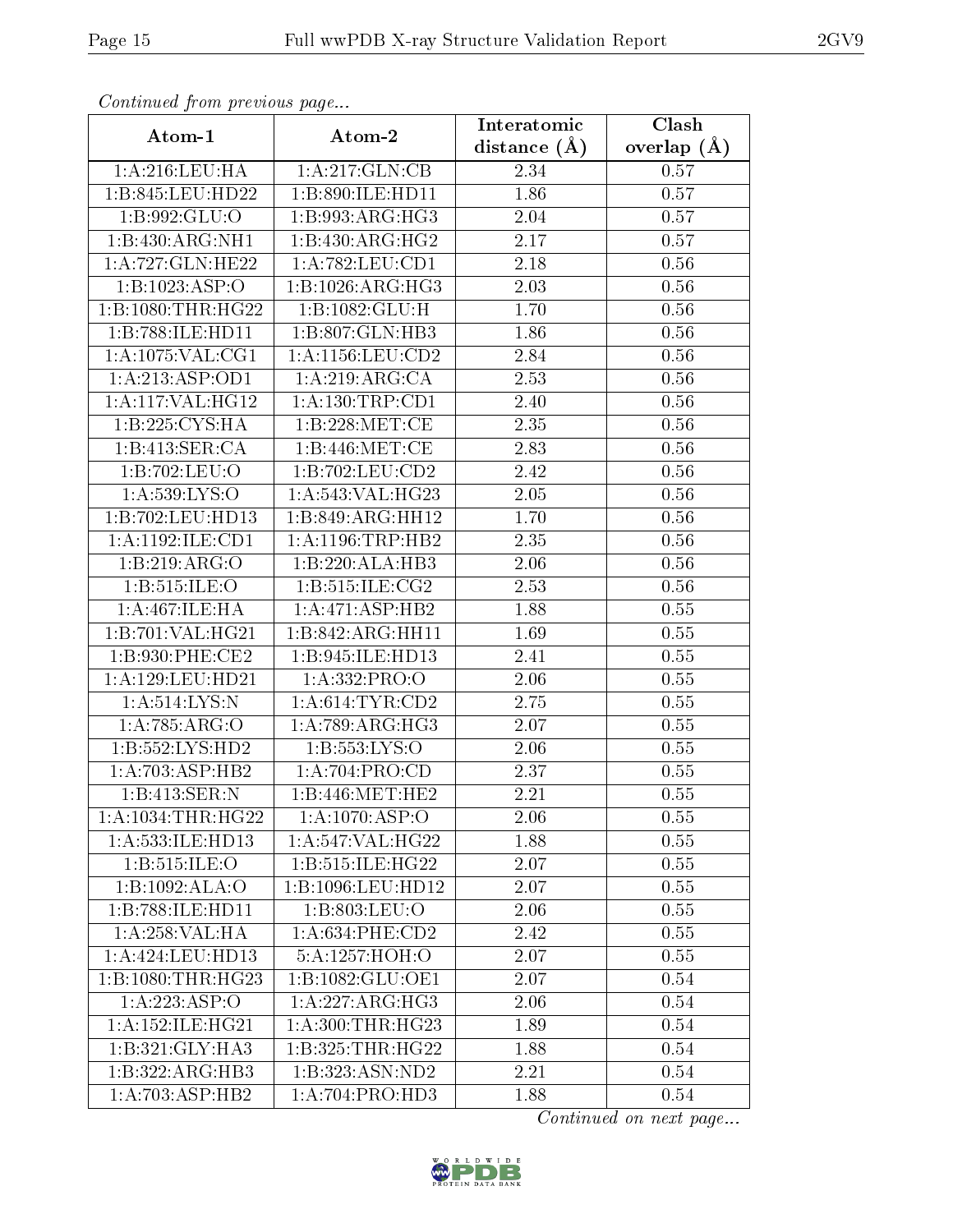| Continuea from previous page |                      | Interatomic       | Clash         |
|------------------------------|----------------------|-------------------|---------------|
| Atom-1                       | Atom-2               | distance $(A)$    | overlap $(A)$ |
| 1:A:879:SER:HB3              | 1:A:895:ARG:HB2      | 1.88              | 0.54          |
| 1:A:397:LEU:HD13             | 1:A:406:LEU:HD21     | 1.90              | 0.54          |
| 1:A:732:CYS:SG               | 1: A:733:PHE:N       | 2.81              | 0.54          |
| 1:B:905:MET:HG2              | 1: B:909:MET:CE      | 2.38              | 0.54          |
| 1:A:1012:ALA:O               | 1:A:1016:ASP:HB2     | 2.08              | 0.53          |
| 1: A:611: ARG: HG2           | 1: A:615: ASP:OD2    | 2.08              | 0.53          |
| 1:A:722:TYR:O                | 1: A:726: ILE: HG13  | 2.09              | 0.53          |
| 1:A:798:GLU:O                | 1: A:801:VAL:HG22    | 2.08              | 0.53          |
| 1:A:1028:ILE:H               | 1:A:1028:ILE:HD12    | 1.73              | 0.53          |
| 1: A:194: VAL:HG13           | 1: A:341: VAL: CG2   | 2.36              | 0.53          |
| 1:A:237:GLY:O                | 1:A:238:ALA:HB3      | 2.07              | 0.53          |
| 1:B:883:ILE:HD12             | 1:B:883:ILE:O        | 2.07              | 0.53          |
| 1:B:863:LEU:HD22             | 1: B: 863: LEU: O    | 2.08              | 0.53          |
| 1:B:714:VAL:HG13             | 1: B:902: LEU: HG    | 1.90              | 0.53          |
| 1:B:952:ILE:HD12             | 1:B:957:LEU:HD22     | 1.89              | 0.53          |
| 1:A:874:ALA:HB1              | 1: A:875: PRO:HD2    | 1.90              | 0.53          |
| 1:B:1097:ASP:O               | 5:B:1275:HOH:O       | 2.18              | 0.53          |
| 1:B:264:ARG:HD2              | 1:B:264:ARG:N        | 2.21              | 0.53          |
| 1:B:748:ALA:HB3              | 1:B:752:TYR:CD1      | 2.43              | 0.53          |
| 1: A:148: HIS:O              | $1:$ A:186:GLY:HA3   | 2.09              | 0.53          |
| 1:B:63:GLN:HB3               | 1:B:496:ARG:NH2      | 2.24              | 0.53          |
| 1:B:884:TYR:HB3              | 1:B:891:PHE:HB2      | 1.90              | 0.53          |
| 1: A: 1075: VAL:HGI1         | 1: A: 1156: LEU: CD2 | 2.39              | 0.52          |
| 1: A:618: GLN:OE1            | 1:A:827:LEU:HD12     | $2.10\,$          | 0.52          |
| 1:A:294:GLU:OE2              | 1:A:636:LEU:HD22     | 2.09              | 0.52          |
| 1: A: 365: MET:CE            | 1: A:396: CYS:SG     | 2.97              | 0.52          |
| 1:B:423:HIS:ND1              | 1: B: 576: GLU: HG3  | 2.24              | 0.52          |
| $1:A:464:\overline{GLY:HA2}$ | 1:A:585:VAL:HG11     | 1.91              | 0.52          |
| 1: A:994: PRO:HD2            | 1:A:997:GLU:HG3      | 1.91              | 0.52          |
| 1:B:403:THR:O                | 1:B:404:THR:CB       | 2.51              | 0.52          |
| 1: A:514: LYS:O              | 1: A:515: ILE: HG22  | 2.09              | 0.52          |
| 1:B:1080:THR:CG2             | 1:B:1082:GLU:HB2     | 2.39              | 0.52          |
| 1:A:176:THR:O                | 1:A:177:PRO:C        | 2.37              | 0.52          |
| 1:B:874:ALA:HB1              | 1:B:875:PRO:CD       | 2.39              | 0.52          |
| 1: A: 731: LEU: HD22         | 1: A:764:PHE:CD2     | 2.45              | 0.52          |
| 1: A:61: PRO: N              | 1:A:333:MET:HE3      | $\overline{2.25}$ | 0.52          |
| 1:A:618:GLN:HE22             | 1: A:826: GLY:HA3    | 1.75              | 0.52          |
| 1:B:487:LEU:HD12             | 1:B:500:ARG:HD2      | 1.91              | 0.52          |
| 1: B: 545: GLU:O             | 1:B:549:LYS:HA       | 2.10              | 0.52          |
| 1:A:212:VAL:CG2              | 1: A:290: ILE:HG21   | 2.39              | 0.51          |
| 1:A:913:ILE:HG23             | 1:A:917:LEU:HD12     | 1.91              | 0.51          |

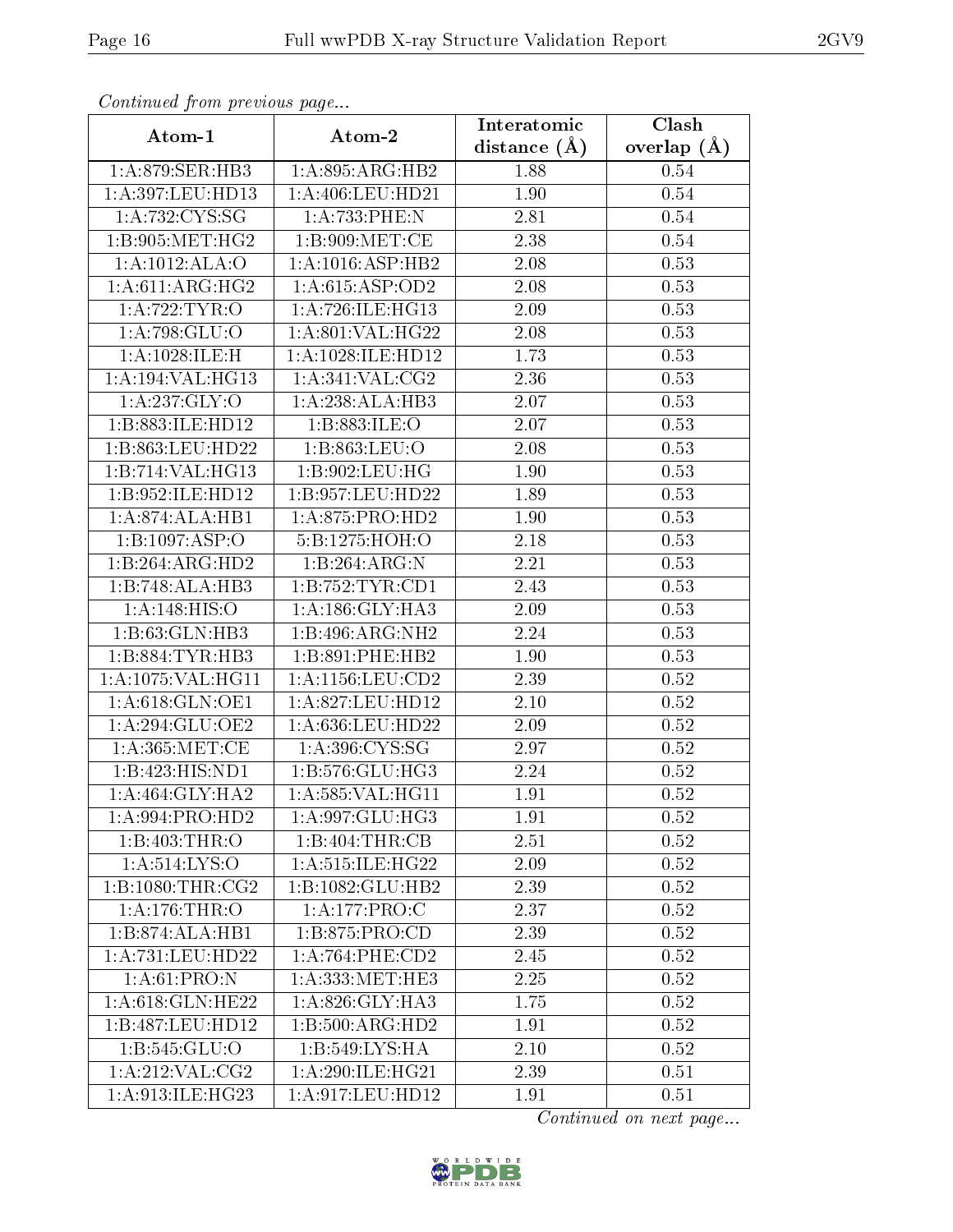| Contentaca prome providuo pago |                                 | Interatomic      | $\overline{\text{Clash}}$ |
|--------------------------------|---------------------------------|------------------|---------------------------|
| Atom-1                         | Atom-2                          | distance $(\AA)$ | overlap $(A)$             |
| 1:A:1028:ILE:N                 | 1:A:1028:ILE:HD12               | 2.26             | 0.51                      |
| 1: B: 254: GLU:O               | 1:B:255:ARG:HG2                 | 2.11             | 0.51                      |
| 1: B: 325: THR: HG23           | 1:B:349:ASN:HD21                | 1.75             | 0.51                      |
| 1:B:765:VAL:CG1                | 1:B:769:VAL:HB                  | 2.40             | 0.51                      |
| 1:B:315:TRP:CG                 | 1:B:356:MET:HG2                 | 2.45             | 0.51                      |
| 1: A:203: GLN:NE2              | 1: A:279:LEU:CD2                | 2.74             | 0.51                      |
| 1:B:165:ALA:HB1                | 1:B:167:PHE:CE2                 | 2.45             | 0.51                      |
| 1:B:148:HIS:O                  | 1:B:186:GLY:HA3                 | 2.10             | 0.51                      |
| 1:B:273:VAL:HG12               | 1:B:275:SER:H                   | 1.76             | 0.51                      |
| 1:A:1068:ILE:HA                | 5:A:1256:HOH:O                  | 2.11             | 0.50                      |
| 1:A:872:MET:CE                 | 1: A:905: MET:CE                | 2.89             | 0.50                      |
| 1: B:61: PRO:CD                | 1:B:333:MET:HE3                 | 2.41             | 0.50                      |
| 1: A:205:PHE:CE2               | 1:A:271:VAL:HG22                | 2.46             | 0.50                      |
| 1: B: 552: LYS: NZ             | 1:B:581:ASP:OD1                 | 2.42             | 0.50                      |
| 1:B:930:PHE:CE2                | $1: B:945: ILE: \overline{OD1}$ | 2.95             | 0.50                      |
| 1:A:293:TYR:HB3                | 1: A:635: ILE: HG21             | 1.92             | 0.50                      |
| 1:B:999:LEU:HD23               | 1:B:1187:LEU:CD2                | 2.39             | 0.50                      |
| 1: A: 1069: LYS: O             | 1: A: 1071: ARG: N              | 2.44             | 0.50                      |
| 1:B:788:ILE:HD12               | 1:B:803:LEU:O                   | 2.12             | 0.50                      |
| 1:B:1174:LYS:NZ                | 1:B:1179:ASN:O                  | 2.44             | 0.50                      |
| 1: A: 353: GLU: HG3            | 1: A: 356: MET: HB3             | 1.92             | 0.50                      |
| 1:B:990:LEU:HD12               | 1:B:1176:LEU:HD22               | 1.93             | 0.50                      |
| 1:B:940:LYS:HB3                | 1:B:955:VAL:HG23                | 1.94             | 0.50                      |
| 1: A: 188: THR: HB             | 1:A:189:PRO:HD2                 | 1.93             | 0.49                      |
| 1: A: 305: LEU: HD12           | 1:A:626:LEU:HD23                | 1.94             | 0.49                      |
| 1:A:293:TYR:CB                 | 1:A:635:ILE:HG21                | 2.41             | 0.49                      |
| 1:B:1148:TYR:CE1               | 1:B:1152:HIS:CE1                | 3.00             | 0.49                      |
| 1:A:846:LEU:O                  | 1: A:850: GLU:HG3               | 2.12             | 0.49                      |
| 1:B:1159:ASP:O                 | 1:B:1163:SER:HB2                | 2.12             | 0.49                      |
| 1:B:819:GLY:O                  | 1:B:823:VAL:HG23                | 2.13             | 0.49                      |
| 1: A:208: ASN:ND2              | 1: A:211: GLU: H                | 2.09             | 0.49                      |
| 1:B:743:VAL:O                  | 1:B:744:ALA:C                   | 2.51             | 0.49                      |
| 1: A:105: VAL:HG13             | 1:A:440:PHE:CZ                  | 2.47             | 0.49                      |
| 1:A:884:TYR:HB3                | 1: A:891:PHE:HB2                | 1.94             | 0.49                      |
| 1: B: 1182: LYS: O             | 1:B:1183:ILE:C                  | 2.51             | 0.49                      |
| 1:A:874:ALA:HB1                | 1:A:875:PRO:CD                  | 2.43             | 0.49                      |
| 1:B:214:ARG:O                  | 1:B:216:LEU:N                   | 2.46             | 0.49                      |
| 1:B:290:ILE:CD1                | 1:B:290:ILE:N                   | 2.74             | 0.49                      |
| 1: B:784:MET:O                 | 1:B:788:ILE:HG23                | 2.12             | 0.49                      |
| 1: A:61: PRO: N                | 1: A: 333: MET:CE               | 2.76             | 0.49                      |
| 1:B:404:THR:CG2                | 1:B:404:THR:O                   | 2.61             | 0.49                      |

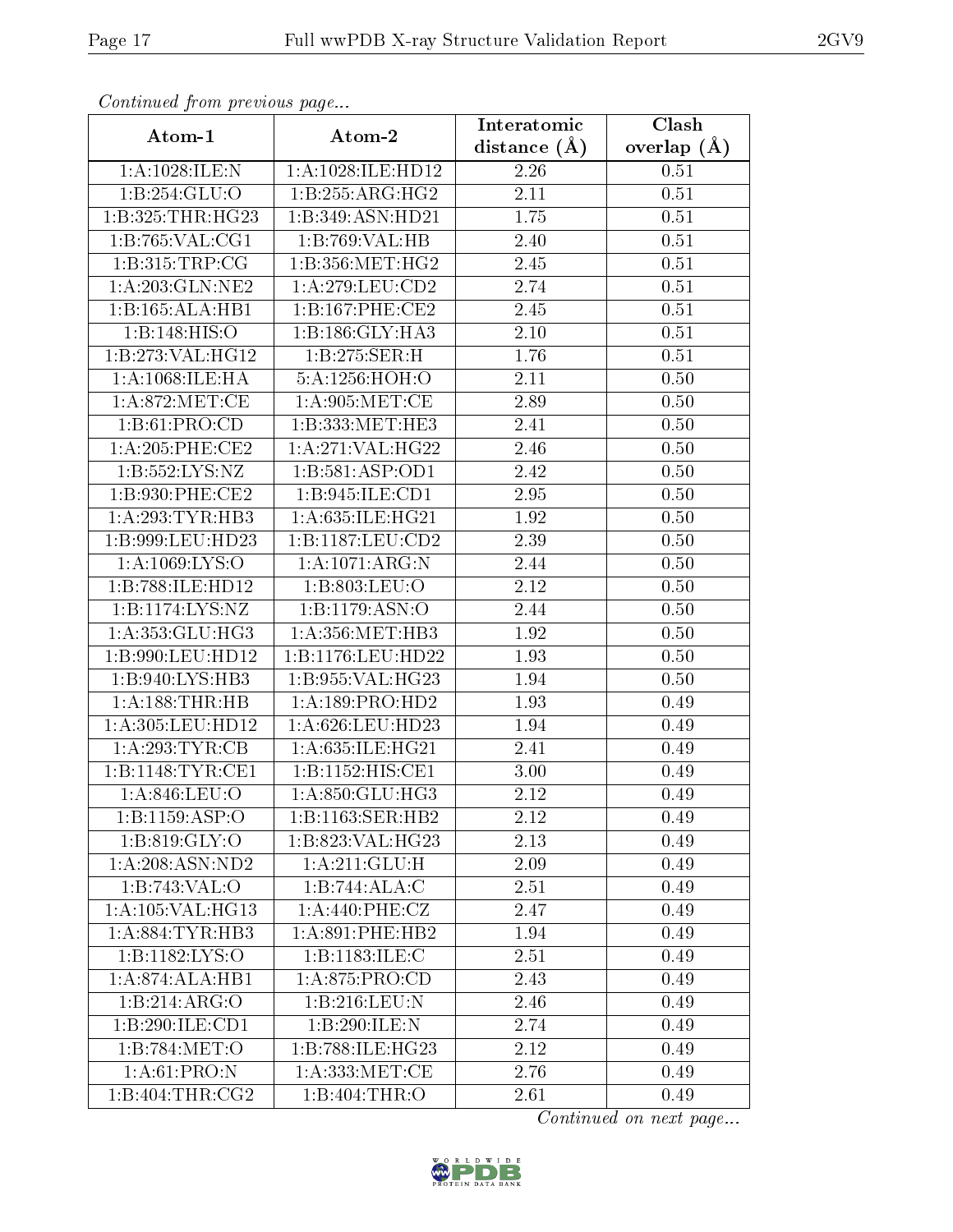| Contentaca promo proceduo pago |                                 | Interatomic    | Clash         |
|--------------------------------|---------------------------------|----------------|---------------|
| Atom-1                         | Atom-2                          | distance $(A)$ | overlap $(A)$ |
| 1: A:832: HIS:N                | 1:A:832:HIS:ND1                 | 2.60           | 0.48          |
| 1:B:1174:LYS:HB2               | 1: B: 1174: LYS: HZ2            | 1.78           | 0.48          |
| 1:A:1192:ILE:HD12              | 1: A: 1193: PRO: O              | $2.13\,$       | 0.48          |
| 1: A: 736: LEU: HB2            | 1: A:764:PHE:CE2                | 2.48           | 0.48          |
| 1:A:727:GLN:NE2                | 1:A:782:LEU:HD12                | 2.26           | 0.48          |
| 1:B:205:PHE:HD2                | 1:B:279:LEU:HD11                | 1.77           | 0.48          |
| 1:B:323:ASN:N                  | 1:B:323:ASN:HD22                | 2.11           | 0.48          |
| 1:B:821:THR:HG22               | 1:B:834:ALA:HB2                 | 1.95           | 0.48          |
| 1:A:450:PHE:O                  | 1:A:454:VAL:HG23                | 2.13           | 0.48          |
| 1: B:905: MET:HG2              | 1: B:909:MET:HE3                | 1.96           | 0.48          |
| $1:$ A:521:VAL:HG11            | 1:A:609:ILE:HD13                | 1.95           | 0.48          |
| 1: A:604:LEU:HD23              | 1:A:813:VAL:HG21                | 1.95           | 0.48          |
| 1: A: 1075: VAL: CG1           | 1:A:1156:LEU:HD23               | 2.43           | 0.48          |
| 1:B:718:PHE:HE1                | 1:B:845:LEU:HD23                | 1.79           | 0.48          |
| 1: A:736:LEU:HG                | 1: A:737: SER: N                | 2.28           | 0.48          |
| 1:B:129:LEU:HD23               | 1:B:134:ASP:HA                  | 1.94           | 0.48          |
| 1: B: 173: ASP: O              | 1: B:176: THR:OG1               | 2.32           | 0.48          |
| 1: A:303: PHE:O                | $1: A:307: ASN: \overline{ND2}$ | 2.41           | 0.47          |
| 1:B:404:THR:O                  | 1:B:404:THR:HG23                | 2.14           | 0.47          |
| 1:A:744:ALA:HB3                | 1: A:746:LEU:HG                 | 1.96           | 0.47          |
| 1:B:1026:ARG:NH1               | 1:B:1028:ILE:HD12               | 2.29           | 0.47          |
| 1:A:233:ARG:NH1                | 1:A:243:ILE:HD11                | 2.29           | 0.47          |
| 1:B:244:SER:O                  | 1:B:245:ALA:HB3                 | 2.14           | 0.47          |
| 1:B:83:ASP:HB2                 | 1:B:86:ALA:HB2                  | 1.96           | 0.47          |
| 1:B:63:GLN:HB3                 | 1:B:496:ARG:HH21                | 1.79           | 0.47          |
| 1:B:229:ALA:HB1                | 1:B:244:SER:HB2                 | 1.96           | 0.47          |
| 1:B:1001:ARG:HD3               | 1:B:1002:PRO:HD2                | 1.97           | 0.47          |
| 1:B:703:ASP:CB                 | 1:B:704:PRO:CD                  | 2.93           | 0.47          |
| 1:A:886:ASP:OD1                | 1:A:887:THR:N                   | 2.48           | 0.47          |
| 1: B: 325: THR: CG2            | 1:B:349:ASN:HD21                | 2.27           | 0.47          |
| 1:B:416:SER:O                  | 1:B:571:ARG:HD2                 | 2.14           | 0.47          |
| 1: A:305: LEU: CD1             | 1:A:626:LEU:HD23                | 2.45           | 0.47          |
| 1:A:1025:GLU:OE2               | 1:A:1025:GLU:HA                 | 2.14           | 0.47          |
| 1:A:940:LYS:HA                 | 1:A:953:LYS:O                   | 2.15           | 0.47          |
| 1:B:213:ASP:OD1                | 1: B:269: TYR:OH                | 2.33           | 0.47          |
| 1:B:264:ARG:H                  | 1:B:264:ARG:CD                  | 2.24           | 0.47          |
| 1:B:852:VAL:HG13               | 1: B: 880: MET:CE               | 2.45           | 0.47          |
| 1:A:1192:ILE:HD13              | 1: A: 1196: TRP: HB2            | 1.96           | 0.46          |
| 1: A:244: SER:HB3              | 1:A:247:HIS:NE2                 | 2.29           | 0.46          |
| 1: A:872:MET:HE1               | 1:A:902:LEU:HA                  | 1.97           | 0.46          |
| 1:B:284:ASP:C                  | 1:B:285:ASN:OD1                 | 2.53           | 0.46          |

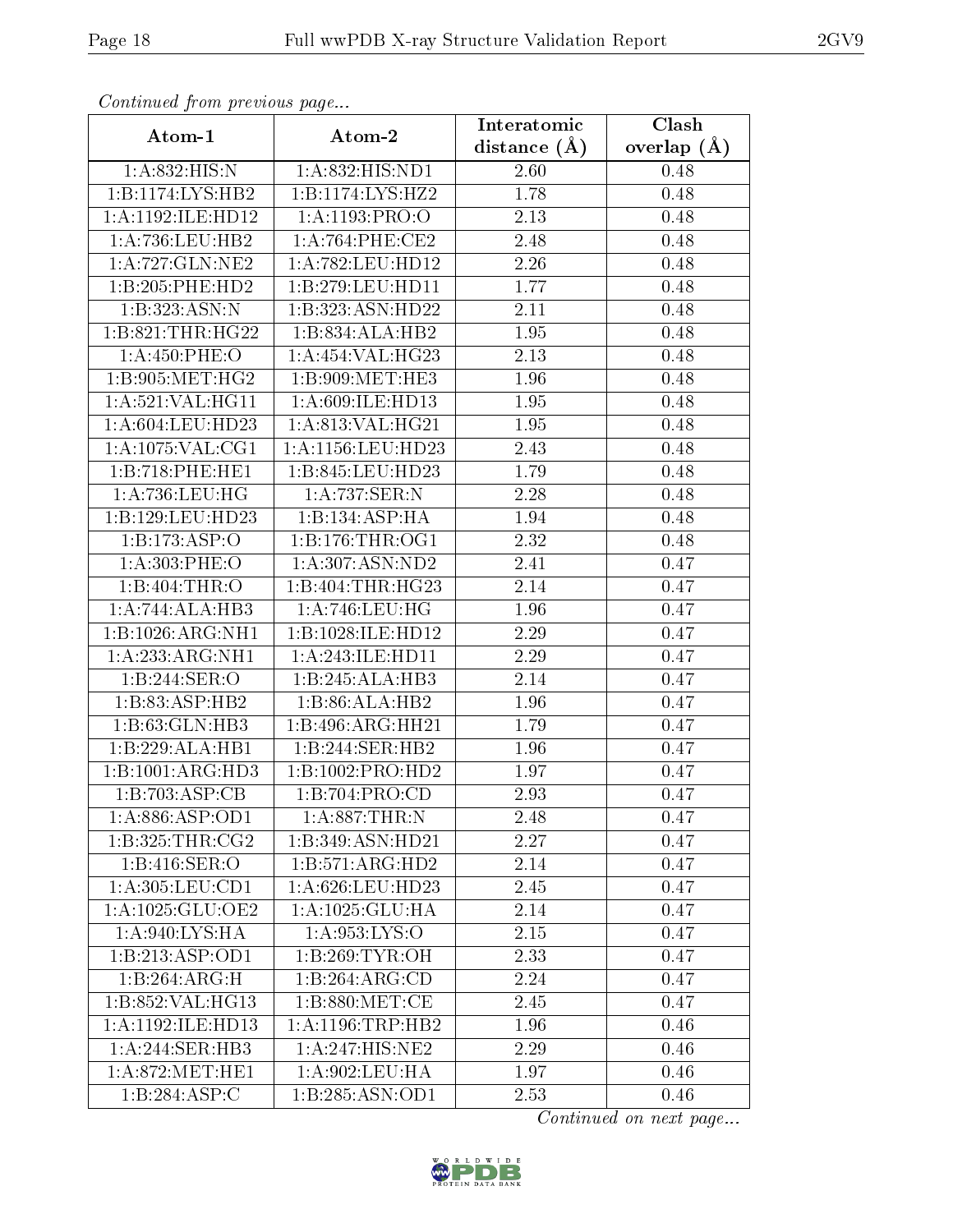| Continually from providuo puga |                               | Interatomic       | Clash         |
|--------------------------------|-------------------------------|-------------------|---------------|
| Atom-1                         | Atom-2                        | distance $(\AA)$  | overlap $(A)$ |
| 1:A:555:LEU:HD13               | 1: A:577:TYR:CD1              | 2.50              | 0.46          |
| 1: A:607: ILE: HD13            | 1: A:619: ILE: HG23           | 1.97              | 0.46          |
| 1:B:785:ARG:O                  | 1:B:789:ARG:HG3               | $2.15\,$          | 0.46          |
| 1:B:502:TRP:CE2                | 1:B:512:ARG:HG3               | 2.51              | 0.46          |
| 1:B:852:VAL:HG13               | 1:B:880:MET:HE1               | 1.97              | 0.46          |
| 1:B:747:GLU:HG3                | 1: B: 752: TYR: CD2           | 2.50              | 0.46          |
| 1:A:997:GLU:O                  | 1:A:1001:ARG:HG2              | 2.16              | 0.46          |
| 1:A:1194:GLU:HA                | $1:A:1197:HIS:\overline{CD2}$ | 2.50              | 0.46          |
| 1:A:239:SER:O                  | 1:A:242:GLY:N                 | $\overline{2.47}$ | 0.46          |
| 1:A:716:PHE:O                  | 1:A:889:SER:HA                | 2.16              | 0.46          |
| 1:B:315:TRP:CD2                | 1:B:356:MET:HG2               | 2.51              | 0.46          |
| 1: A: 365: MET: HE1            | 1:A:396:CYS:SG                | 2.55              | 0.46          |
| 1:A:72:ASP:O                   | 1:A:101:ARG:N                 | 2.49              | 0.46          |
| 1:A:548:LEU:HD21               | 1:A:588:LEU:HD23              | 1.97              | 0.46          |
| 1:B:126:ARG:HH22               | 1:B:460:GLU:CD                | 2.19              | 0.46          |
| 1: A:823: VAL:O                | 1:A:829:PRO:HB3               | 2.16              | 0.46          |
| 1:B:618:GLN:HE22               | 1:B:826:GLY:HA3               | 1.80              | 0.46          |
| 1:B:1079:GLN:NE2               | 1:B:1137:LEU:HB2              | 2.31              | 0.46          |
| 1:B:413:SER:CA                 | 1:B:446:MET:HE1               | 2.45              | 0.46          |
| 1:B:732:CYS:HB3                | 1:B:735:THR:HB                | 1.97              | 0.46          |
| 1: B:615: ASP:OD2              | 1: B:615: ASP:N               | 2.49              | 0.46          |
| 1: A:595: HIS:O                | 1:A:599:SER:OG                | 2.31              | 0.45          |
| 1: A:994: PRO:O                | 1:A:995:ALA:C                 | 2.55              | 0.45          |
| 1:A:1180:ASN:ND2               | 1: A: 1183: ILE: CD1          | 2.79              | 0.45          |
| 1: A: 153: LEU: HD11           | 1:A:185:LEU:HD11              | 1.97              | 0.45          |
| 1:A:86:ALA:HB1                 | 1:A:91:ARG:HD2                | 1.98              | 0.45          |
| 1:B:175:ILE:HG22               | 1:B:179:GLY:HA3               | 1.98              | 0.45          |
| 1:A:1145:ASP:OD2               | 1:A:1146:PRO:HD2              | 2.16              | 0.45          |
| 1: A:872:MET:HE1               | 1: A:905: MET:HE2             | 1.97              | 0.45          |
| 1:B:195:ALA:HB3                | 1:B:342:GLU:HG2               | 1.98              | 0.45          |
| 1: A: 533: ILE: HD11           | 1:A:535:LEU:HD11              | 1.98              | 0.45          |
| 1:B:253:VAL:CG1                | 1:B:255:ARG:HG3               | 2.45              | 0.45          |
| 1:A:279:LEU:HD21               | 1: A:295: GLY:O               | 2.16              | 0.45          |
| 1:A:555:LEU:HD13               | 1: A:577:TYR:HD1              | 1.82              | 0.45          |
| 1:B:713:VAL:HG22               | 1:B:893:LEU:HA                | 1.98              | 0.45          |
| 1:B:881:ARG:HH11               | 1:B:881:ARG:CG                | 2.30              | 0.45          |
| 1: A: 232: LEU: HD11           | 1:A:278:VAL:HG13              | 1.98              | 0.45          |
| 1: A:885: GLY:HA2              | 1:A:890:ILE:HD12              | 1.99              | 0.45          |
| 1:A:117:VAL:HG11               | 1: A: 130: TRP: CG            | 2.52              | 0.45          |
| 1: A: 757: VAL:HG12            | 1: A:758: GLY:N               | 2.32              | 0.45          |
| 1:B:765:VAL:HG21               | 1:B:769:VAL:HG11              | 1.99              | 0.45          |

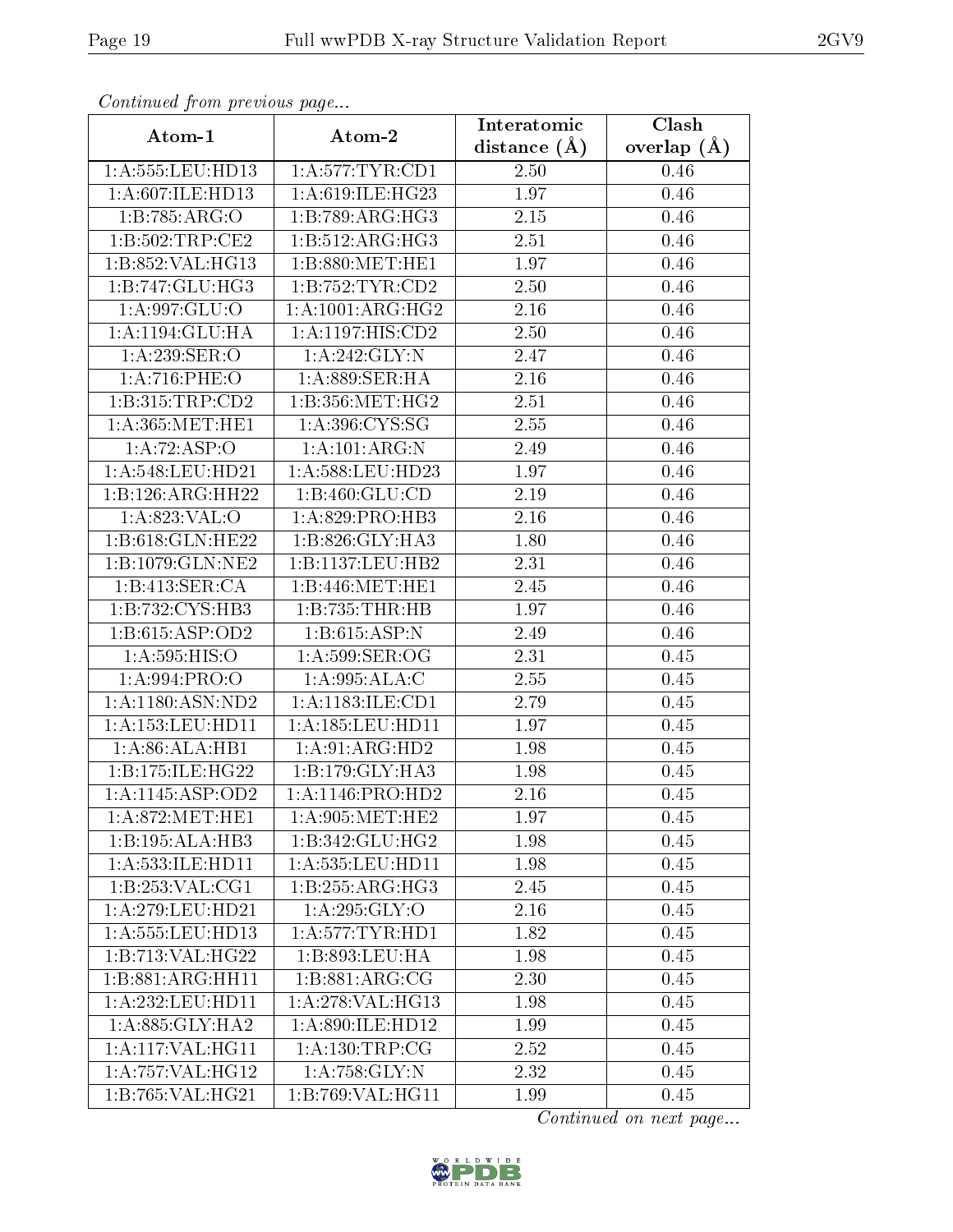| Continuation providus page |                               | Interatomic       | Clash         |  |
|----------------------------|-------------------------------|-------------------|---------------|--|
| Atom-1                     | Atom-2                        | distance $(\AA)$  | overlap $(A)$ |  |
| 1: A:244: SER: HB3         | 1:A:247:HIS:CD2               | 2.52              | 0.44          |  |
| 1: A:493:MET:CE            | 1:A:497:GLY:HA2               | 2.46              | 0.44          |  |
| 1:A:239:SER:O              | 1:A:240:PHE: C                | 2.56              | 0.44          |  |
| 1: A:541: ASN: N           | 1:A:541:ASN:ND2               | 2.64              | 0.44          |  |
| 1:B:99:LEU:CD2             | 1:B:101:ARG:NH1               | 2.79              | 0.44          |  |
| 1: A: 139: GLY: O          | $1:A:140:PHE:\overline{C}$    | 2.56              | 0.44          |  |
| 1: A: 397: LEU: HB3        | $1:$ A: $406$ : $LEU$ :HD11   | 1.98              | 0.44          |  |
| 1:A:77:ILE:HA              | 1:A:95:HIS:O                  | 2.18              | 0.44          |  |
| 1:B:567:GLY:HA2            | 1:B:571:ARG:NH2               | $\overline{2.31}$ | 0.44          |  |
| 1:B:822:GLY:HA2            | 1:B:831:LEU:HD23              | 1.99              | 0.44          |  |
| 1:A:1072:ILE:HG22          | 1:A:1072:ILE:O                | 2.18              | 0.44          |  |
| 1:A:977:LEU:HD22           | 1: A:1173:PHE:CE2             | 2.52              | 0.44          |  |
| 1:B:209:LYS:O              | 1:B:213:ASP:HB2               | 2.17              | 0.44          |  |
| 1:B:177:PRO:HD3            | 1:B:274:ARG:NH2               | 2.33              | 0.44          |  |
| 1: A:219:ARG:HA            | 1: A:269:TYR:OH               | 2.18              | 0.44          |  |
| 1:B:999:LEU:CD2            | 1:B:1187:LEU:HD21             | 2.43              | 0.44          |  |
| 1: B:821:THR:CG2           | 1:B:834:ALA:HB2               | 2.48              | 0.44          |  |
| 1:A:187:LEU:HD13           | 1: A:191: GLY:HA2             | 1.99              | 0.44          |  |
| 1: A:228: MET:CE           | 1:A:282:LEU:CD1               | 2.93              | 0.44          |  |
| 1: A:467: ILE: HG22        | 1:A:471:ASP:CB                | 2.48              | 0.44          |  |
| 1: A: 532: LYS: NZ         | 1:A:597:GLU:OE1               | 2.46              | 0.44          |  |
| 1:A:318:LEU:HA             | 1:A:349:ASN:O                 | 2.18              | 0.44          |  |
| 1:A:823:VAL:HG12           | 1: A:826: GLY:N               | 2.33              | 0.44          |  |
| 1: A:966: ILE: CD1         | 1:A:1164:HIS:HB3              | 2.48              | 0.44          |  |
| 1:B:515:ILE:HD13           | 1:B:517:VAL:HG23              | 1.99              | 0.44          |  |
| 1:B:822:GLY:O              | 1:B:831:LEU:HD21              | 2.17              | 0.44          |  |
| 1:B:886:ASP:OD1            | 1:B:887:THR:N                 | 2.51              | 0.44          |  |
| 1:A:849:ARG:HG3            | 1:A:882:ILE:CG2               | 2.48              | 0.44          |  |
| 1:B:503:ASP:N              | 1: B:514: LYS: HG3            | 2.32              | 0.44          |  |
| 1: A:714: VAL: CG2         | 1:A:902:LEU:HD13              | 2.39              | 0.43          |  |
| 1:A:977:LEU:HD22           | 1: A:1173: PHE:HE2            | 1.82              | 0.43          |  |
| 1: A:403:THR:HG22          | 1:A:405:ALA:N                 | 2.21              | 0.43          |  |
| 1:A:792:ILE:N              | 1: A:793: PRO:HD2             | 2.34              | 0.43          |  |
| 1:A:447:LEU:HD22           | 1:A:475:LEU:CD2               | 2.49              | 0.43          |  |
| 1: A: 1077: VAL: CG1       | 1:A:1078:ALA:N                | 2.81              | 0.43          |  |
| 1:A:1023:ASP:C             | 1:A:1025:GLU:N                | 2.72              | 0.43          |  |
| 1:B:986:ALA:HB2            | $1:B:1006:GLY:H\overline{A3}$ | 2.00              | 0.43          |  |
| 1: B:210: GLU:O            | 1:B:214:ARG:NE                | 2.51              | 0.43          |  |
| 1:B:703:ASP:HB3            | 1:B:704:PRO:CD                | 2.48              | 0.43          |  |
| 1: A:833: VAL:O            | 1: A:837: VAL:HG23            | 2.19              | 0.43          |  |
| 1: A: 305: LEU: HD12       | 1: A:626:LEU:CD2              | 2.48              | 0.43          |  |

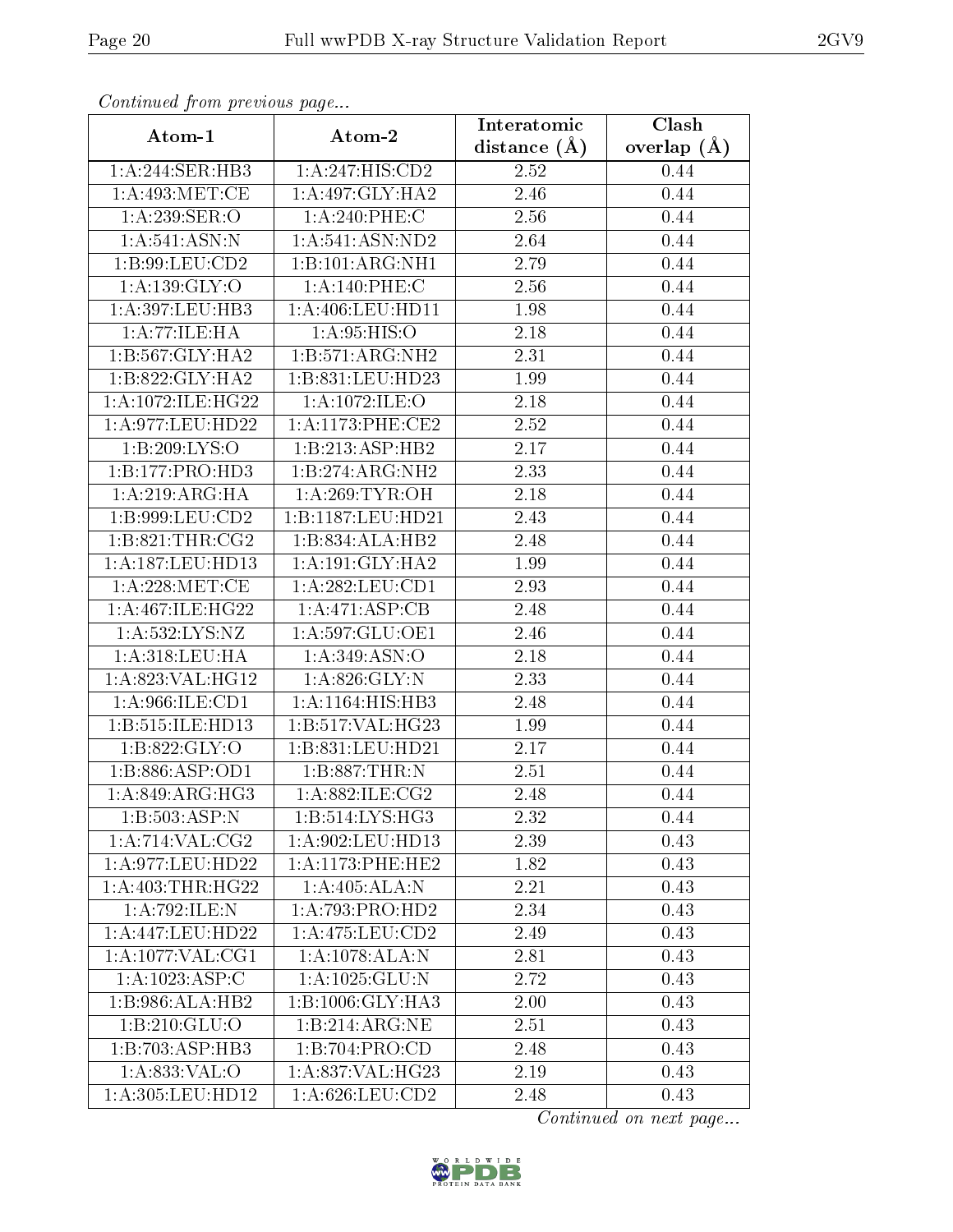| Continuea from pretious page |                     | Interatomic      | Clash         |
|------------------------------|---------------------|------------------|---------------|
| Atom-1                       | Atom-2              | distance $(\AA)$ | overlap $(A)$ |
| 1:B:1160:TYR:O               | 1:B:1164:HIS:HD2    | 2.01             | 0.43          |
| 1: A:416: SER:O              | 1:A:571:ARG:HD2     | 2.18             | 0.43          |
| 1: A: 533: ILE: HD11         | 1: A: 535: LEU: CD1 | 2.48             | 0.43          |
| 1: A:467: ILE: HG22          | 1:A:471:ASP:HB2     | 2.01             | 0.43          |
| 1:B:277:ARG:HD2              | 5:B:1289:HOH:O      | 2.19             | 0.43          |
| 1: B: 844: MET: CE           | 1:B:922:ILE:HD13    | 2.49             | 0.43          |
| 1:A:216:LEU:HD22             | 1:A:227:ARG:NH1     | 2.34             | 0.43          |
| 1:B:319:LYS:HB2              | 1:B:320:PRO:HD2     | 1.99             | 0.43          |
| 1:B:882:ILE:CD1              | 1:B:892:VAL:HG22    | 2.49             | 0.43          |
| 1: A:528: ILE: O             | 1: A:531: ASP:HB2   | 2.19             | 0.42          |
| 1: A:946:TYR:CE2             | 1:B:868:GLU:HG2     | 2.54             | 0.42          |
| 1:A:532:LYS:HZ1              | 1:A:597:GLU:CD      | 2.22             | 0.42          |
| 1:A:1001:ARG:HB2             | 1: A: 1002: PRO:CD  | 2.50             | 0.42          |
| 1: A:60: GLY: C              | 1:A:333:MET:CE      | 2.88             | 0.42          |
| 1:B:214:ARG:HG3              | 1:B:214:ARG:HH11    | 1.84             | 0.42          |
| 1:B:716:PHE:HB3              | 1:B:924:LEU:HD21    | 2.00             | 0.42          |
| 1:B:937:ALA:O                | 1:B:938:LYS:C       | 2.57             | 0.42          |
| 1:A:205:PHE:CD1              | 1: A:292:LYS:HE2    | 2.54             | 0.42          |
| 1:A:740:ALA:O                | 1:A:743:VAL:CG2     | 2.67             | 0.42          |
| 1:A:772:SER:O                | 1: A:775: SER: HB2  | 2.19             | 0.42          |
| 1:B:1014:LEU:O               | 1:B:1017:ALA:HB3    | 2.20             | 0.42          |
| 1:B:176:THR:HB               | 1:B:177:PRO:HD3     | 2.02             | 0.42          |
| 1: A: 1077: VAL:HG13         | 1: A:1154: VAL:HG12 | 2.00             | 0.42          |
| 1: A:215: HIS:O              | 1: A:216:LEU:HB2    | 2.18             | 0.42          |
| 1:A:764:PHE:CE1              | 1: A:836:THR:HG21   | 2.54             | 0.42          |
| 1:B:743:VAL:C                | 1:B:745:HIS:N       | 2.70             | 0.42          |
| 1:B:788:ILE:HD11             | 1: B: 807: GLN: CB  | 2.50             | 0.42          |
| 1:A:81:VAL:HG11              | 1: A: 565: ALA: CB  | 2.49             | 0.42          |
| 1:B:303:PHE:HD2              | 1:B:304:ILE:HD12    | 1.85             | 0.42          |
| 1:B:364:LEU:HD11             | 1:B:463:THR:CG2     | 2.48             | 0.42          |
| 1:A:61:PRO:CA                | 1: A: 333: MET: HE3 | 2.50             | 0.42          |
| 1: A:638: ASP:O              | 1: A:640: GLN:N     | 2.52             | 0.42          |
| 1:B:1182:LYS:O               | 1:B:1185:GLU:N      | 2.52             | 0.42          |
| 1:A:377:ASP:OD1              | 1:A:377:ASP:C       | 2.58             | 0.42          |
| 1:A:797:PRO:O                | 1:A:801:VAL:HG13    | 2.20             | 0.42          |
| 1:B:1068:ILE:O               | 1:B:1069:LYS:HB2    | 2.20             | 0.42          |
| 1:B:193:ARG:NH1              | 1:B:338:SER:O       | 2.52             | 0.42          |
| 1:B:413:SER:HA               | 1:B:446:MET:HE1     | 2.01             | 0.42          |
| 1:B:529:ILE:HD11             | 1:B:592:PHE:CE1     | 2.55             | 0.42          |
| 1: A:150: TYR: CE1           | 1:A:460:GLU:HB3     | 2.55             | 0.41          |
| 1:B:1080:THR:CG2             | 1:B:1082:GLU:H      | 2.30             | 0.41          |

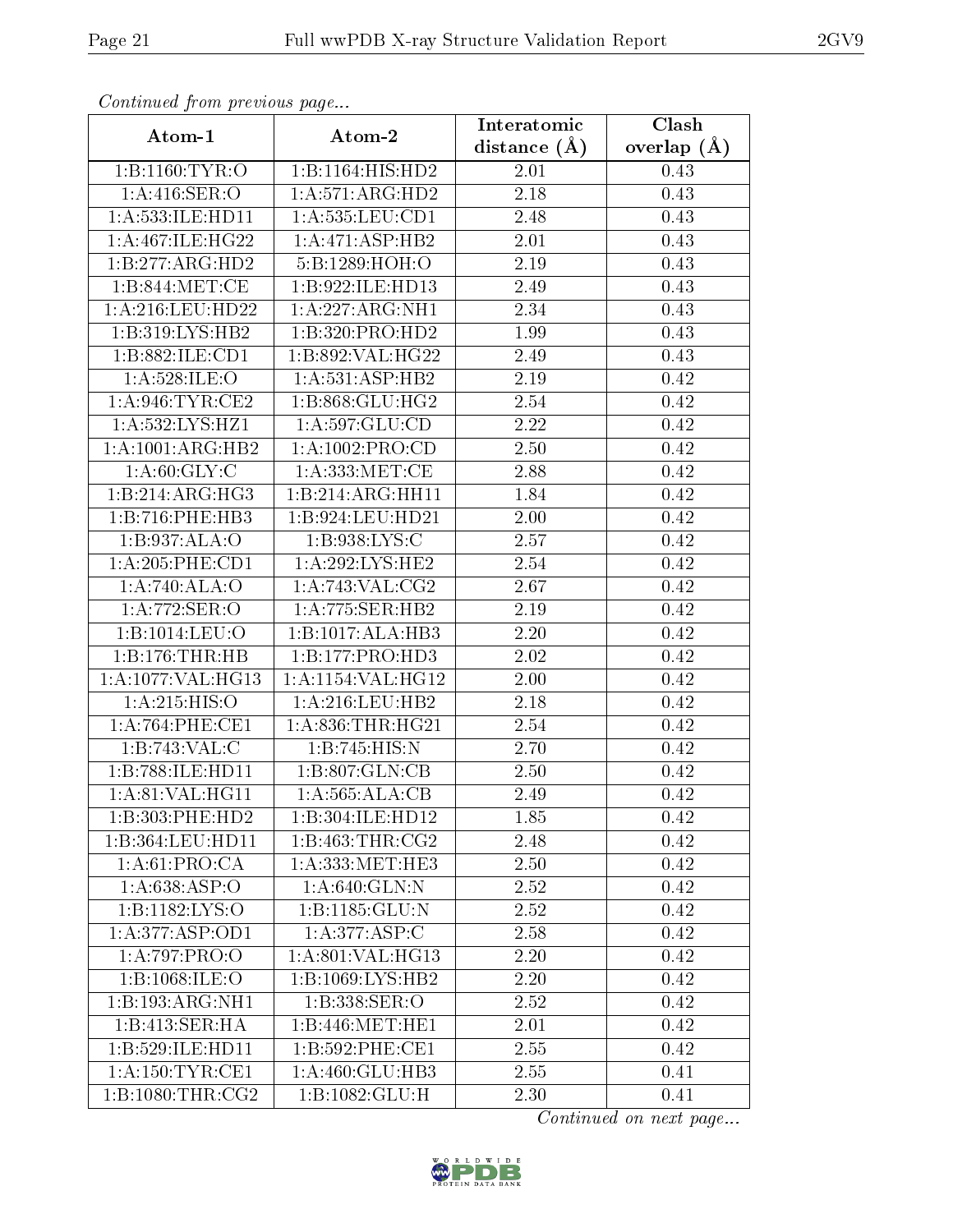| contentava promo provisão pago |                     | Interatomic       | Clash         |
|--------------------------------|---------------------|-------------------|---------------|
| Atom-1                         | Atom-2              | distance $(A)$    | overlap $(A)$ |
| 1:B:264:ARG:N                  | 1:B:264:ARG:CD      | 2.81              | 0.41          |
| 1:B:745:HIS:O                  | 1:B:746:LEU:C       | $2.58\,$          | 0.41          |
| 1:B:711:ASN:HB2                | 1:B:893:LEU:HD11    | 2.02              | 0.41          |
| 1:B:955:VAL:HG12               | 1: B:956: ASP:N     | 2.35              | 0.41          |
| 1:A:1075:VAL:HG13              | 1:A:1156:LEU:CD2    | 2.50              | 0.41          |
| 1: A: 554: ASP: HB2            | 1: A:577: TYR: CZ   | 2.55              | 0.41          |
| 1:B:1007:LEU:O                 | 1:B:1008:GLN:C      | 2.59              | 0.41          |
| 1:B:104:LYS:HE3                | 1:B:111:GLU:OE2     | 2.19              | 0.41          |
| 1:B:244:SER:HA                 | 1:B:247:HIS:CE1     | $\overline{2.54}$ | 0.41          |
| 1:B:341:VAL:CG1                | 1:B:343:PHE:CE2     | 3.03              | 0.41          |
| 1:B:532:LYS:O                  | 1:B:533:ILE:HD13    | 2.19              | 0.41          |
| 1: A:743: VAL:CG1              | 1: A:752: TYR: OH   | 2.68              | 0.41          |
| 1: A:714: VAL: CG2             | 1: A:902:LEU:CD1    | 2.95              | 0.41          |
| 1: A:615: ASP:OD1              | 1: A:615: ASP: N    | 2.53              | 0.41          |
| 1: A:781:TRP:O                 | 1: A:810: ILE: HG21 | 2.20              | 0.41          |
| 1:B:243:ILE:O                  | 1:B:244:SER:OG      | 2.38              | 0.41          |
| 1:B:414:LEU:N                  | 1:B:446:MET:HE1     | 2.34              | 0.41          |
| 1: A: 307: ASN: HB2            | 1: A:310: PHE:CD2   | 2.55              | 0.41          |
| 1:B:255:ARG:HD3                | 1:B:635:ILE:HG23    | 2.02              | 0.41          |
| 1:B:476:LEU:HD13               | 1: B:500: ARG: CG   | 2.50              | 0.41          |
| 1: B:905: MET:HG2              | 1: B:909:MET:HE2    | 2.03              | 0.41          |
| 1:A:738:LEU:HD23               | 1:A:762:LEU:HD22    | 2.02              | 0.41          |
| 1:B:552:LYS:HD3                | 1:B:580:GLN:OE1     | 2.20              | 0.41          |
| 1:B:863:LEU:CD2                | 1:B:867:PRO:HA      | 2.50              | 0.41          |
| 1: A:101: ARG: HG3             | 1:A:102:ALA:O       | 2.20              | 0.41          |
| 1: A: 1034: THR: CG2           | 1: A: 1070: ASP: O  | 2.69              | 0.41          |
| 1:B:753:LEU:HD12               | 1:B:754:GLU:N       | 2.36              | 0.41          |
| 1:A:751:ASP:OD1                | 1: A:751: ASP: N    | 2.54              | 0.41          |
| 1: B:916: ALA:O                | 1:B:917:LEU:HD23    | 2.21              | 0.41          |
| 1:A:1166:LEU:HD12              | 1: A:1166:LEU:HA    | 1.69              | 0.41          |
| 1:A:1174:LYS:CB                | 1:A:1179:ASN:HA     | 2.51              | 0.41          |
| 1: A:216:LEU:CA                | 1:A:217:GLN:HB2     | 2.47              | 0.41          |
| 1:A:247:HIS:N                  | 1:A:247:HIS:CD2     | 2.89              | 0.41          |
| 1:A:555:LEU:HD22               | 1: A:577:TYR:CB     | 2.51              | 0.41          |
| 1:B:1180:ASN:OD1               | 1:B:1182:LYS:HG3    | 2.21              | 0.41          |
| 1:B:792:ILE:HB                 | 1:B:793:PRO:HD3     | 2.02              | 0.41          |
| 1:A:1194:GLU:HA                | 1:A:1197:HIS:NE2    | 2.36              | 0.41          |
| 1:B:749:GLY:HA2                | 1:B:753:LEU:HD21    | 2.03              | 0.41          |
| 1:A:213:ASP:OD1                | 1:A:218:CYS:C       | 2.60              | 0.40          |
| 1:A:875:PRO:O                  | 1: A:876: GLY:O     | 2.38              | 0.40          |
| 1: A:617: GLN:H                | 1: A:617: GLN:CD    | 2.23              | 0.40          |

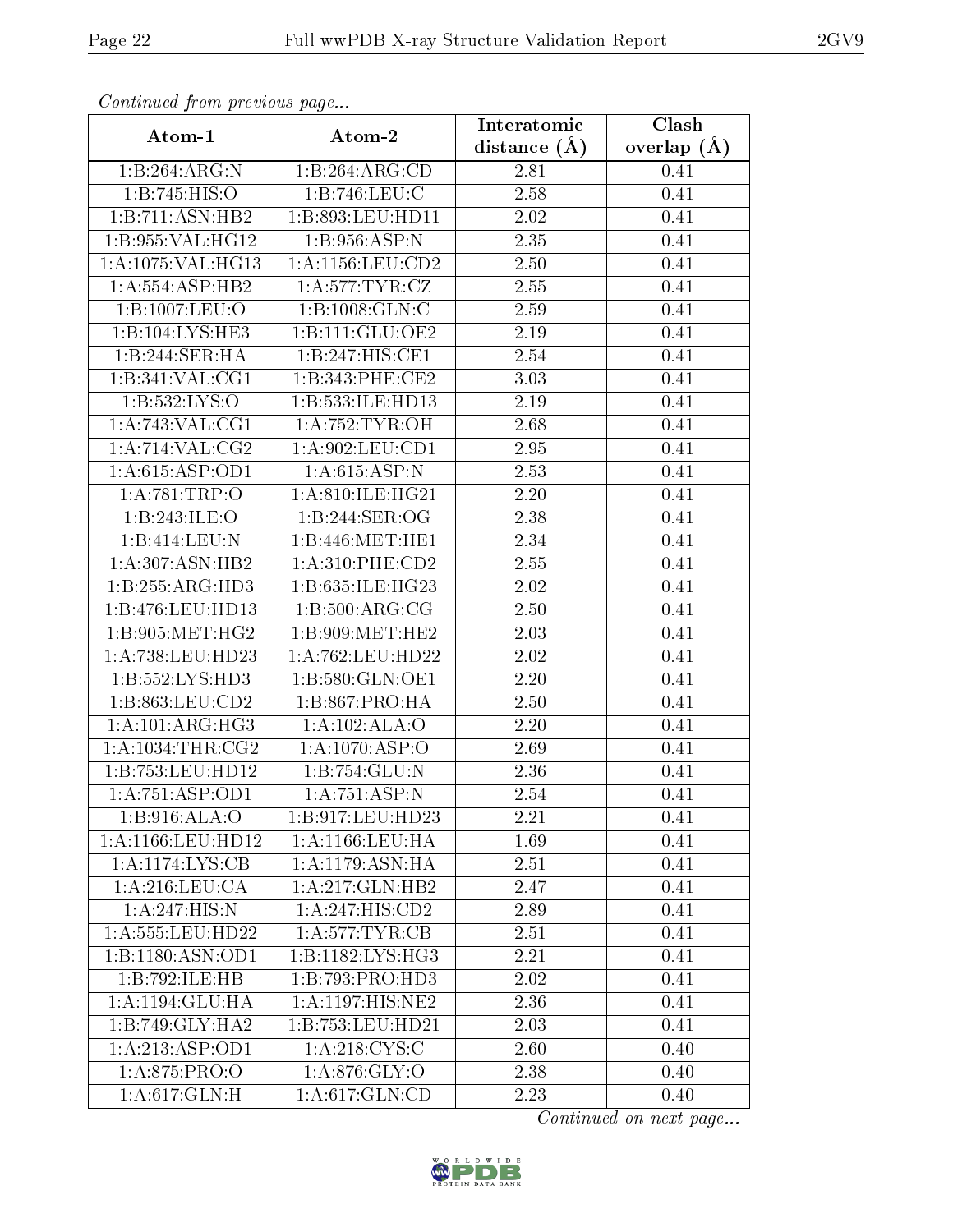| Atom-1               | Atom-2                       | Interatomic<br>distance $(A)$ | Clash<br>overlap $(A)$ |
|----------------------|------------------------------|-------------------------------|------------------------|
| 1:A:871:ASP:HB2      | 1: B:946: TYR: CD2           | 2.56                          | 0.40                   |
| 1:B:748:ALA:O        | 1:Bi:752:TYR:HB2             | 2.22                          | 0.40                   |
| 1: A:84: GLU:OE1     | 1:A:84:GLU:HA                | 2.21                          | 0.40                   |
| 1:A:1001:ARG:HE      | $1:$ A:1001:ARG:HB2          | 1.72                          | 0.40                   |
| 1: A: 1075: VAL:HGI1 | 1:A:1156:LEU:HD21            | 2.03                          | 0.40                   |
| 1: A:743:VAL:HG12    | 1:A:752:TYR:OH               | 2.21                          | 0.40                   |
| 1:B:986:ALA:HB1      | 1:B:1007:LEU:HG              | 2.04                          | 0.40                   |
| 1:B:1174:LYS:HZ2     | $1:B:1179:ASN:\overline{HA}$ | 1.87                          | 0.40                   |

There are no symmetry-related clashes.

### 5.3 Torsion angles  $(i)$

#### 5.3.1 Protein backbone (i)

In the following table, the Percentiles column shows the percent Ramachandran outliers of the chain as a percentile score with respect to all X-ray entries followed by that with respect to entries of similar resolution.

The Analysed column shows the number of residues for which the backbone conformation was analysed, and the total number of residues.

| Mol | Chain | Analysed          | Favoured                 |            | Allowed   Outliers | Percentiles    |
|-----|-------|-------------------|--------------------------|------------|--------------------|----------------|
|     |       | $971/1193(81\%)$  | 865 (89%)                | 78 (8%)    | $28(3\%)$          | $\sqrt{4}$   9 |
|     |       | $1027/1193(86\%)$ | $934(91\%)$              | 73 (7%)    | $20(2\%)$          | 8 <br> 18      |
| All | Αll   | 1998/2386(84%)    | $\mid$ 1799 (90%) $\mid$ | $151(8\%)$ | 48 $(2%)$          | $6\vert$<br>13 |

All (48) Ramachandran outliers are listed below:

| Mol | Chain | Res  | Type       |
|-----|-------|------|------------|
| 1   | A     | 119  | SER        |
| 1   | A     | 217  | GLN        |
| 1   | A     | 322  | $\rm{ARG}$ |
| 1   | A     | 376  | GLU        |
| 1   | A     | 531  | ASP        |
| 1   | A     | 639  | THR.       |
| 1   | A     | 745  | HIS        |
| 1   | А     | 921  | PRO        |
| 1   | А     | 938  | LYS        |
|     | Δ     | 1069 | <b>LYS</b> |

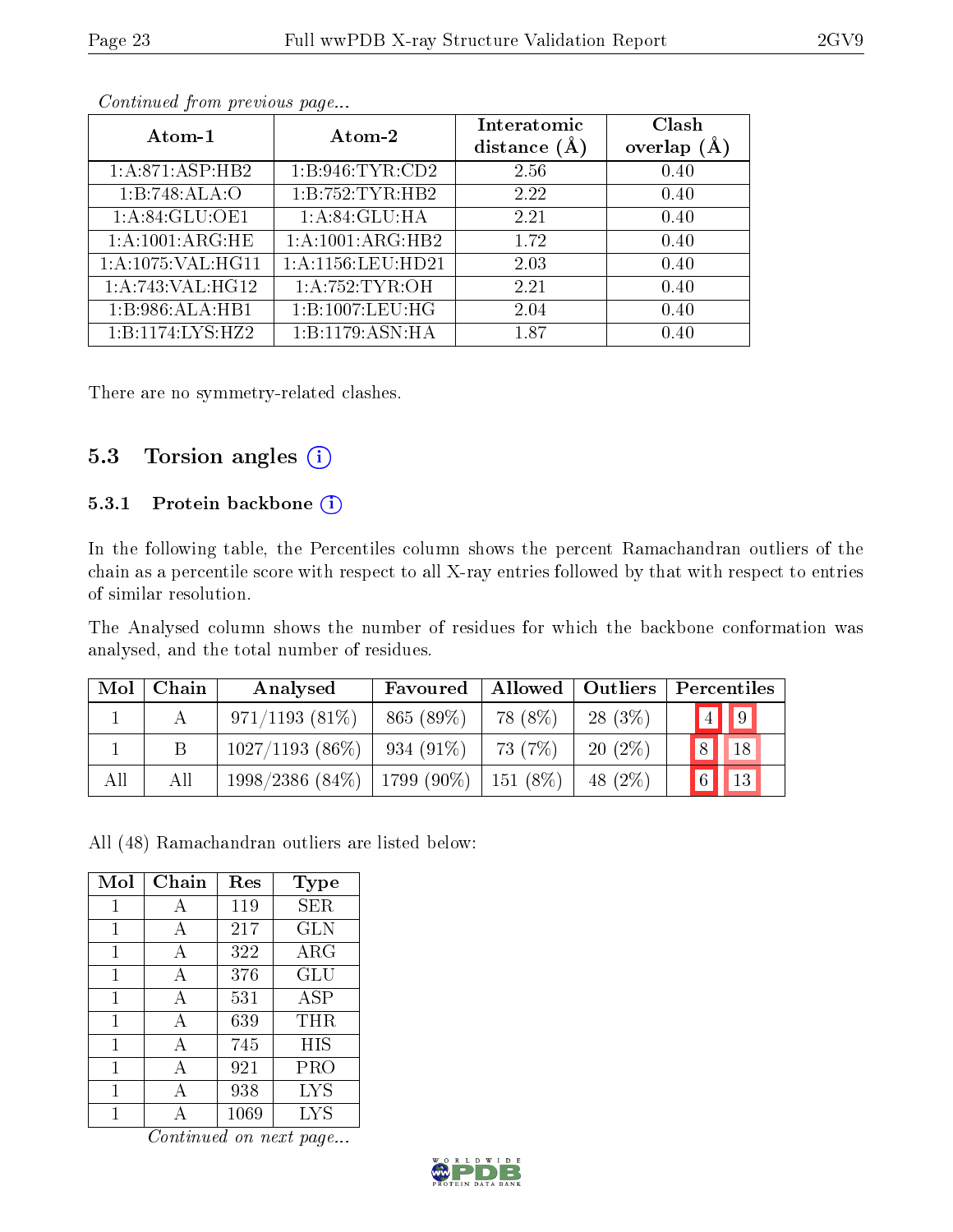|                |                         | $\mathbf{r}$ . $\sim$ $\sim$ | $r \sim 3$                |
|----------------|-------------------------|------------------------------|---------------------------|
| Mol            | Chain                   | $\mathbf{\bar{R}}$ es        | ${\bf Type}$              |
| $\mathbf 1$    | $\overline{\rm A}$      | 1070                         | <b>ASP</b>                |
| $\mathbf{1}$   | $\overline{A}$          | 1071                         | $\overline{\rm{ARG}}$     |
| $\overline{1}$ | $\overline{\mathbf{B}}$ | $11\overline{9}$             | $\overline{\text{SER}}$   |
| $\mathbf{1}$   | $\overline{\mathrm{B}}$ | $21\overline{5}$             | <b>HIS</b>                |
| $\overline{1}$ | $\overline{\mathrm{B}}$ | 220                          | $\overline{\rm ALA}$      |
| $\mathbf 1$    | B                       | $\overline{243}$             | ILE                       |
| $\overline{1}$ | Β                       | $\overline{245}$             | $\overline{\rm ALA}$      |
| $\mathbf{1}$   | $\overline{\mathrm{B}}$ | $\overline{1137}$            | LEU                       |
| $\mathbf{1}$   | $\overline{A}$          | $120\,$                      | $\overline{\text{GLY}}$   |
| $\overline{1}$ | $\overline{A}$          | 404                          | <b>THR</b>                |
| $\overline{1}$ | $\overline{\rm A}$      | 757                          | <b>VAL</b>                |
| $\overline{1}$ | $\overline{\mathrm{B}}$ | $275\,$                      | $\overline{\text{SER}}$   |
| $\mathbf{1}$   | $\overline{\mathbf{B}}$ | 322                          | $\overline{\rm{ARG}}$     |
| $\mathbf{1}$   | $\, {\bf B}$            | $702\,$                      | LEU                       |
| $\overline{1}$ | $\overline{\mathrm{B}}$ | 741                          | <b>ASP</b>                |
| $\mathbf{1}$   | B                       | 900                          | $\overline{\text{ALA}}$   |
| $\overline{1}$ | $\overline{\mathrm{B}}$ | 938                          | $\overline{\text{LYS}}$   |
| $\mathbf{1}$   | $\overline{A}$          | 216                          | LEU                       |
| $\mathbf{1}$   | $\overline{A}$          | 742                          | $\overline{\rm ALA}$      |
| $\mathbf{1}$   | $\overline{A}$          | 830                          | $\overline{\text{CYS}}$   |
| $\overline{1}$ | $\overline{\mathrm{B}}$ | 177                          | PRO                       |
| $\overline{1}$ | $\overline{\mathrm{B}}$ | 234                          | $\overline{{\rm GLU}}$    |
| $\mathbf{1}$   | $\overline{\mathrm{B}}$ | 288                          | PRO                       |
| $\overline{1}$ | $\overline{\mathrm{B}}$ | 744                          | $\overline{\rm ALA}$      |
| $\mathbf{1}$   | $\overline{\rm A}$      | 140                          | PHE                       |
| $\overline{1}$ | $\overline{A}$          | 287                          | $\overline{\text{CYS}}$   |
| $\mathbf 1$    | $\overline{\mathrm{B}}$ | 165                          | $\overline{\rm ALA}$      |
| $\mathbf{1}$   | $\overline{\rm A}$      | 112                          | $\rm{ARG}$                |
| $\overline{1}$ | $\overline{\rm A}$      | 876                          | $\overline{\text{GLY}}$   |
| 1              | А                       | 995                          | <b>ALA</b>                |
| $\mathbf 1$    | Β                       | 505                          | <b>GLY</b>                |
| $\mathbf{1}$   | $\overline{B}$          | 1096                         | LEU                       |
| $\mathbf{1}$   | $\overline{\rm A}$      | 238                          | $\overline{ALA}$          |
| $\overline{1}$ | $\overline{A}$          | 1024                         | $\overline{\text{PRO}}$   |
| $\mathbf{1}$   | B                       | 260                          | <b>TYR</b>                |
| $\overline{1}$ | $\overline{A}$          | $\overline{131}$             | $\overline{\text{GLY}}$   |
| $\mathbf 1$    | $\overline{A}$          | 288                          | $\overline{\mathrm{PRO}}$ |
| $\mathbf 1$    | $\overline{\rm A}$      | 920                          | PRO                       |

Continued from previous page...

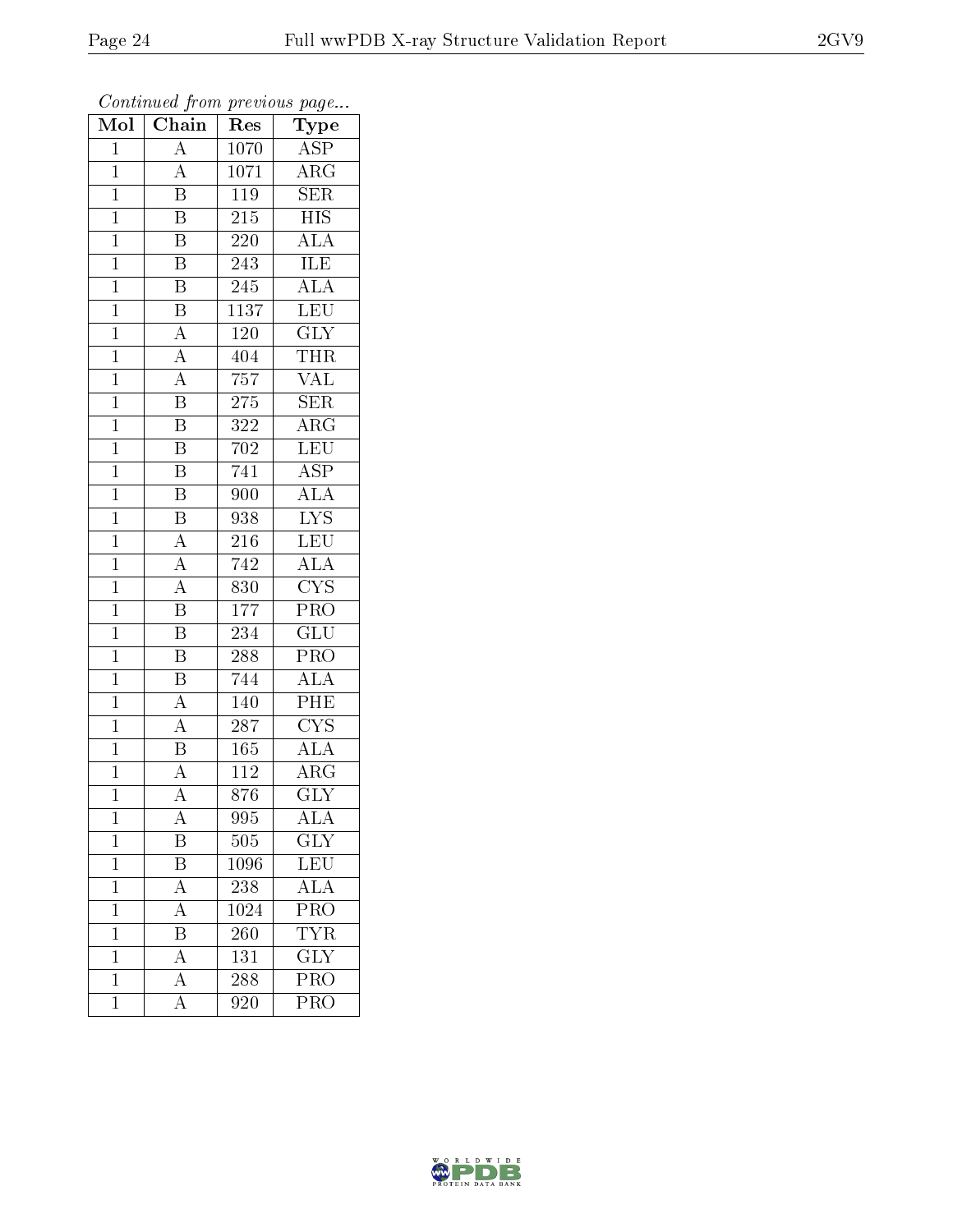#### 5.3.2 Protein sidechains (i)

In the following table, the Percentiles column shows the percent sidechain outliers of the chain as a percentile score with respect to all X-ray entries followed by that with respect to entries of similar resolution.

The Analysed column shows the number of residues for which the sidechain conformation was analysed, and the total number of residues.

| Mol | Chain | Analysed        | Rotameric  | Outliers     | Percentiles      |
|-----|-------|-----------------|------------|--------------|------------------|
|     |       | $814/971(84\%)$ | 718 (88%)  | $96(12\%)$   | 5  11            |
|     | B.    | 862/971 (89%)   | 770 (89%)  | $92(11\%)$   | $\sqrt{6}$<br>14 |
| All | All   | 1676/1942(86%)  | 1488 (89%) | 188 $(11\%)$ | 12               |

All (188) residues with a non-rotameric sidechain are listed below:

| Mol            | Chain                                                                                                                                                                                                                   | Res              | ${\bf Type}$            |
|----------------|-------------------------------------------------------------------------------------------------------------------------------------------------------------------------------------------------------------------------|------------------|-------------------------|
| $\overline{1}$ | $\overline{A}$                                                                                                                                                                                                          | 69               | <b>SER</b>              |
| $\overline{1}$ |                                                                                                                                                                                                                         | $\overline{70}$  | $\overline{\text{GLU}}$ |
| $\overline{1}$ | $\frac{\overline{A}}{\overline{A}}$                                                                                                                                                                                     | $\overline{71}$  | $\overline{\text{CYS}}$ |
| $\overline{1}$ | $\frac{\overline{A}}{\overline{A}}$                                                                                                                                                                                     | $\overline{75}$  | $\overline{\rm{ARG}}$   |
| $\overline{1}$ |                                                                                                                                                                                                                         | $\overline{81}$  | $\overline{\text{VAL}}$ |
| $\mathbf{1}$   |                                                                                                                                                                                                                         | $\overline{90}$  | $\overline{\text{LYS}}$ |
| $\overline{1}$ | $\frac{\overline{A}}{\overline{A}}$                                                                                                                                                                                     | $\overline{117}$ | $\overline{\text{VAL}}$ |
| $\overline{1}$ |                                                                                                                                                                                                                         | 128              | $\overline{\rm{ARG}}$   |
| $\overline{1}$ |                                                                                                                                                                                                                         | 143              | <b>THR</b>              |
| $\overline{1}$ | $\frac{\overline{A}}{\overline{A}}$ $\frac{\overline{A}}{\overline{A}}$ $\frac{\overline{A}}{\overline{A}}$ $\frac{\overline{A}}{\overline{A}}$ $\frac{\overline{A}}{\overline{A}}$ $\frac{\overline{A}}{\overline{A}}$ | 145              | <b>THR</b>              |
| $\mathbf{1}$   |                                                                                                                                                                                                                         | 194              | $\overline{\text{VAL}}$ |
| $\overline{1}$ |                                                                                                                                                                                                                         | 213              | $\overline{\text{ASP}}$ |
| $\overline{1}$ |                                                                                                                                                                                                                         | 218              | $\overline{\text{CYS}}$ |
| $\overline{1}$ |                                                                                                                                                                                                                         | $\overline{219}$ | $\overline{\rm{ARG}}$   |
| $\overline{1}$ |                                                                                                                                                                                                                         | 224              | LEU                     |
| $\overline{1}$ |                                                                                                                                                                                                                         | 251              | $GL\overline{U}$        |
| $\overline{1}$ |                                                                                                                                                                                                                         | 255              | $\overline{\rm{ARG}}$   |
| $\overline{1}$ |                                                                                                                                                                                                                         | 258              | $\overline{\text{VAL}}$ |
| $\overline{1}$ |                                                                                                                                                                                                                         | $\overline{264}$ | $\overline{\rm{ARG}}$   |
| $\overline{1}$ |                                                                                                                                                                                                                         | 271              | $\overline{\text{VAL}}$ |
| $\overline{1}$ | $\overline{A}$                                                                                                                                                                                                          | 301              | <b>THR</b>              |
| $\overline{1}$ | $\frac{\overline{A}}{\overline{A}}$                                                                                                                                                                                     | 304              | ILE                     |
| $\mathbf{1}$   |                                                                                                                                                                                                                         | 318              | LEU                     |
| $\overline{1}$ |                                                                                                                                                                                                                         | $\overline{319}$ | $\overline{\text{LYS}}$ |
| $\mathbf{1}$   | $\frac{\overline{A}}{\overline{A}}$                                                                                                                                                                                     | 325              | <b>THR</b>              |
| $\mathbf{1}$   |                                                                                                                                                                                                                         | 339              | $\overline{\text{SER}}$ |
| $\overline{1}$ | $\overline{\rm A}$                                                                                                                                                                                                      | 368              | $\overline{\text{ASP}}$ |

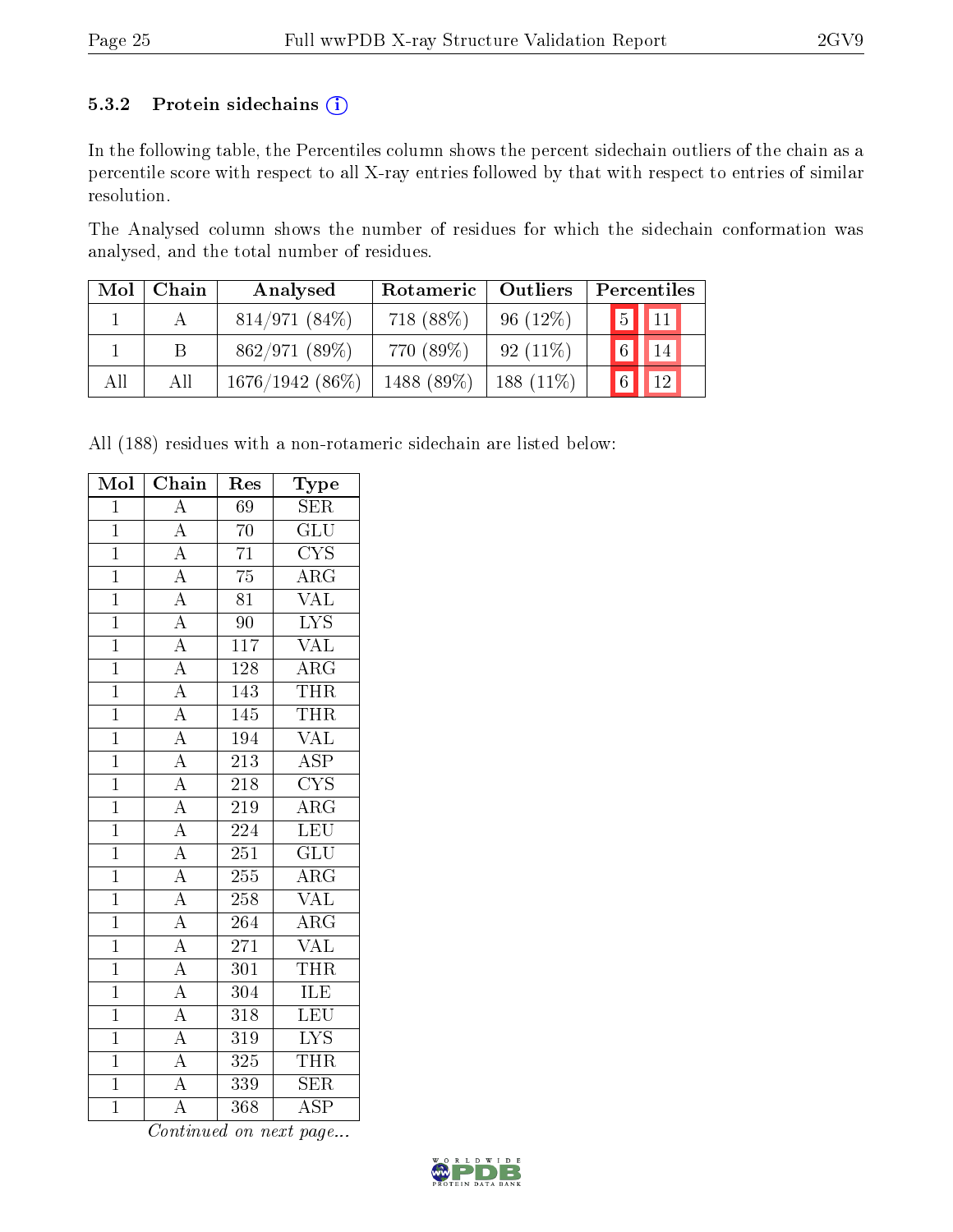| Mol            | $\cdots$ , $\cdots$<br>Chain                                                                                                                                                                                                                                                                                                                                                                                              | $\mathbf{r}$ .<br>Res | x.<br>Type                |
|----------------|---------------------------------------------------------------------------------------------------------------------------------------------------------------------------------------------------------------------------------------------------------------------------------------------------------------------------------------------------------------------------------------------------------------------------|-----------------------|---------------------------|
| $\mathbf{1}$   | $\overline{A}$                                                                                                                                                                                                                                                                                                                                                                                                            | 386                   | HIS                       |
| $\mathbf{1}$   |                                                                                                                                                                                                                                                                                                                                                                                                                           | 388                   | $\overline{\text{GLU}}$   |
| $\overline{1}$ |                                                                                                                                                                                                                                                                                                                                                                                                                           | 404                   | <b>THR</b>                |
| $\mathbf{1}$   |                                                                                                                                                                                                                                                                                                                                                                                                                           | 421                   | $\overline{\text{GLU}}$   |
| $\overline{1}$ |                                                                                                                                                                                                                                                                                                                                                                                                                           | 424                   | LEU                       |
| $\overline{1}$ |                                                                                                                                                                                                                                                                                                                                                                                                                           | 478                   | $\overline{\text{LYS}}$   |
| $\mathbf{1}$   |                                                                                                                                                                                                                                                                                                                                                                                                                           | 492                   | $\rm{ARG}$                |
| $\mathbf{1}$   |                                                                                                                                                                                                                                                                                                                                                                                                                           | 498                   | <b>VAL</b>                |
| $\overline{1}$ |                                                                                                                                                                                                                                                                                                                                                                                                                           | $50\sqrt{2}$          | <b>TRP</b>                |
| $\mathbf{1}$   |                                                                                                                                                                                                                                                                                                                                                                                                                           | $\overline{515}$      | $\overline{\text{ILE}}$   |
| $\mathbf{1}$   |                                                                                                                                                                                                                                                                                                                                                                                                                           | 516                   | IYS                       |
| $\mathbf{1}$   |                                                                                                                                                                                                                                                                                                                                                                                                                           | $\overline{531}$      | $\overline{\text{ASP}}$   |
| $\overline{1}$ |                                                                                                                                                                                                                                                                                                                                                                                                                           | 533                   | ILE                       |
| $\mathbf{1}$   |                                                                                                                                                                                                                                                                                                                                                                                                                           | $\overline{5}39$      | $\overline{\text{LYS}}$   |
| $\overline{1}$ |                                                                                                                                                                                                                                                                                                                                                                                                                           | 541                   | $\overline{\text{ASN}}$   |
| $\mathbf{1}$   | $\frac{\overline{A}}{\overline{A}} \frac{\overline{A}}{\overline{A}} \frac{\overline{A}}{\overline{A}} \frac{\overline{A}}{\overline{A}} \frac{\overline{A}}{\overline{A}} \frac{\overline{A}}{\overline{A}} \frac{\overline{A}}{\overline{A}} \frac{\overline{A}}{\overline{A}} \frac{\overline{A}}{\overline{A}} \frac{\overline{A}}{\overline{A}} \frac{\overline{A}}{\overline{A}} \frac{\overline{A}}{\overline{A}}$ | 545                   | $\overline{\text{GLU}}$   |
| $\mathbf{1}$   |                                                                                                                                                                                                                                                                                                                                                                                                                           | 548                   | LEU                       |
| $\mathbf{1}$   |                                                                                                                                                                                                                                                                                                                                                                                                                           | $549\,$               | $\overline{\text{LYS}}$   |
| $\overline{1}$ |                                                                                                                                                                                                                                                                                                                                                                                                                           | 550                   | $\overline{\text{ASP}}$   |
| $\overline{1}$ |                                                                                                                                                                                                                                                                                                                                                                                                                           | 551                   | $\overline{\text{LYS}}$   |
| $\mathbf{1}$   |                                                                                                                                                                                                                                                                                                                                                                                                                           | $552\,$               | $\overline{\text{LYS}}$   |
| $\overline{1}$ |                                                                                                                                                                                                                                                                                                                                                                                                                           | 553                   | $\overline{\text{LYS}}$   |
| $\mathbf{1}$   |                                                                                                                                                                                                                                                                                                                                                                                                                           | $\overline{5}56$      | SER                       |
| $\overline{1}$ |                                                                                                                                                                                                                                                                                                                                                                                                                           | 581                   | $\overline{\text{ASP}}$   |
| $\overline{1}$ | $\overline{A}$                                                                                                                                                                                                                                                                                                                                                                                                            | 599                   | $\overline{\text{SER}}$   |
| $\mathbf{1}$   | $\frac{\overline{A}}{\overline{A}}$                                                                                                                                                                                                                                                                                                                                                                                       | 613                   | ILE                       |
| $\mathbf{1}$   |                                                                                                                                                                                                                                                                                                                                                                                                                           | $\overline{615}$      | $\overline{\text{ASP}}$   |
| $\overline{1}$ | $\overline{A}$                                                                                                                                                                                                                                                                                                                                                                                                            | 617                   | $\overline{\text{GLN}}$   |
| $\overline{1}$ | $\overline{\rm A}$                                                                                                                                                                                                                                                                                                                                                                                                        | $\overline{636}$      | $\overline{\textrm{LEU}}$ |
| 1              | $\mathbf{A}$                                                                                                                                                                                                                                                                                                                                                                                                              | 640                   | <b>GLN</b>                |
| $\mathbf{1}$   | $\overline{A}$                                                                                                                                                                                                                                                                                                                                                                                                            | 714                   | <b>VAL</b>                |
| $\overline{1}$ | $\frac{\overline{A}}{\overline{A}}$                                                                                                                                                                                                                                                                                                                                                                                       | 717                   | <b>ASP</b>                |
| $\mathbf{1}$   |                                                                                                                                                                                                                                                                                                                                                                                                                           | 736                   | $\overline{\text{LEU}}$   |
| $\overline{1}$ | $\frac{\overline{A}}{\overline{A}}$                                                                                                                                                                                                                                                                                                                                                                                       | 739                   | $\overline{\rm{ARG}}$     |
| $\mathbf 1$    |                                                                                                                                                                                                                                                                                                                                                                                                                           | 751                   | $\overline{\rm ASP}$      |
| $\mathbf 1$    | $\overline{A}$                                                                                                                                                                                                                                                                                                                                                                                                            | 753                   | LEU                       |
| $\mathbf 1$    | $\overline{A}$                                                                                                                                                                                                                                                                                                                                                                                                            | 754                   | $\overline{\text{GLU}}$   |
| $\mathbf 1$    | $\overline{A}$                                                                                                                                                                                                                                                                                                                                                                                                            | 755                   | ILE                       |
| $\mathbf 1$    | $\overline{A}$                                                                                                                                                                                                                                                                                                                                                                                                            | 756                   | $\overline{\text{GLU}}$   |
| $\mathbf 1$    | $\overline{A}$                                                                                                                                                                                                                                                                                                                                                                                                            | 760                   | $\overline{\rm{ARG}}$     |
| $\mathbf 1$    | $\overline{A}$                                                                                                                                                                                                                                                                                                                                                                                                            | 770                   | $\overline{\rm{ARG}}$     |
| $\mathbf{1}$   | $\overline{\rm A}$                                                                                                                                                                                                                                                                                                                                                                                                        | 796                   | <b>SER</b>                |

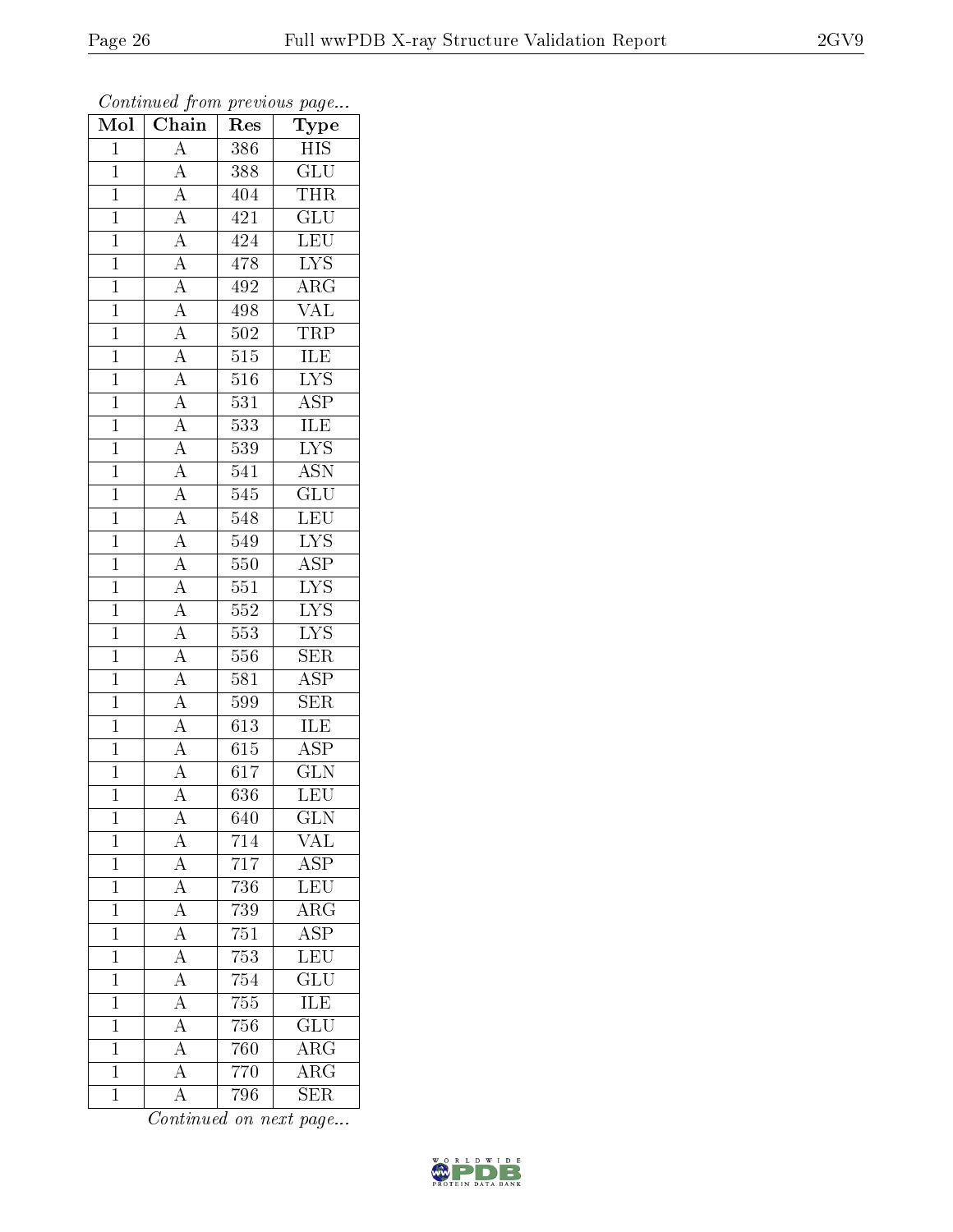| $\overline{\text{Mol}}$ | $\boldsymbol{\mathcal{L}}$<br>Chain                                                                                                                                                                                                                                                                         | Res              | $\mathbf{r}$<br>$\cdot$<br>Type |
|-------------------------|-------------------------------------------------------------------------------------------------------------------------------------------------------------------------------------------------------------------------------------------------------------------------------------------------------------|------------------|---------------------------------|
| $\overline{1}$          | $\overline{A}$                                                                                                                                                                                                                                                                                              | 798              | GLU                             |
| $\overline{1}$          | $\overline{A}$                                                                                                                                                                                                                                                                                              | 807              | $\overline{\text{GLN}}$         |
| $\overline{1}$          | $\overline{A}$                                                                                                                                                                                                                                                                                              | 821              | THR                             |
| $\mathbf{1}$            | $\overline{A}$                                                                                                                                                                                                                                                                                              | 824              | $\overline{\text{GLN}}$         |
| $\overline{1}$          | $\frac{\overline{A}}{\overline{A}}$                                                                                                                                                                                                                                                                         | 827              | LEU                             |
| $\overline{1}$          |                                                                                                                                                                                                                                                                                                             | 832              | $\overline{\mathrm{HIS}}$       |
| $\overline{1}$          |                                                                                                                                                                                                                                                                                                             | 846              | $\overline{\text{LEU}}$         |
| $\mathbf{1}$            |                                                                                                                                                                                                                                                                                                             | 860              | $\overline{\text{GLU}}$         |
| $\mathbf{1}$            |                                                                                                                                                                                                                                                                                                             | 861              | <b>GLN</b>                      |
| $\overline{1}$          |                                                                                                                                                                                                                                                                                                             | 873              | $\overline{\rm{ARG}}$           |
| $\mathbf{1}$            |                                                                                                                                                                                                                                                                                                             | 881              | $\rm{ARG}$                      |
| $\overline{1}$          |                                                                                                                                                                                                                                                                                                             | 882              | ILE                             |
| $\overline{1}$          |                                                                                                                                                                                                                                                                                                             | 902              | LEU                             |
| $\mathbf{1}$            | $\frac{\overline{A}}{\overline{A}}\frac{\overline{A}}{\overline{A}}\frac{\overline{A}}{\overline{A}}\frac{\overline{A}}{\overline{A}}\frac{\overline{A}}{\overline{A}}\frac{\overline{A}}{\overline{A}}\frac{\overline{A}}{\overline{A}}\frac{\overline{A}}{\overline{A}}\frac{\overline{A}}{\overline{A}}$ | 934              | LEU                             |
| $\mathbf{1}$            |                                                                                                                                                                                                                                                                                                             | 953              | $\overline{\text{LYS}}$         |
| $\overline{1}$          |                                                                                                                                                                                                                                                                                                             | 956              | <b>ASP</b>                      |
| $\overline{1}$          |                                                                                                                                                                                                                                                                                                             | 959              | $\overline{\rm{ARG}}$           |
| $\overline{1}$          |                                                                                                                                                                                                                                                                                                             | 962              | <b>ASN</b>                      |
| $\mathbf{1}$            |                                                                                                                                                                                                                                                                                                             | 970              | $\overline{\text{SER}}$         |
| $\overline{1}$          |                                                                                                                                                                                                                                                                                                             | 974              | $\overline{\text{VAL}}$         |
| $\mathbf{1}$            |                                                                                                                                                                                                                                                                                                             | 993              | $\overline{\rm{ARG}}$           |
| $\overline{1}$          |                                                                                                                                                                                                                                                                                                             | 997              | $\overline{\text{GLU}}$         |
| $\mathbf 1$             |                                                                                                                                                                                                                                                                                                             | 1020             | $\overline{\text{ARG}}$         |
| $\overline{1}$          | $\overline{A}$                                                                                                                                                                                                                                                                                              | 1025             | $\overline{\text{GLU}}$         |
| $\mathbf{1}$            | $\overline{A}$                                                                                                                                                                                                                                                                                              | 1069             | $\overline{\text{LYS}}$         |
| $\overline{1}$          | $\frac{\overline{A}}{\overline{A}}$                                                                                                                                                                                                                                                                         | 1182             | <b>LYS</b>                      |
| $\mathbf{1}$            |                                                                                                                                                                                                                                                                                                             | 1192             | ILE                             |
| $\mathbf{1}$            |                                                                                                                                                                                                                                                                                                             | $59\,$           | <b>THR</b>                      |
| $\overline{1}$          | $\overline{\mathrm{B}}$                                                                                                                                                                                                                                                                                     | 70               | $\overline{\text{GLU}}$         |
| 1                       | Β                                                                                                                                                                                                                                                                                                           | 81               | VAL                             |
| $\mathbf{1}$            | B                                                                                                                                                                                                                                                                                                           | 94               | $\rm V\overline{AL}$            |
| $\overline{1}$          | $\overline{\mathrm{B}}$                                                                                                                                                                                                                                                                                     | 101              | ARG                             |
| $\mathbf 1$             | Β                                                                                                                                                                                                                                                                                                           | 119              | <b>SER</b>                      |
| $\mathbf 1$             | $\overline{\mathrm{B}}$                                                                                                                                                                                                                                                                                     | 170              | $\overline{\rm{ARG}}$           |
| $\mathbf 1$             | Β                                                                                                                                                                                                                                                                                                           | 176              | <b>THR</b>                      |
| $\mathbf 1$             | $\overline{\mathrm{B}}$                                                                                                                                                                                                                                                                                     | $\overline{182}$ | <b>ILE</b>                      |
| $\mathbf 1$             | $\overline{\mathrm{B}}$                                                                                                                                                                                                                                                                                     | 196              | $\overline{\text{VAL}}$         |
| $\overline{1}$          | $\overline{\rm B}$                                                                                                                                                                                                                                                                                          | 208              | <b>ASN</b>                      |
| $\mathbf{1}$            | $\overline{\mathrm{B}}$                                                                                                                                                                                                                                                                                     | 214              | $\overline{\rm{ARG}}$           |
| $\overline{1}$          | B                                                                                                                                                                                                                                                                                                           | 215              | $\overline{HIS}$                |
| $\mathbf 1$             | $\overline{\mathrm{B}}$                                                                                                                                                                                                                                                                                     | 216              | $\overline{\text{LEU}}$         |
| $\mathbf 1$             | $\overline{B}$                                                                                                                                                                                                                                                                                              | 222              | $\rm{ARG}$                      |

Continued from previous page...

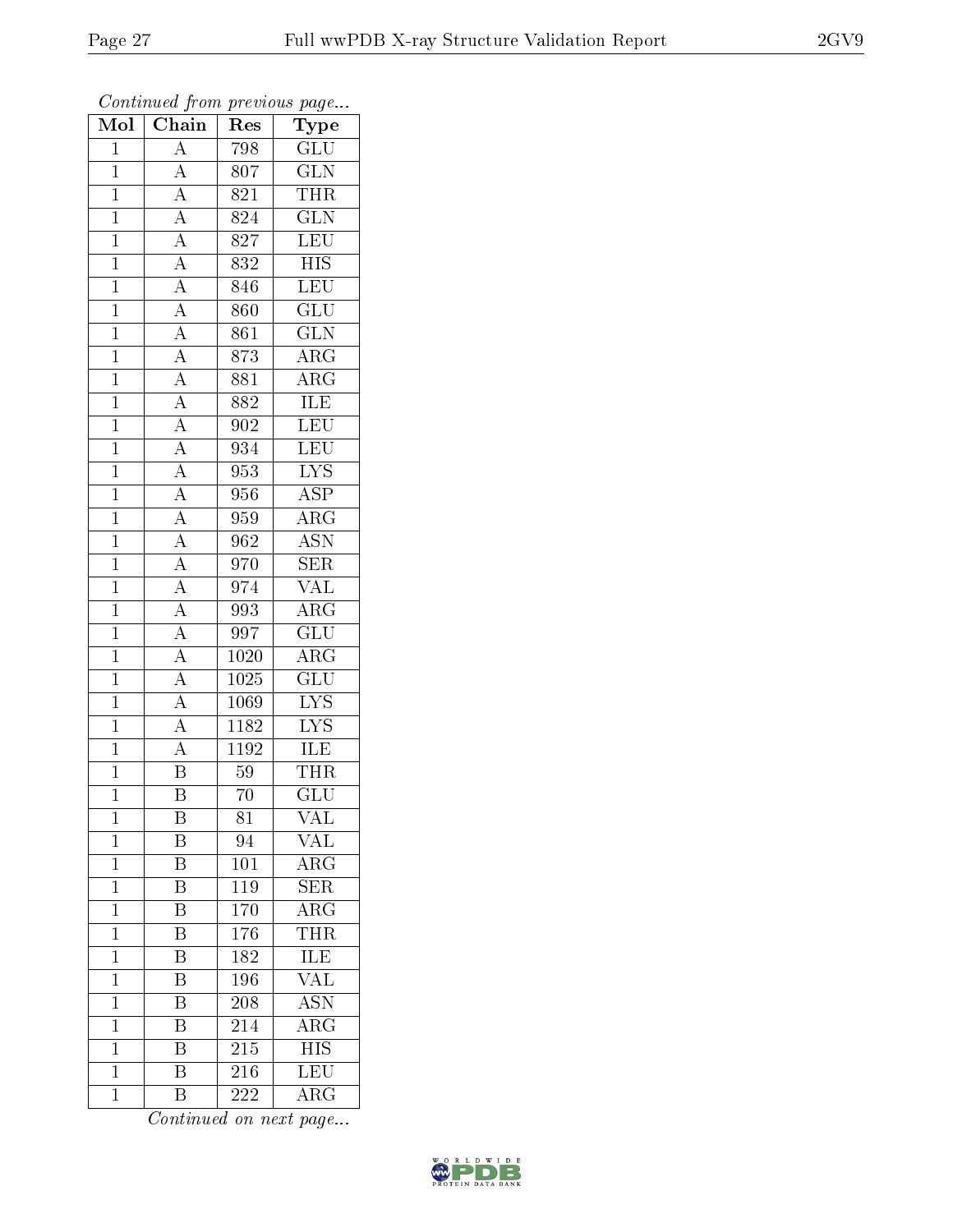| Mol            | $\boldsymbol{\mathsf{u}}$<br>$\overline{\text{Chain}}$ | Res              | $\overline{ }$<br>$\cdot$<br>Type |
|----------------|--------------------------------------------------------|------------------|-----------------------------------|
| $\mathbf{1}$   | $\overline{B}$                                         | 224              | LEU                               |
| $\mathbf{1}$   | B                                                      | 232              | LEU                               |
| $\overline{1}$ | Β                                                      | 241              | $\rm{ARG}$                        |
| $\mathbf{1}$   | B                                                      | $253\,$          | $\overline{\text{VAL}}$           |
| $\overline{1}$ | $\overline{\mathrm{B}}$                                | 258              | <b>VAL</b>                        |
| $\mathbf 1$    | $\overline{\mathrm{B}}$                                | 262              | $\overline{\text{GLU}}$           |
| $\overline{1}$ | $\overline{\text{B}}$                                  | 264              | $\rm{ARG}$                        |
| $\mathbf{1}$   | $\overline{\mathbf{B}}$                                | $285\,$          | $\overline{\text{ASN}}$           |
| $\mathbf{1}$   | $\overline{\mathrm{B}}$                                | $29\sqrt{2}$     | $\overline{\text{LYS}}$           |
| $\mathbf{1}$   | $\overline{\mathrm{B}}$                                | $\overline{317}$ | $\overline{\rm{ARG}}$             |
| $\mathbf{1}$   | $\boldsymbol{B}$                                       | 322              | $\rm{ARG}$                        |
| $\overline{1}$ | $\overline{\mathrm{B}}$                                | 324              | $\overline{\mathrm{ASN}}$         |
| $\overline{1}$ | $\, {\bf B}$                                           | 325              | <b>THR</b>                        |
| $\mathbf{1}$   | Β                                                      | 338              | <b>SER</b>                        |
| $\mathbf{1}$   | $\overline{\mathrm{B}}$                                | 346              | <b>THR</b>                        |
| $\overline{1}$ | Β                                                      | 398              | LEU                               |
| $\overline{1}$ | $\overline{\mathrm{B}}$                                | 404              | <b>THR</b>                        |
| $\mathbf{1}$   | B                                                      | 430              | $\overline{\rm ARG}$              |
| $\mathbf{1}$   | $\boldsymbol{B}$                                       | $47\overline{1}$ | <b>ASP</b>                        |
| $\overline{1}$ | $\overline{\mathrm{B}}$                                | 500              | $\overline{\text{ARG}}$           |
| $\mathbf{1}$   | $\boldsymbol{B}$                                       | 501              | $\overline{\text{VAL}}$           |
| $\overline{1}$ | $\overline{\mathrm{B}}$                                | 503              | $\overline{\text{ASP}}$           |
| $\mathbf 1$    | B                                                      | 507              | $\overline{\text{SER}}$           |
| $\mathbf{1}$   | $\overline{\mathrm{B}}$                                | 508              | $\overline{HIS}$                  |
| $\mathbf{1}$   | $\overline{\mathbf{B}}$                                | 515              | ILE                               |
| $\overline{1}$ | $\overline{\mathrm{B}}$                                | 536              | <b>SER</b>                        |
| $\mathbf{1}$   | $\overline{\mathrm{B}}$                                | $\overline{5}52$ | $\overline{\text{LYS}}$           |
| $\mathbf{1}$   | $\overline{\mathrm{B}}$                                | 570              | $\overline{\text{GLN}}$           |
| $\mathbf 1$    | $\overline{\mathrm{B}}$                                | 580              | $\overline{\text{GLN}}$           |
| $\mathbf 1$    | Β                                                      | 607              | $\overline{\text{ILE}}$           |
| $\mathbf{1}$   | Β                                                      | 608              | $\overline{\mathrm{ASN}}$         |
| $\mathbf{1}$   | $\overline{\mathrm{B}}$                                | $\overline{613}$ | ILE                               |
| $\mathbf 1$    | Β                                                      | 639              | <b>THR</b>                        |
| $\mathbf 1$    | $\overline{\mathrm{B}}$                                | 702              | $\overline{\text{LEU}}$           |
| $\mathbf{1}$   | Β                                                      | 703              | $\overline{\rm ASP}$              |
| $\mathbf 1$    | $\overline{\mathrm{B}}$                                | 710              | $\overline{\text{VAL}}$           |
| $\mathbf 1$    | Β                                                      | 714              | $\overline{\text{VAL}}$           |
| $\mathbf 1$    | B                                                      | 735              | $T\bar{H}\bar{R}$                 |
| $\mathbf 1$    | $\overline{\mathrm{B}}$                                | 743              | $\overline{\text{VAL}}$           |
| $\overline{1}$ | B                                                      | 747              | $\overline{\mathrm{GLU}}$         |
| $\overline{1}$ | Β                                                      | 750              | $\overline{\text{LYS}}$           |
| $\mathbf 1$    | Β                                                      | 751              | <b>ASP</b>                        |

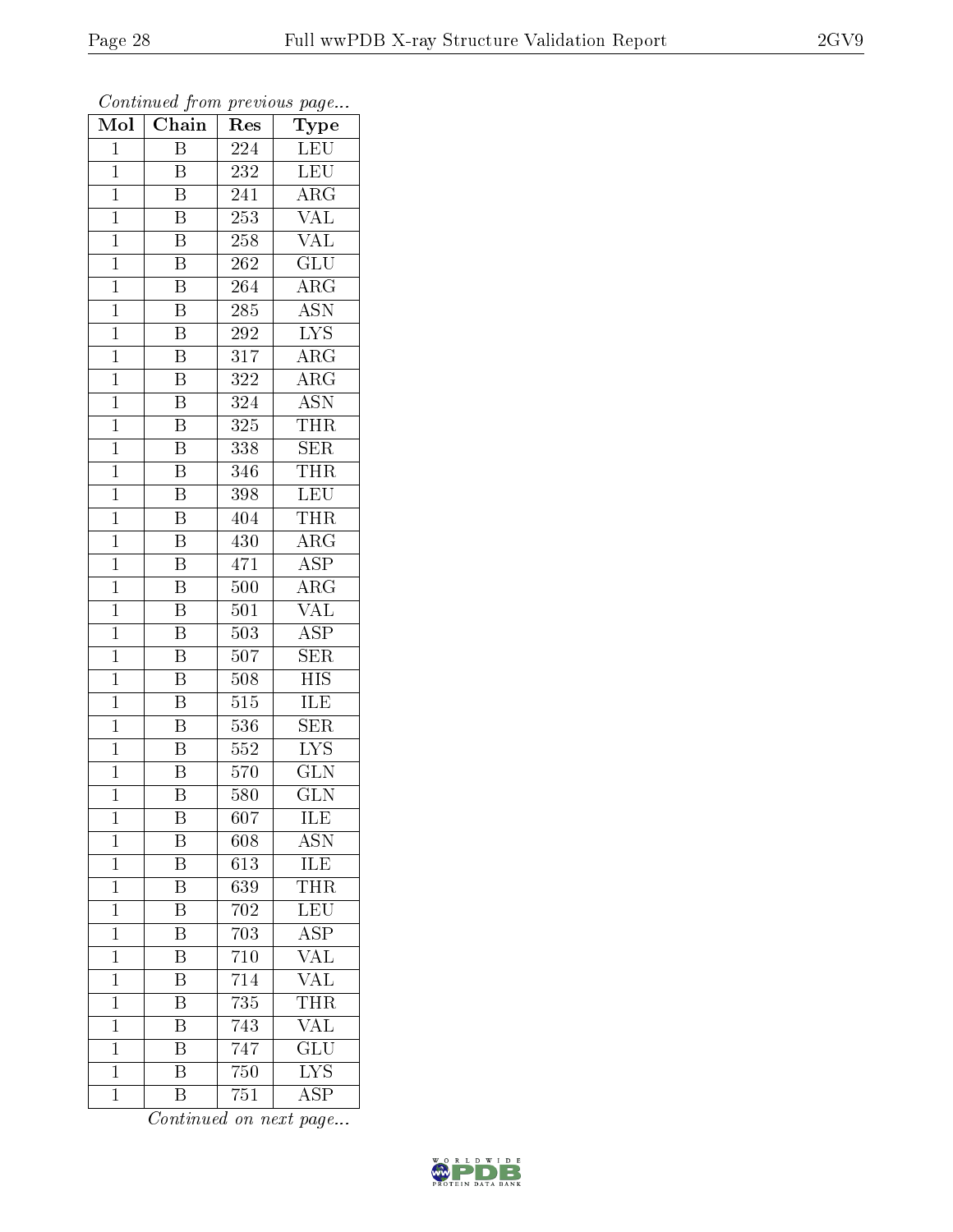| Mol            | Chain                   | Res                | Type                      |
|----------------|-------------------------|--------------------|---------------------------|
| $\mathbf{1}$   | $\overline{\mathrm{B}}$ | 752                | <b>TYR</b>                |
| $\overline{1}$ | Β                       | 756                | GLU                       |
| $\overline{1}$ | $\overline{\mathrm{B}}$ | 757                | $\rm \overline{VAL}$      |
| $\mathbf 1$    | B                       | 765                | $\text{VAL}$              |
| $\mathbf 1$    | $\overline{\mathrm{B}}$ | 775                | $\overline{\text{SER}}$   |
| $\mathbf{1}$   | B                       | 788                | ILE                       |
| $\overline{1}$ | $\overline{\mathrm{B}}$ | $80\overline{3}$   | $\overline{\textrm{LEU}}$ |
| $\mathbf 1$    | $\overline{\mathrm{B}}$ | 806                | $\overline{\text{GLN}}$   |
| $\mathbf 1$    | $\overline{\mathrm{B}}$ | 816                | $\overline{\text{SER}}$   |
| $\mathbf{1}$   | $\overline{\mathrm{B}}$ | 821                | <b>THR</b>                |
| $\overline{1}$ | $\overline{\mathrm{B}}$ | 849                | $\rm{ARG}$                |
| $\overline{1}$ | $\overline{\mathrm{B}}$ | 862                | LEU                       |
| $\mathbf{1}$   | $\overline{\mathrm{B}}$ | 863                | <b>LEU</b>                |
| $\mathbf{1}$   | $\overline{\mathrm{B}}$ | 871                | <b>ASP</b>                |
| $\mathbf 1$    | $\overline{\mathrm{B}}$ | 881                | $\overline{\rm{ARG}}$     |
| $\mathbf{1}$   | $\overline{\mathrm{B}}$ | 924                | LEU                       |
| $\mathbf{1}$   | $\overline{\mathrm{B}}$ | 927                | $\overline{\mathrm{GLU}}$ |
| $\mathbf{1}$   | $\overline{\mathrm{B}}$ | 940                | <b>LYS</b>                |
| $\mathbf 1$    | B                       | 945                | ILE                       |
| $\mathbf 1$    | $\overline{\mathrm{B}}$ | 951                | <b>LEU</b>                |
| $\mathbf{1}$   | B                       | 956                | <b>ASP</b>                |
| $\overline{1}$ | $\overline{\mathrm{B}}$ | 957                | $\overline{\text{LEU}}$   |
| $\mathbf{1}$   | B                       | 960                | <b>LYS</b>                |
| $\mathbf 1$    | $\overline{\mathrm{B}}$ | 1014               | $\overline{\text{LEU}}$   |
| $\mathbf 1$    | $\overline{\mathrm{B}}$ | 1019               | $\overline{\rm{ARG}}$     |
| $\overline{1}$ | $\overline{\mathrm{B}}$ | 1025               | $\overline{\text{GLU}}$   |
| $\mathbf{1}$   | $\overline{\mathrm{B}}$ | $\overline{10}26$  | $\overline{\rm{ARG}}$     |
| $\overline{1}$ | $\overline{\mathrm{B}}$ | 1028               | $\overline{\text{ILE}}$   |
| $\mathbf 1$    | $\overline{\mathrm{B}}$ | 1038               | $\overline{\text{SER}}$   |
| 1              | Β                       | 1039               | ${\rm ARG}$               |
| $\mathbf 1$    | Β                       | 1086               | THR                       |
| $\mathbf 1$    | Β                       | 1093               | $\overline{\text{LEU}}$   |
| $\mathbf 1$    | $\overline{\mathrm{B}}$ | 1136               | <b>LYS</b>                |
| $\mathbf 1$    | B                       | 1174               | $\overline{\text{LYS}}$   |
| $\mathbf{1}$   | $\rm \bar{B}$           | $\overline{1}$ 182 | $\overline{\text{LYS}}$   |

Continued from previous page...

Some sidechains can be flipped to improve hydrogen bonding and reduce clashes. All (27) such sidechains are listed below:

| $\operatorname{Mol}$ | Chain | Res | Type |
|----------------------|-------|-----|------|
|                      |       | 203 | GLN  |
|                      |       | 208 | ASN  |
|                      |       |     |      |

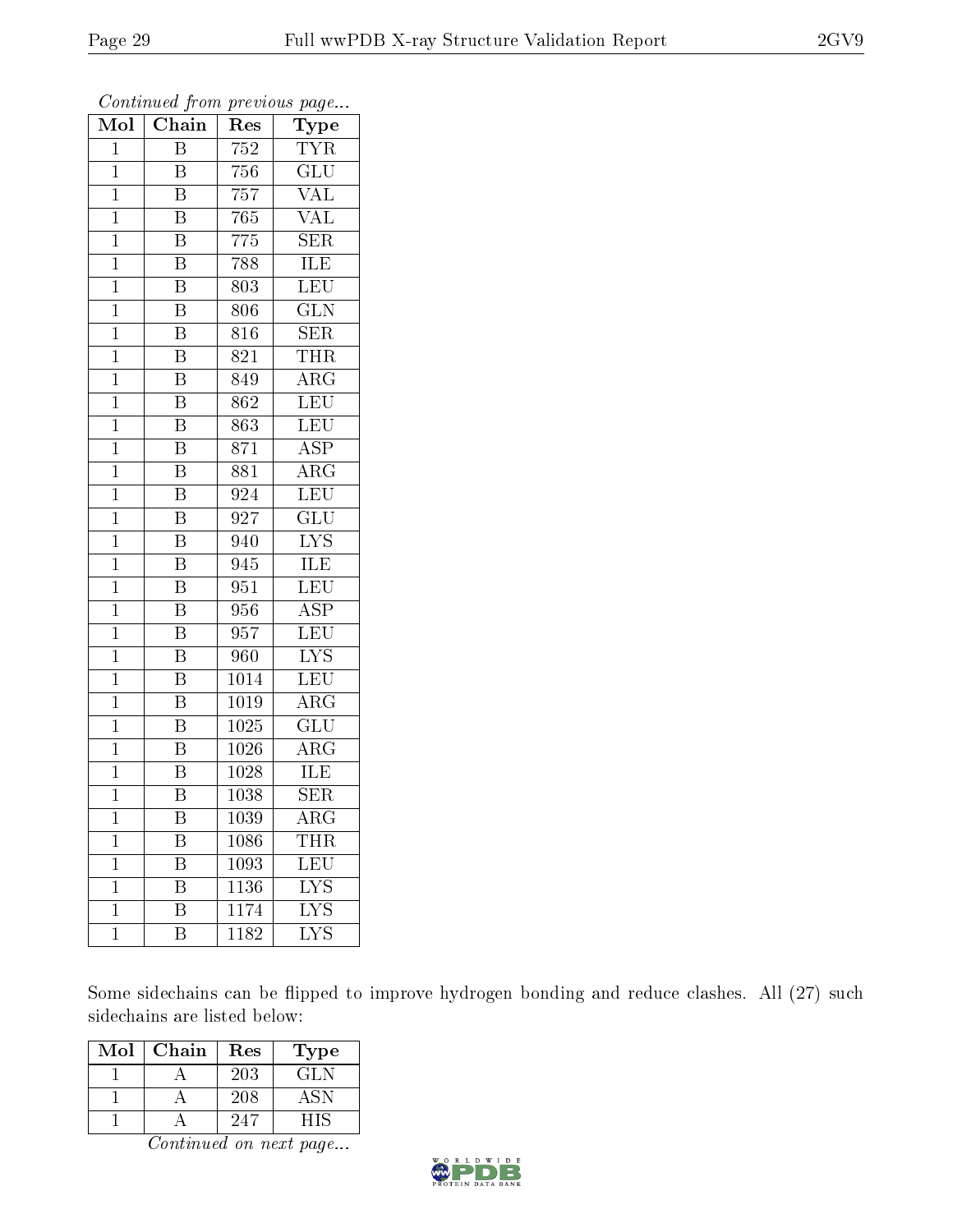| $\overline{\text{Mol}}$ | Chain                   | Res              | Type                      |
|-------------------------|-------------------------|------------------|---------------------------|
| $\overline{1}$          | $\overline{A}$          | 324              | <b>ASN</b>                |
| $\overline{1}$          | $\overline{A}$          | 349              | $\overline{\text{ASN}}$   |
| $\mathbf{1}$            | $\overline{A}$          | 423              | <b>HIS</b>                |
| $\mathbf{1}$            | $\overline{A}$          | 494              | $\overline{\text{ASN}}$   |
| $\overline{1}$          | $\overline{A}$          | $\overline{541}$ | $\overline{\mathrm{ASN}}$ |
| $\mathbf{1}$            | $\overline{A}$          | 595              | <b>HIS</b>                |
| $\mathbf{1}$            | $\overline{A}$          | 727              | <b>GLN</b>                |
| $\mathbf{1}$            | $\overline{A}$          | 768              | <b>HIS</b>                |
| $\mathbf{1}$            | $\overline{A}$          | 824              | <b>GLN</b>                |
| $\overline{1}$          | $\overline{A}$          | 1018             | <b>HIS</b>                |
| $\mathbf{1}$            | $\overline{A}$          | 1152             | <b>HIS</b>                |
| $\mathbf{1}$            | $\overline{\mathrm{B}}$ | 148              | <b>HIS</b>                |
| $\mathbf{1}$            | $\overline{\mathrm{B}}$ | 203              | <b>GLN</b>                |
| $\mathbf{1}$            | B                       | 323              | ASN                       |
| $\overline{1}$          | $\overline{\mathrm{B}}$ | $45\overline{6}$ | $\overline{\text{GLN}}$   |
| $\mathbf{1}$            | $\overline{\mathrm{B}}$ | 494              | <b>ASN</b>                |
| $\overline{1}$          | $\overline{\mathrm{B}}$ | 506              | $\overline{\text{GLN}}$   |
| $\mathbf{1}$            | $\, {\bf B}$            | 522              | <b>ASN</b>                |
| $\overline{1}$          | $\overline{\mathrm{B}}$ | 618              | <b>GLN</b>                |
| $\overline{1}$          | $\overline{\mathrm{B}}$ | 787              | GLN                       |
| $\overline{1}$          | $\overline{\mathrm{B}}$ | 824              | $\overline{\text{GLN}}$   |
| $\overline{1}$          | $\overline{\mathrm{B}}$ | 1079             | $\overline{\text{GLN}}$   |
| $\mathbf{1}$            | $\overline{\mathrm{B}}$ | 1164             | <b>HIS</b>                |
| $\overline{1}$          | $\overline{\mathrm{B}}$ | 1179             | $\overline{\mathrm{ASN}}$ |

#### 5.3.3 RNA [O](https://www.wwpdb.org/validation/2017/XrayValidationReportHelp#rna)i

There are no RNA molecules in this entry.

### 5.4 Non-standard residues in protein, DNA, RNA chains (i)

There are no non-standard protein/DNA/RNA residues in this entry.

#### 5.5 Carbohydrates  $(i)$

There are no carbohydrates in this entry.

### 5.6 Ligand geometry  $(i)$

Of 4 ligands modelled in this entry, 1 is monoatomic - leaving 3 for Mogul analysis.

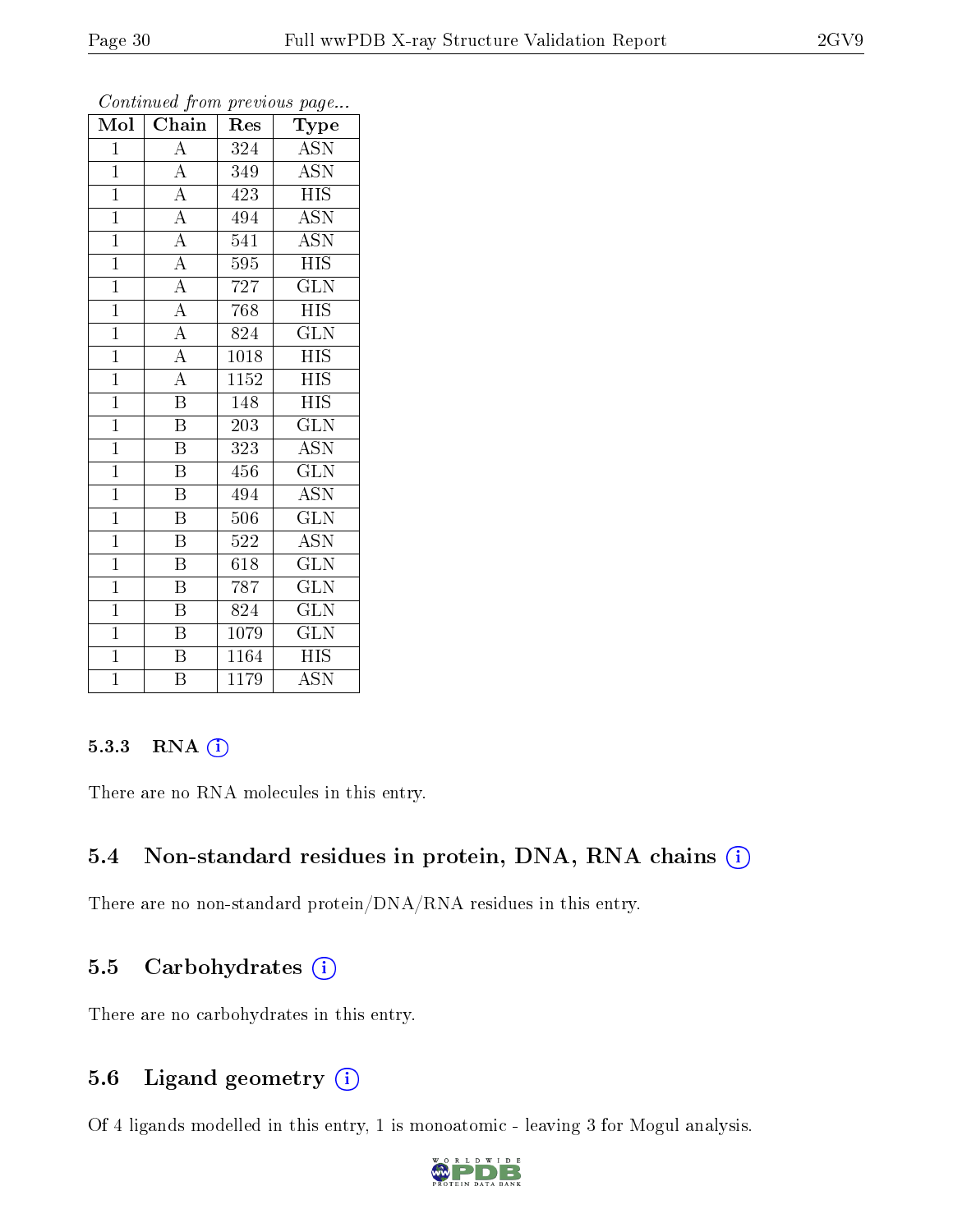In the following table, the Counts columns list the number of bonds (or angles) for which Mogul statistics could be retrieved, the number of bonds (or angles) that are observed in the model and the number of bonds (or angles) that are dened in the Chemical Component Dictionary. The Link column lists molecule types, if any, to which the group is linked. The Z score for a bond length (or angle) is the number of standard deviations the observed value is removed from the expected value. A bond length (or angle) with  $|Z| > 2$  is considered an outlier worth inspection. RMSZ is the root-mean-square of all Z scores of the bond lengths (or angles).

| Mol      |      | Chain |      | Link   |        | Bond lengths |                     |        | Bond angles |                    |
|----------|------|-------|------|--------|--------|--------------|---------------------|--------|-------------|--------------------|
|          | Type |       | Res  |        | Counts | RMSZ         | $\# Z $<br>$\sim$ 0 | Counts | RMSZ        | # Z <br>$\Omega$ . |
| $\Omega$ | SO4  | D     | 1236 | $\sim$ | 4.4.4  | 0.22         |                     | 6.6.6  | 0.37        |                    |
|          | GAI  | Β     | 239  | $\sim$ | 3,3,3  | 1.33         |                     | 3.3.3  | 0.24        |                    |
| ച        | SO4  | D     | 1237 | $\sim$ | 4.4.4  | $0.14\,$     |                     | 6,6,6  | 0.36        |                    |

There are no bond length outliers.

There are no bond angle outliers.

There are no chirality outliers.

There are no torsion outliers.

There are no ring outliers.

No monomer is involved in short contacts.

### 5.7 [O](https://www.wwpdb.org/validation/2017/XrayValidationReportHelp#nonstandard_residues_and_ligands)ther polymers  $(i)$

There are no such residues in this entry.

### 5.8 Polymer linkage issues  $(i)$

There are no chain breaks in this entry.

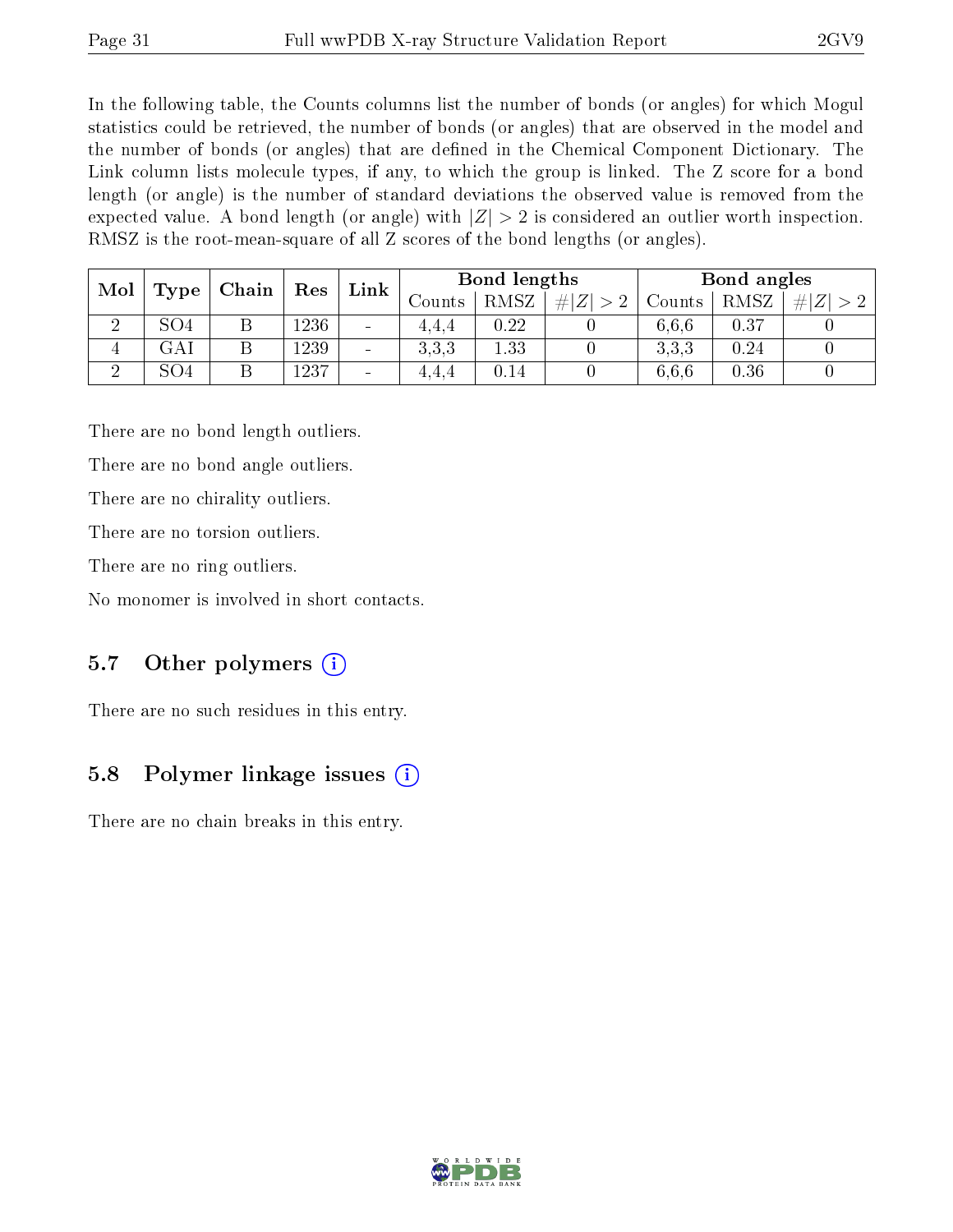# 6 Fit of model and data  $(i)$

### 6.1 Protein, DNA and RNA chains  $(i)$

In the following table, the column labelled  $#RSRZ> 2'$  contains the number (and percentage) of RSRZ outliers, followed by percent RSRZ outliers for the chain as percentile scores relative to all X-ray entries and entries of similar resolution. The OWAB column contains the minimum, median,  $95<sup>th</sup>$  percentile and maximum values of the occupancy-weighted average B-factor per residue. The column labelled ' $Q< 0.9$ ' lists the number of (and percentage) of residues with an average occupancy less than 0.9.

| $\text{Mol}$ | Chain | Analysed           | ${ <\hspace{-1.5pt}{\mathrm{RSRZ}} \hspace{-1.5pt}>}$ | $\#\text{RSRZ}{>}2$           | $OWAB(A^2)$     | Q <sub>0.9</sub> |
|--------------|-------|--------------------|-------------------------------------------------------|-------------------------------|-----------------|------------------|
|              |       | $981/1193(82\%)$   | 0.50                                                  | $82(8\%)$ 11 9                | 41, 61, 88, 104 |                  |
|              |       | $1035/1193$ (86\%) | 0.43                                                  | 36(3%)<br>43<br>44            | 39, 60, 85, 99  |                  |
| All          | Αll   | $2016/2386$ (84\%) | 0.47                                                  | 118 $(5%)$<br><b>22</b><br>20 | 39, 60, 87, 104 |                  |

All (118) RSRZ outliers are listed below:

| Mol            | Chain                   | Res              | Type                    | <b>RSRZ</b>      |
|----------------|-------------------------|------------------|-------------------------|------------------|
| $\mathbf{1}$   | Ā                       | 742              | <b>ALA</b>              | 8.0              |
| $\overline{1}$ | B                       | 509              | PHE                     | $7.2\,$          |
| $\overline{1}$ | B                       | 217              | $\rm G\overline{LN}$    | 6.4              |
| $\overline{1}$ | B                       | 744              | <b>ALA</b>              | 5.6              |
| $\overline{1}$ | $\overline{\rm A}$      | 752              | <b>TYR</b>              | $\overline{5.5}$ |
| $\overline{1}$ | $\overline{\rm A}$      | 281              | TYR                     | $\overline{5.5}$ |
| $\overline{1}$ | $\overline{\mathrm{B}}$ | 228              | MET                     | $\overline{5.5}$ |
| $\overline{1}$ | $\overline{\rm A}$      | 240              | PHE                     | $\overline{5.5}$ |
| $\overline{1}$ | $\overline{\rm A}$      | 286              | PHE                     | 5.4              |
| $\overline{1}$ | $\overline{\rm A}$      | 233              | $\overline{\rm{ARG}}$   | $\overline{5.3}$ |
| $\overline{1}$ | $\overline{\mathrm{B}}$ | 745              | <b>HIS</b>              | 5.3              |
| $\overline{1}$ | $\overline{\mathrm{B}}$ | $2\overline{12}$ | $\overline{\text{VAL}}$ | $\overline{5.2}$ |
| $\overline{1}$ | $\overline{\rm A}$      | 794              | <b>GLN</b>              | 4.9              |
| $\overline{1}$ | $\mathbf B$             | 269              | <b>TYR</b>              | 4.8              |
| $\overline{1}$ | $\overline{\rm A}$      | $\overline{731}$ | <b>LEU</b>              | 4.6              |
| $\overline{1}$ | $\overline{\rm A}$      | 291              | <b>LYS</b>              | 4.4              |
| $\overline{1}$ | $\overline{\mathrm{B}}$ | 503              | $\overline{\text{ASP}}$ | 4.4              |
| $\overline{1}$ | $\boldsymbol{A}$        | 769              | VAL                     | 4.2              |
| $\overline{1}$ | $\boldsymbol{B}$        | 504              | ILE                     | 4.1              |
| $\mathbf{1}$   | B                       | 286              | PHE                     | 4.1              |
| $\overline{1}$ | $\boldsymbol{A}$        | 824              | <b>GLN</b>              | 4.0              |
| $\overline{1}$ | $\overline{\rm A}$      | 733              | PHE                     | 3.9              |
| $\mathbf{1}$   | B                       | 233              | $\rm{ARG}$              | 3.8              |
| $\overline{1}$ | Β                       | 231              | <b>ALA</b>              | 3.8              |

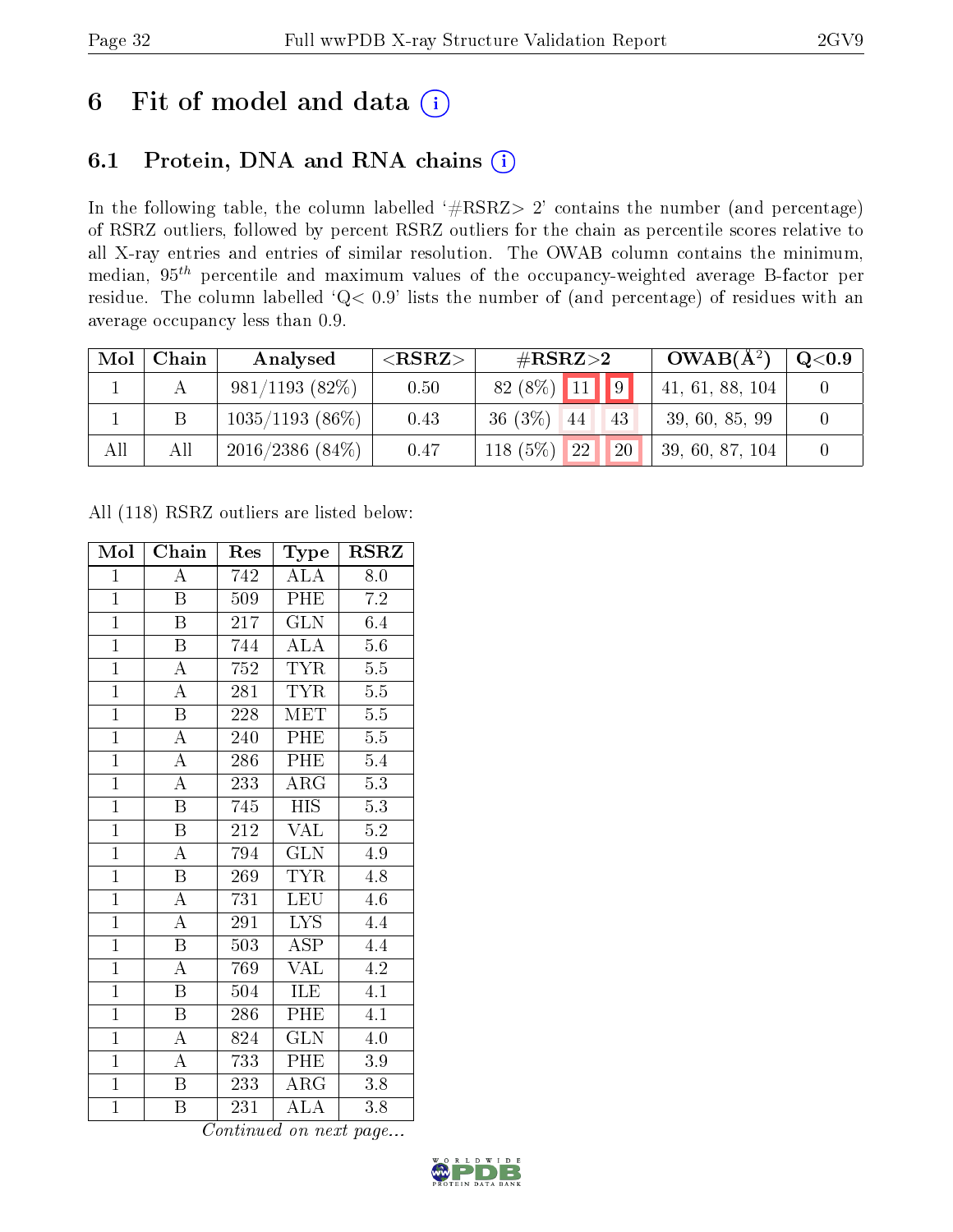| Mol            | Chain                   | Res              | Type                      | $_{\rm RSRZ}$    |
|----------------|-------------------------|------------------|---------------------------|------------------|
| $\mathbf{1}$   | $\overline{\rm A}$      | 117              | <b>VAL</b>                | $\overline{3.7}$ |
| $\mathbf{1}$   | $\boldsymbol{A}$        | 592              | PHE                       | 3.7              |
| $\overline{1}$ | $\overline{A}$          | 215              | $\overline{\mathrm{HIS}}$ | $\overline{3.6}$ |
| $\overline{1}$ | $\overline{A}$          | 726              | ILE                       | $3.6\,$          |
| $\overline{1}$ | $\overline{A}$          | 625              | <b>LEU</b>                | $\overline{3.6}$ |
| $\mathbf{1}$   | $\overline{A}$          | 747              | GLU                       | $3.5\,$          |
| $\overline{1}$ | $\overline{\mathrm{B}}$ | 289              | <b>ALA</b>                | $\overline{3.5}$ |
| $\overline{1}$ | $\overline{\rm A}$      | 739              | $\overline{\rm ARG}$      | 3.5              |
| $\overline{1}$ | $\boldsymbol{B}$        | $\overline{763}$ | PHE                       | $\overline{3.5}$ |
| $\overline{1}$ | $\overline{A}$          | $26\sqrt{1}$     | <b>TYR</b>                | $\overline{3.5}$ |
| $\overline{1}$ | $\overline{\rm A}$      | 725              | ILE                       | $\overline{3.4}$ |
| $\overline{1}$ | $\overline{\rm A}$      | 243              | <b>ILE</b>                | $\overline{3.4}$ |
| $\overline{1}$ | A                       | $\overline{831}$ | <b>LEU</b>                | $\overline{3.4}$ |
| $\overline{1}$ | $\overline{\rm A}$      | 746              | <b>LEU</b>                | $\overline{3.3}$ |
| $\overline{1}$ | $\overline{\mathrm{B}}$ | 285              | $\overline{\text{ASN}}$   | $\overline{3.3}$ |
| $\mathbf{1}$   | $\boldsymbol{A}$        | 765              | <b>VAL</b>                | $\overline{3.2}$ |
| $\mathbf{1}$   | $\overline{\mathrm{B}}$ | 288              | PRO                       | $\overline{3.2}$ |
| $\mathbf{1}$   | $\, {\bf B}$            | 878              | <b>TYR</b>                | $\overline{3.2}$ |
| $\overline{1}$ | $\overline{\rm A}$      | 216              | LEU                       | $\overline{3.2}$ |
| $\overline{1}$ | $\overline{\rm A}$      | 938              | $\overline{\text{LYS}}$   | $\overline{3.1}$ |
| $\mathbf{1}$   | $\overline{A}$          | 547              | VAL                       | $\overline{3.1}$ |
| $\overline{1}$ | $\overline{\mathrm{B}}$ | 743              | $\overline{\text{VAL}}$   | $\overline{3.1}$ |
| $\overline{1}$ | $\overline{\rm A}$      | 289              | <b>ALA</b>                | $3.0\,$          |
| $\overline{1}$ | $\overline{\mathrm{B}}$ | $\overline{215}$ | $\overline{\text{HIS}}$   | $\overline{3.0}$ |
| $\mathbf{1}$   | Β                       | 224              | $\overline{\text{LEU}}$   | $3.0\,$          |
| $\overline{1}$ | $\boldsymbol{B}$        | 232              | <b>LEU</b>                | $\overline{3}.0$ |
| $\overline{1}$ | $\overline{A}$          | 800              | $\overline{\text{ALA}}$   | 2.9              |
| $\overline{1}$ | А                       | 224              | $\overline{\text{LEU}}$   | $\overline{2.9}$ |
| $\overline{1}$ | $\overline{\rm A}$      | 730              | $\overline{\text{ASN}}$   | 2.8              |
| 1              | А                       | 770              | $\rm{ARG}$                | 2.8              |
| $\mathbf{1}$   | A                       | 282              | <b>LEU</b>                | 2.8              |
| $\mathbf{1}$   | А                       | 288              | PRO                       | $2.\overline{7}$ |
| $\mathbf{1}$   | А                       | 133              | <b>VAL</b>                | 2.7              |
| $\overline{1}$ | А                       | 71               | $\overline{\text{CYS}}$   | 2.7              |
| $\mathbf 1$    | А                       | 756              | GLU                       | 2.7              |
| $\mathbf{1}$   | B                       | 281              | $TY\overline{R}$          | 2.7              |
| $\mathbf{1}$   | A                       | 263              | <b>THR</b>                | 2.6              |
| $\mathbf{1}$   | Β                       | 293              | <b>TYR</b>                | 2.6              |
| $\mathbf{1}$   | А                       | 750              | $\overline{\text{LYS}}$   | 2.6              |
| $\mathbf 1$    | А                       | 743              | VAL                       | 2.6              |
| $\mathbf{1}$   | А                       | 1137             | LEU                       | $2.\bar{6}$      |
| $\mathbf{1}$   | Β                       | 318              | LEU                       | 2.6              |

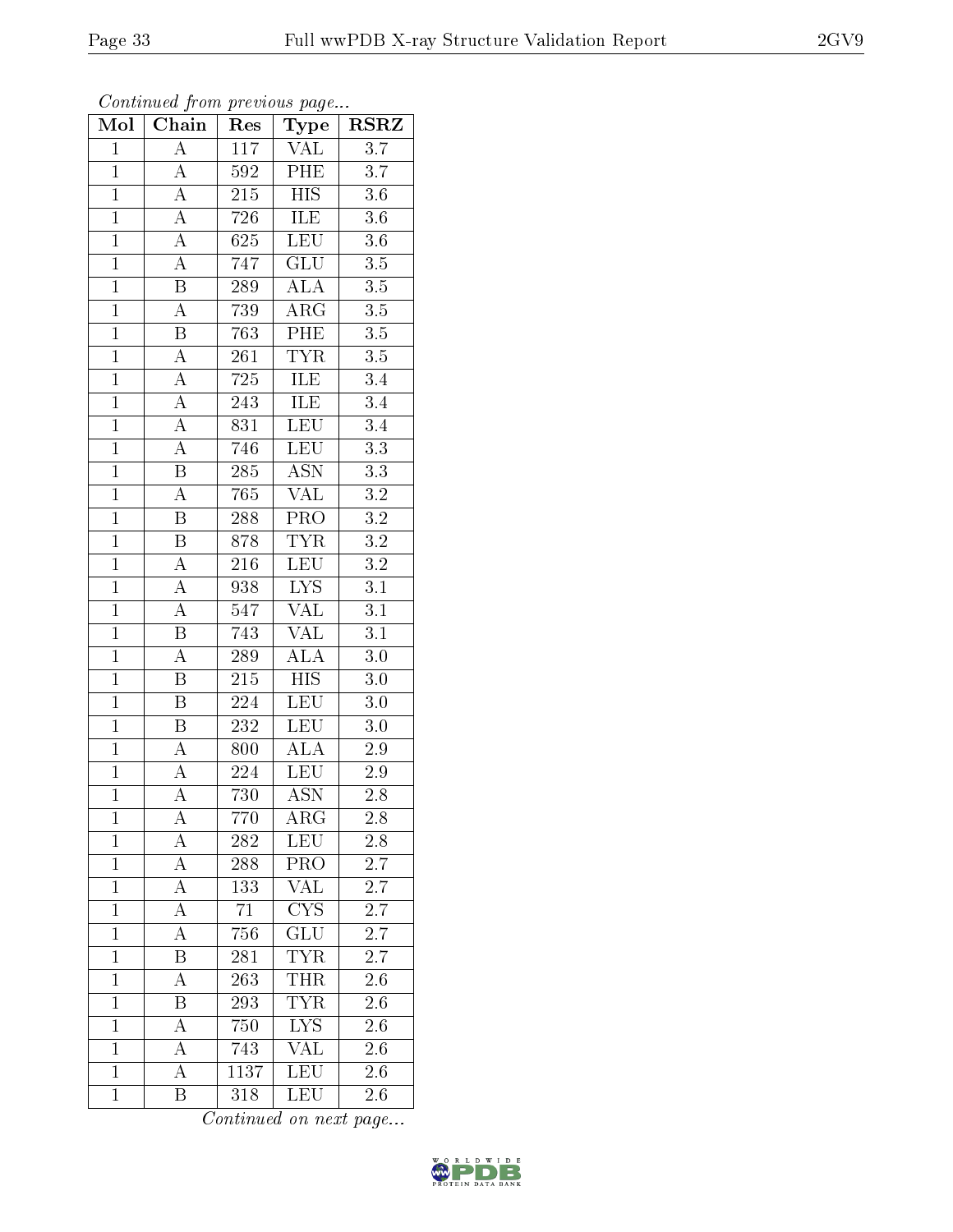| Mol            | Chain                   | Res              | Type                        | <b>RSRZ</b>                          |  |
|----------------|-------------------------|------------------|-----------------------------|--------------------------------------|--|
| $\overline{1}$ | $\overline{A}$          | $\overline{152}$ | ILE                         | $\overline{2.5}$                     |  |
| $\overline{1}$ | $\overline{A}$          | 259              | <b>TYR</b>                  | $2.\overline{5}$                     |  |
| $\overline{1}$ | $\overline{A}$          | 140              | PHE                         | $\overline{2.5}$                     |  |
| $\mathbf{1}$   | $\overline{A}$          | 283              | CYS                         | $2.\overline{5}$                     |  |
| $\overline{1}$ | $\overline{A}$          | 60               | $\overline{\text{GLY}}$     | $\overline{2.5}$<br>$2.\overline{5}$ |  |
| $\overline{1}$ | $\overline{A}$          | 196              | <b>VAL</b>                  |                                      |  |
| $\overline{1}$ | A                       | 577              | <b>TYR</b>                  |                                      |  |
| $\overline{1}$ | $\overline{A}$          | 817              | $\overline{\text{VAL}}$     | $2.\overline{5}$                     |  |
| $\overline{1}$ | $\, {\bf B}$            | 507              | $\overline{\text{SER}}$     | $2.5\,$                              |  |
| $\overline{1}$ | $\overline{A}$          | $552\,$          | $\overline{L}\overline{Y}S$ | $2.5\,$                              |  |
| $\overline{1}$ | $\overline{\rm A}$      | $\overline{242}$ | $\overline{\text{GLY}}$     | 2.4                                  |  |
| $\overline{1}$ | $\overline{A}$          | 622              | PHE                         | $\overline{2.4}$                     |  |
| $\mathbf{1}$   | $\overline{\rm A}$      | $\overline{721}$ | LEU                         | $2.4\,$                              |  |
| $\mathbf{1}$   | $\boldsymbol{A}$        | 219              | $\rm{ARG}$                  | 2.4                                  |  |
| $\overline{1}$ | $\overline{\rm A}$      | 1138             | LEU                         | $\overline{2.4}$                     |  |
| $\overline{1}$ | $\, {\bf B}$            | 138              | <b>ALA</b>                  | $\overline{2.3}$                     |  |
| $\overline{1}$ | $\overline{A}$          | 548              | LEU                         | $\overline{2.3}$                     |  |
| $\mathbf{1}$   | $\overline{A}$          | 835              | ALA                         | $2.3\,$                              |  |
| $\mathbf{1}$   | $\overline{A}$          | 1136             | $\overline{\text{LYS}}$     | $2.3\,$                              |  |
| $\overline{1}$ | $\overline{\mathrm{B}}$ | 510              | $\overline{\text{GLN}}$     | $\overline{2.3}$                     |  |
| $\overline{1}$ | $\overline{\rm A}$      | 745              | <b>HIS</b>                  | 2.3                                  |  |
| $\overline{1}$ | $\overline{\mathrm{B}}$ | 214              | $\overline{\rm{ARG}}$       | $\overline{2.3}$                     |  |
| $\mathbf{1}$   | A                       | 427              | <b>LEU</b>                  | $2.2\,$                              |  |
| $\overline{1}$ | $\overline{\rm A}$      | $\overline{287}$ | $\overline{\text{CYS}}$     | $\overline{2.2}$                     |  |
| $\overline{1}$ | $\overline{\rm A}$      | 1162             | PHE                         | $2.2\,$                              |  |
| $\overline{1}$ | $\boldsymbol{A}$        | 628              | <b>LEU</b>                  | $\overline{2.2}$                     |  |
| $\overline{1}$ | $\overline{A}$          | 234              | GLU                         | $2.2\,$                              |  |
| $\overline{1}$ | $\overline{A}$          | $252\,$          | $\overline{\text{VAL}}$     | $2.2\,$                              |  |
| $\overline{1}$ | $\overline{\rm A}$      | 285              | $\overline{\mathrm{ASN}}$   | 2.2                                  |  |
| 1              | Β                       | 1137             | LEU                         | 2.2                                  |  |
| $\overline{1}$ | А                       | 89               | $GL\overline{U}$            | 2.2                                  |  |
| $\mathbf 1$    | А                       | 764              | PHE                         | $2.2\,$                              |  |
| $\mathbf 1$    | B                       | 227              | $\rm{ARG}$                  | 2.2                                  |  |
| $\mathbf{1}$   | А                       | 540              | <b>LEU</b>                  | 2.2                                  |  |
| $\mathbf{1}$   | А                       | 1022             | <b>THR</b>                  | 2.2                                  |  |
| $\mathbf{1}$   | B                       | 176              | <b>THR</b>                  | $2.2\,$                              |  |
| $\mathbf{1}$   | $\overline{\rm A}$      | 266              | ALA                         | 2.1                                  |  |
| $\mathbf{1}$   | А                       | 553              | <b>LYS</b>                  | 2.1                                  |  |
| $\mathbf{1}$   | А                       | 729              | $\overline{HIS}$            | 2.1                                  |  |
| $\mathbf{1}$   | $\boldsymbol{A}$        | 136              | $\widehat{\text{ALA}}$      | 2.1                                  |  |
| $\mathbf{1}$   | $\overline{\rm A}$      | 228              | $\overline{\text{MET}}$     | $\overline{2.1}$                     |  |
| 1              | Β                       | 210              | GLU                         | 2.1                                  |  |